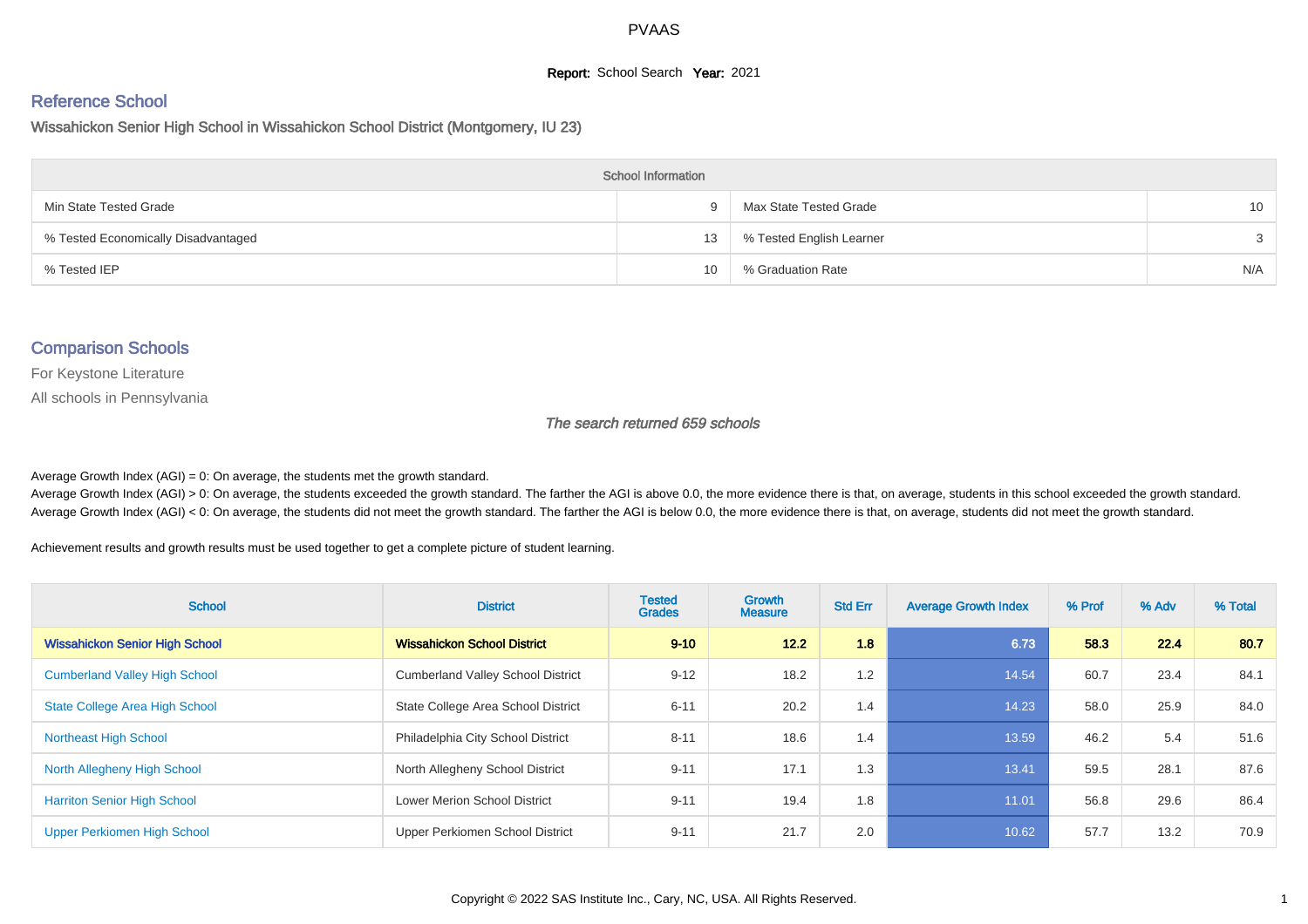| <b>School</b>                          | <b>District</b>                      | <b>Tested</b><br><b>Grades</b> | <b>Growth</b><br><b>Measure</b> | <b>Std Err</b> | <b>Average Growth Index</b> | % Prof | % Adv | % Total |
|----------------------------------------|--------------------------------------|--------------------------------|---------------------------------|----------------|-----------------------------|--------|-------|---------|
| <b>Wissahickon Senior High School</b>  | <b>Wissahickon School District</b>   | $9 - 10$                       | 12.2                            | 1.8            | 6.73                        | 58.3   | 22.4  | 80.7    |
| Upper Saint Clair High School          | Upper Saint Clair School District    | $9 - 11$                       | 18.3                            | 1.7            | 10.57                       | 61.8   | 30.1  | 91.9    |
| <b>Lower Merion High School</b>        | <b>Lower Merion School District</b>  | $8 - 10$                       | 17.6                            | 1.7            | 10.41                       | 54.4   | 30.2  | 84.6    |
| Norwin Senior High School              | Norwin School District               | $8 - 11$                       | 17.7                            | 1.7            | 10.26                       | 58.5   | 27.0  | 85.4    |
| Dallastown Area Senior High School     | Dallastown Area School District      | $9 - 11$                       | 13.2                            | 1.5            | 8.66                        | 56.0   | 17.9  | 73.8    |
| <b>Upper Dublin High School</b>        | Upper Dublin School District         | $9 - 12$                       | 15.2                            | 1.8            | 8.43                        | 60.8   | 24.8  | 85.6    |
| North Penn Senior High School          | North Penn School District           | $9 - 11$                       | 8.8                             | 1.1            | 8.14                        | 55.8   | 17.0  | 72.8    |
| Souderton Area Senior High School      | Souderton Area School District       | $9 - 11$                       | 12.0                            | 1.5            | 8.13                        | 61.7   | 15.2  | 76.9    |
| Plymouth-Whitemarsh Senior High School | <b>Colonial School District</b>      | $9 - 11$                       | 13.7                            | 1.7            | 8.09                        | 60.2   | 19.6  | 79.8    |
| Downingtown Stem Academy               | Downingtown Area School District     | $9 - 10$                       | 17.1                            | 2.1            | 7.97                        | 44.0   | 54.5  | 98.5    |
| <b>Great Valley High School</b>        | <b>Great Valley School District</b>  | $9 - 11$                       | 14.8                            | 1.9            | 7.89                        | 50.0   | 35.0  | 85.0    |
| <b>Springfield High School</b>         | Springfield School District          | $9 - 11$                       | 13.5                            | 1.7            | 7.86                        | 60.9   | 21.5  | 82.4    |
| <b>Northern High School</b>            | Northern York County School District | $9 - 11$                       | 15.3                            | 1.9            | 7.83                        | 57.4   | 11.5  | 68.8    |
| <b>Tyrone Area High School</b>         | Tyrone Area School District          | $9 - 12$                       | 19.4                            | 2.5            | 7.78                        | 60.4   | 16.7  | 77.1    |
| <b>Pennsbury High School</b>           | Pennsbury School District            | $7 - 11$                       | 11.4                            | 1.5            | 7.75                        | 60.1   | 21.3  | 81.3    |
| Penn Trafford High School              | Penn-Trafford School District        | $9 - 11$                       | 13.1                            | 1.7            | 7.75                        | 62.3   | 21.9  | 84.2    |
| Pennsylvania Cyber Charter School      | Pennsylvania Cyber Charter School    | $3 - 11$                       | 11.6                            | 1.5            | 7.54                        | 46.3   | 5.0   | 51.3    |
| <b>Upper Merion High School</b>        | Upper Merion Area School District    | $9 - 11$                       | 14.9                            | $2.0\,$        | 7.50                        | 59.3   | 19.3  | 78.6    |
| <b>Valley View High School</b>         | Valley View School District          | $9 - 11$                       | 17.7                            | 2.4            | 7.30                        | 53.7   | 14.7  | 68.4    |
| <b>Central York High School</b>        | Central York School District         | $9 - 12$                       | 11.9                            | 1.7            | 7.02                        | 55.5   | 11.5  | 67.0    |
| <b>Reading Senior High School</b>      | <b>Reading School District</b>       | $9 - 11$                       | 9.6                             | 1.4            | 6.95                        | 24.7   | 2.4   | 27.2    |
| Council Rock High School - North       | <b>Council Rock School District</b>  | $9 - 11$                       | 11.4                            | 1.6            | 6.93                        | 62.0   | 18.8  | 80.7    |
| <b>Delaware Valley High School</b>     | Delaware Valley School District      | $9 - 11$                       | 12.2                            | 1.8            | 6.78                        | 55.2   | 16.2  | 71.4    |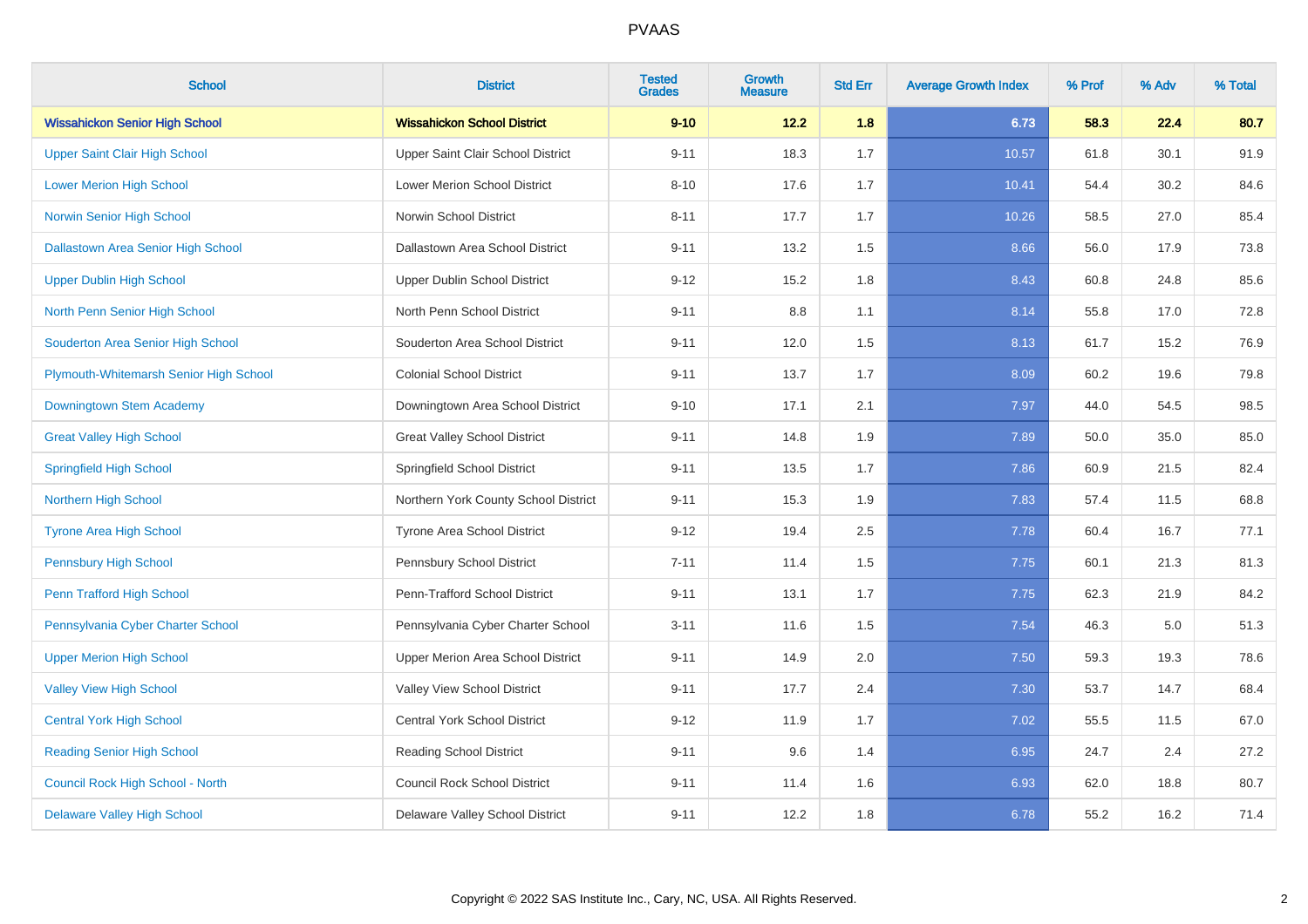| <b>School</b>                           | <b>District</b>                                  | <b>Tested</b><br><b>Grades</b> | Growth<br><b>Measure</b> | <b>Std Err</b> | <b>Average Growth Index</b> | % Prof | % Adv | % Total |
|-----------------------------------------|--------------------------------------------------|--------------------------------|--------------------------|----------------|-----------------------------|--------|-------|---------|
| <b>Wissahickon Senior High School</b>   | <b>Wissahickon School District</b>               | $9 - 10$                       | 12.2                     | 1.8            | 6.73                        | 58.3   | 22.4  | 80.7    |
| <b>Susquehannock High School</b>        | Southern York County School<br><b>District</b>   | $9 - 11$                       | 13.9                     | 2.0            | 6.78                        | 55.1   | 18.1  | 73.1    |
| <b>West Chester East High School</b>    | West Chester Area School District                | $9 - 11$                       | 13.3                     | 2.0            | 6.76                        | 63.1   | 22.0  | 85.1    |
| <b>Wissahickon Senior High School</b>   | <b>Wissahickon School District</b>               | $9 - 10$                       | 12.2                     | 1.8            | 6.73                        | 58.3   | 22.4  | 80.7    |
| <b>Hazleton Area High School</b>        | Hazleton Area School District                    | $9 - 11$                       | 9.1                      | 1.4            | 6.52                        | 45.0   | 7.8   | 52.9    |
| West Chester Bayard Rustin High School  | West Chester Area School District                | $9 - 10$                       | 13.1                     | 2.0            | 6.43                        | 67.1   | 21.9  | 89.0    |
| <b>Garnet Valley High School</b>        | <b>Garnet Valley School District</b>             | $9 - 10$                       | 10.6                     | 1.7            | 6.40                        | 67.1   | 19.0  | 86.1    |
| <b>Hershey High School</b>              | Derry Township School District                   | $9 - 10$                       | 12.6                     | 2.0            | 6.29                        | 54.8   | 25.8  | 80.6    |
| Abington Heights High School            | Abington Heights School District                 | $8 - 11$                       | 13.5                     | 2.2            | 6.26                        | 58.4   | 16.3  | 74.7    |
| <b>Pine-Richland High School</b>        | Pine-Richland School District                    | $8 - 11$                       | 11.2                     | 1.8            | 6.21                        | 60.6   | 24.4  | 85.0    |
| Deer Lakes High School                  | Deer Lakes School District                       | $9 - 11$                       | 16.7                     | 2.7            | 6.21                        | 61.5   | 16.4  | 77.9    |
| <b>Girls High School</b>                | Philadelphia City School District                | $8 - 11$                       | 14.6                     | 2.4            | 6.11                        | 69.5   | 5.4   | 74.8    |
| <b>Avon Grove High School</b>           | Avon Grove School District                       | $9 - 10$                       | 9.7                      | 1.6            | 6.11                        | 56.3   | 18.6  | 74.9    |
| <b>Freedom High School</b>              | Bethlehem Area School District                   | $9 - 11$                       | 10.3                     | 1.7            | 6.10                        | 43.3   | 12.0  | 55.3    |
| Downingtown High School East Campus     | Downingtown Area School District                 | $9 - 11$                       | 11.0                     | 1.8            | 6.06                        | 67.6   | 17.1  | 84.6    |
| <b>Franklin LC</b>                      | Philadelphia City School District                | $9 - 11$                       | 13.8                     | 2.3            | 5.97                        | 51.9   | 3.7   | 55.6    |
| <b>Ridley High School</b>               | <b>Ridley School District</b>                    | $9 - 12$                       | 9.6                      | 1.6            | 5.90                        | 45.6   | 8.2   | 53.8    |
| Saucon Valley Senior High School        | Saucon Valley School District                    | $9 - 11$                       | 14.4                     | 2.5            | 5.87                        | 48.7   | 20.2  | 69.0    |
| Mountain View Junior/Senior High School | Mountain View School District                    | $7 - 11$                       | 20.6                     | 3.5            | 5.85                        | 57.8   | 20.3  | 78.1    |
| <b>Wilson High School</b>               | <b>Wilson School District</b>                    | $8 - 12$                       | 8.5                      | 1.5            | 5.78                        | 52.6   | 14.6  | 67.2    |
| <b>Fleetwood Senior High School</b>     | Fleetwood Area School District                   | $9 - 10$                       | 11.9                     | 2.1            | 5.54                        | 53.5   | 11.6  | 65.2    |
| <b>Liberty High School</b>              | Bethlehem Area School District                   | $9 - 11$                       | 7.7                      | 1.4            | 5.44                        | 45.6   | 12.0  | 57.6    |
| <b>Unionville High School</b>           | Unionville-Chadds Ford School<br><b>District</b> | $8 - 11$                       | 16.8                     | 3.1            | 5.44                        | 68.1   | 13.2  | 81.3    |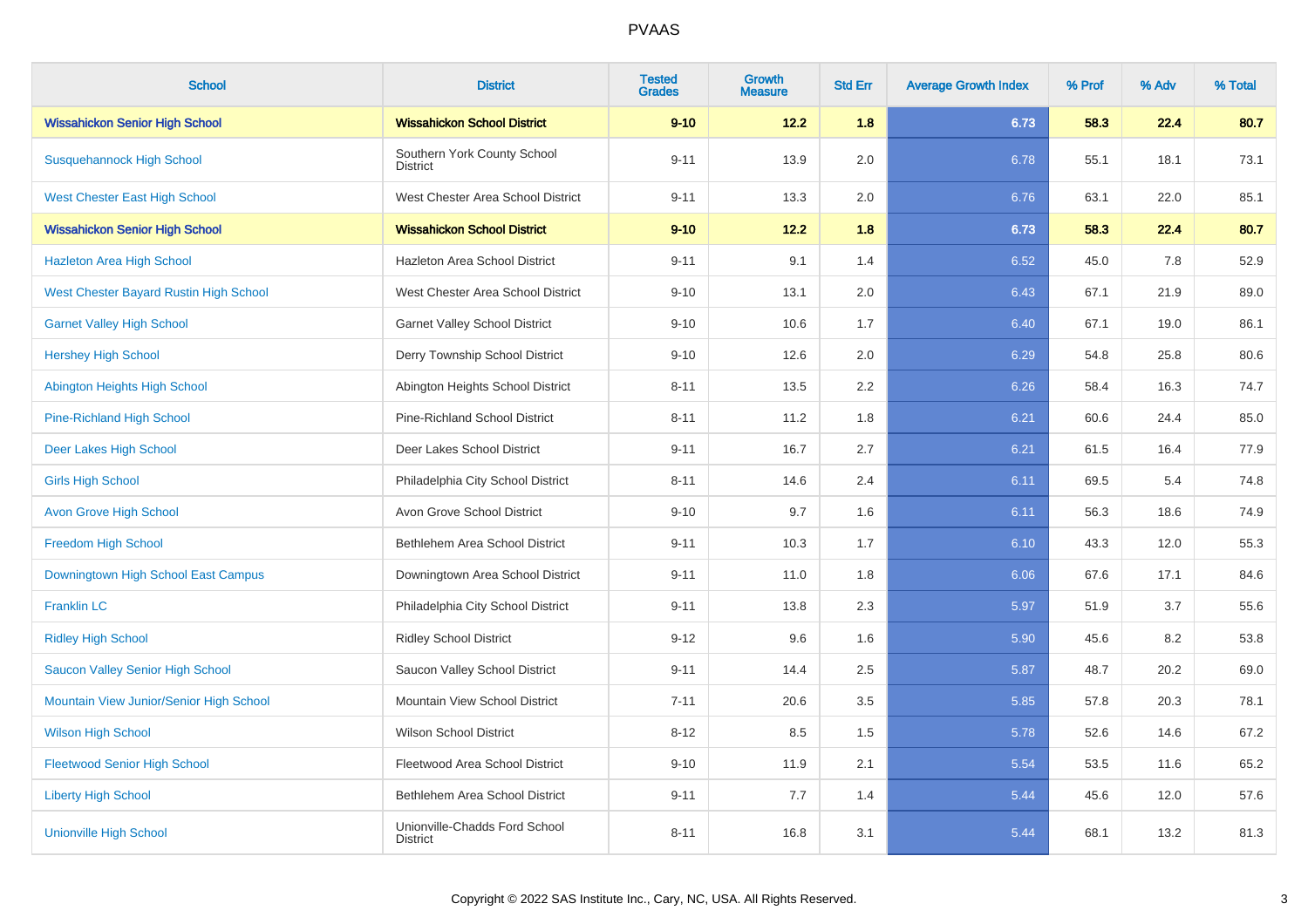| <b>School</b>                                      | <b>District</b>                                       | <b>Tested</b><br><b>Grades</b> | Growth<br><b>Measure</b> | <b>Std Err</b> | <b>Average Growth Index</b> | % Prof | % Adv | % Total |
|----------------------------------------------------|-------------------------------------------------------|--------------------------------|--------------------------|----------------|-----------------------------|--------|-------|---------|
| <b>Wissahickon Senior High School</b>              | <b>Wissahickon School District</b>                    | $9 - 10$                       | 12.2                     | 1.8            | 6.73                        | 58.3   | 22.4  | 80.7    |
| Downingtown High School West Campus                | Downingtown Area School District                      | $9 - 11$                       | 8.7                      | 1.6            | 5.28                        | 62.6   | 11.8  | 74.4    |
| <b>Mifflin County High School</b>                  | Mifflin County School District                        | $10 - 11$                      | 8.7                      | 1.6            | 5.28                        | 47.1   | 6.7   | 53.8    |
| Fox Chapel Area High School                        | Fox Chapel Area School District                       | $9 - 11$                       | 9.6                      | 1.8            | 5.26                        | 56.6   | 28.6  | 85.2    |
| <b>City Charter High School</b>                    | City CHS                                              | $10 - 11$                      | 13.6                     | 2.7            | 5.12                        | 45.8   | 3.0   | 48.8    |
| <b>Haverford Senior High School</b>                | Haverford Township School District                    | $9 - 11$                       | 7.7                      | 1.5            | 5.11                        | 53.0   | 25.5  | 78.6    |
| <b>Cocalico Senior High School</b>                 | <b>Cocalico School District</b>                       | $9 - 11$                       | 10.3                     | 2.0            | 5.04                        | 50.8   | 14.1  | 64.8    |
| West Chester Henderson High School                 | West Chester Area School District                     | $9 - 10$                       | 9.7                      | 1.9            | 4.99                        | 70.3   | 16.8  | 87.1    |
| <b>Commonwealth Charter Academy Charter School</b> | Commonwealth Charter Academy<br><b>Charter School</b> | $3 - 10$                       | 9.1                      | 1.9            | 4.90                        | 47.2   | 9.1   | 56.3    |
| <b>Cedar Crest High School</b>                     | Cornwall-Lebanon School District                      | $9 - 11$                       | 8.0                      | 1.6            | 4.90                        | 47.2   | 8.4   | 55.6    |
| <b>Red Land Senior High School</b>                 | <b>West Shore School District</b>                     | $9 - 11$                       | 9.4                      | 1.9            | 4.86                        | 53.0   | 10.3  | 63.2    |
| <b>West Perry Senior High School</b>               | West Perry School District                            | $7 - 11$                       | 12.1                     | 2.5            | 4.86                        | 56.6   | 8.4   | 65.0    |
| <b>York Suburban Senior High School</b>            | York Suburban School District                         | $8 - 11$                       | 9.9                      | 2.0            | 4.82                        | 53.5   | 27.8  | 81.3    |
| Penns Valley Area Junior/Senior High School        | Penns Valley Area School District                     | $6 - 12$                       | 13.7                     | 2.9            | 4.71                        | 41.9   | 23.1  | 65.0    |
| Shippensburg Area Senior High School               | Shippensburg Area School District                     | $9 - 11$                       | 9.0                      | 1.9            | 4.69                        | 53.1   | 10.2  | 63.3    |
| Fort Leboeuf Senior High School                    | Fort Leboeuf School District                          | $8 - 11$                       | 11.4                     | 2.5            | 4.62                        | 48.5   | 21.1  | 69.6    |
| Derry Area Senior High School                      | Derry Area School District                            | $9 - 11$                       | 12.9                     | 2.8            | 4.59                        | 60.0   | 12.5  | 72.5    |
| Conestoga Valley Senior High School                | Conestoga Valley School District                      | $9 - 11$                       | 8.3                      | 1.8            | 4.54                        | 60.3   | 13.5  | 73.8    |
| The Science Leadership Academy At Beeber           | Philadelphia City School District                     | $5 - 12$                       | 13.0                     | 2.9            | 4.52                        | 54.5   | 5.4   | 59.8    |
| Northern Bedford County High School                | Northern Bedford County School<br><b>District</b>     | $9 - 11$                       | 16.2                     | 3.6            | 4.51                        | 51.7   | 20.0  | 71.7    |
| <b>Littlestown Senior High School</b>              | <b>Littlestown Area School District</b>               | $9 - 11$                       | 11.0                     | 2.5            | 4.49                        | 55.2   | 10.4  | 65.6    |
| <b>Upper Darby Senior High School</b>              | <b>Upper Darby School District</b>                    | $9 - 12$                       | 6.5                      | 1.5            | 4.37                        | 45.0   | 6.7   | 51.7    |
| Spring-Ford Senior High School 9-12 Center         | Spring-Ford Area School District                      | $9 - 11$                       | 5.7                      | 1.3            | 4.27                        | 60.8   | 16.5  | 77.4    |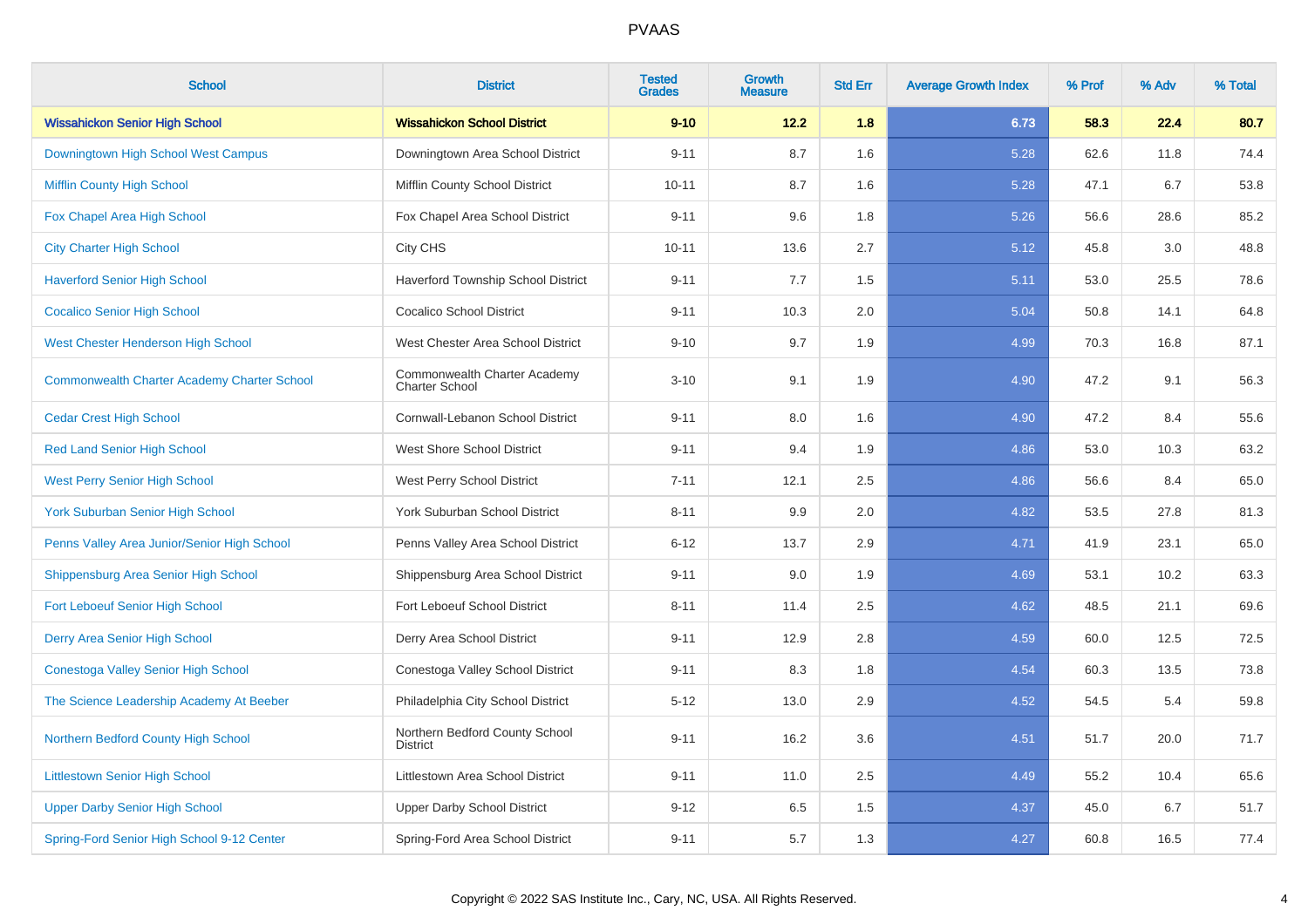| <b>School</b>                               | <b>District</b>                                  | <b>Tested</b><br><b>Grades</b> | Growth<br><b>Measure</b> | <b>Std Err</b> | <b>Average Growth Index</b> | % Prof | % Adv   | % Total |
|---------------------------------------------|--------------------------------------------------|--------------------------------|--------------------------|----------------|-----------------------------|--------|---------|---------|
| <b>Wissahickon Senior High School</b>       | <b>Wissahickon School District</b>               | $9 - 10$                       | 12.2                     | 1.8            | 6.73                        | 58.3   | 22.4    | 80.7    |
| Iroquois Junior/Senior High School          | Iroquois School District                         | $7 - 11$                       | 12.7                     | 3.0            | 4.24                        | 48.2   | 7.8     | 56.0    |
| Masterman Julia R Sec School                | Philadelphia City School District                | $5 - 10$                       | 11.6                     | 2.8            | 4.21                        | 27.7   | 72.3    | 100.0   |
| <b>Central High School</b>                  | Philadelphia City School District                | $9 - 10$                       | 5.6                      | 1.3            | 4.19                        | 67.3   | 31.5    | 98.8    |
| <b>Hill Freedman World Academy</b>          | Philadelphia City School District                | $6 - 10$                       | 16.2                     | 3.9            | 4.18                        | 63.6   | 0.0     | 63.6    |
| <b>Mastbaum Jules E AVTS</b>                | Philadelphia City School District                | $9 - 10$                       | 11.5                     | 2.8            | 4.16                        | 19.3   | 0.0     | 19.3    |
| <b>Frankford High School</b>                | Philadelphia City School District                | $9 - 11$                       | 16.8                     | 4.1            | 4.14                        | 18.5   | 0.0     | 18.5    |
| <b>William Allen High School</b>            | Allentown City School District                   | $8 - 12$                       | 8.2                      | 2.0            | 4.13                        | 23.7   | $5.0\,$ | 28.7    |
| Montoursville Area Senior High School       | Montoursville Area School District               | $9 - 12$                       | 10.5                     | 2.5            | 4.13                        | 44.6   | 20.1    | 64.8    |
| <b>Moon Senior High School</b>              | Moon Area School District                        | $9 - 11$                       | 7.9                      | 1.9            | 4.11                        | 58.7   | 18.5    | 77.2    |
| <b>William Tennent High School</b>          | <b>Centennial School District</b>                | $6 - 10$                       | 6.8                      | 1.7            | 4.10                        | 50.1   | 8.7     | 58.9    |
| <b>Parkland High School</b>                 | Parkland School District                         | $9 - 11$                       | 5.0                      | 1.2            | 4.09                        | 58.0   | 22.3    | 80.4    |
| Pocono Mountain East High School            | Pocono Mountain School District                  | $9 - 12$                       | 8.3                      | 2.0            | 4.09                        | 50.6   | 6.0     | 56.6    |
| <b>Greenwood High School</b>                | <b>Greenwood School District</b>                 | $9 - 11$                       | 15.6                     | 3.9            | 4.05                        | 50.0   | 25.0    | 75.0    |
| Arts Academy At Benjamin Rush               | Philadelphia City School District                | $9 - 10$                       | 10.0                     | 2.5            | 4.04                        | 68.7   | 12.9    | 81.6    |
| <b>Council Rock High School South</b>       | <b>Council Rock School District</b>              | $9 - 11$                       | 6.1                      | 1.5            | 4.01                        | 63.5   | 14.8    | 78.3    |
| Greater Nanticoke Area Senior High School   | Greater Nanticoke Area School<br><b>District</b> | $9 - 12$                       | 10.8                     | 2.8            | 3.88                        | 38.0   | 12.4    | 50.4    |
| <b>Carver High School</b>                   | Philadelphia City School District                | $7 - 11$                       | 8.7                      | 2.2            | 3.87                        | 75.0   | 13.6    | 88.6    |
| Lake-Lehman Junior/Senior High School       | Lake-Lehman School District                      | $7 - 11$                       | 10.4                     | 2.7            | 3.81                        | 55.3   | 7.9     | 63.2    |
| <b>Freeport Area Senior High School</b>     | Freeport Area School District                    | $9 - 10$                       | 9.4                      | 2.5            | 3.80                        | 57.5   | 17.8    | 75.3    |
| Penn Wood High School                       | William Penn School District                     | $9 - 12$                       | 7.9                      | 2.1            | 3.78                        | 35.6   | 3.0     | 38.7    |
| Paul Robeson High School for Human Services | Philadelphia City School District                | $9 - 11$                       | 12.5                     | 3.3            | 3.75                        | 30.1   | 0.0     | 30.1    |
| Eastern Lebanon County Senior High School   | Eastern Lebanon County School<br><b>District</b> | $9 - 11$                       | 8.2                      | 2.2            | 3.68                        | 48.8   | 11.4    | 60.3    |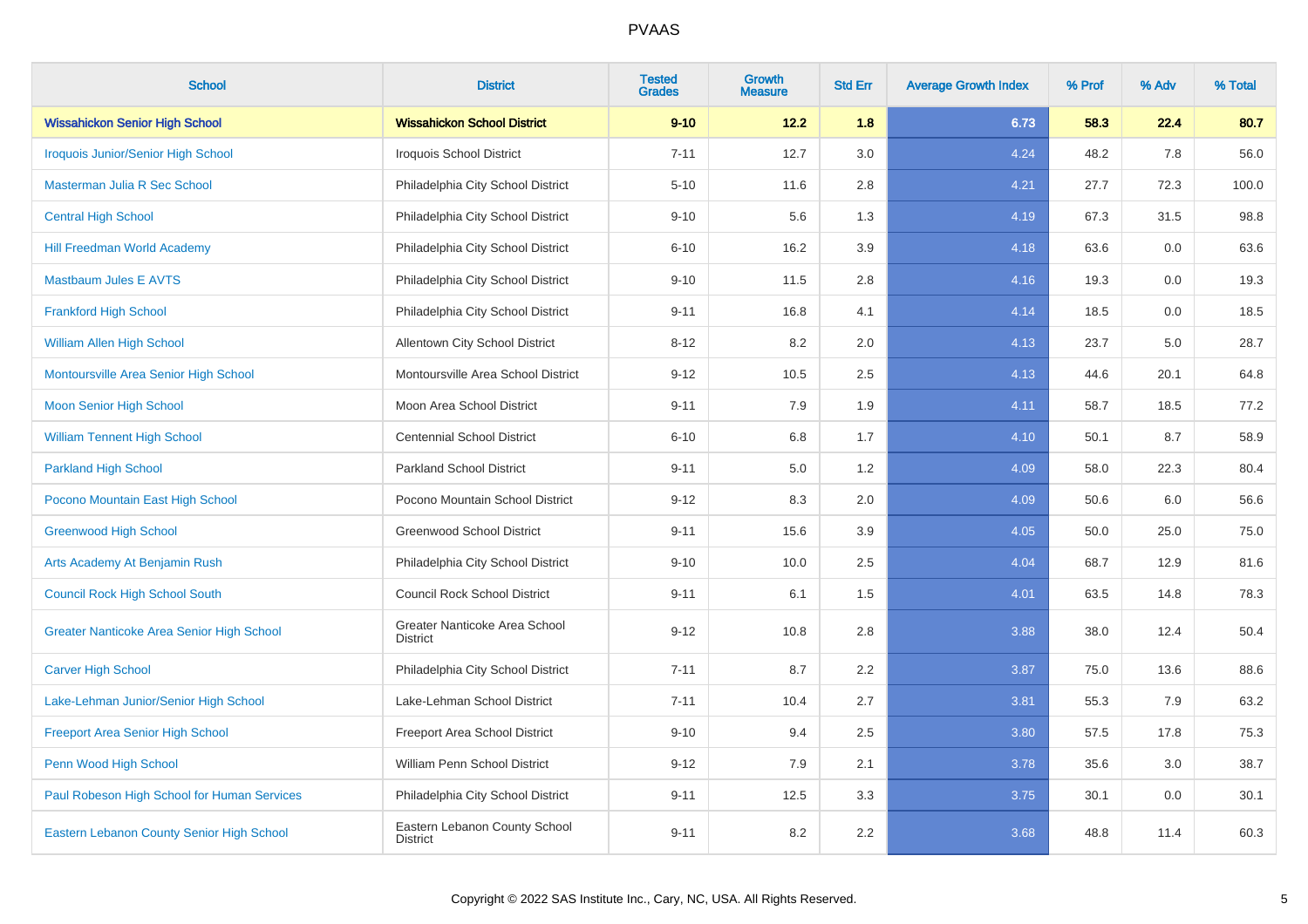| <b>School</b>                                  | <b>District</b>                            | <b>Tested</b><br><b>Grades</b> | Growth<br><b>Measure</b> | <b>Std Err</b> | <b>Average Growth Index</b> | % Prof | % Adv | % Total |
|------------------------------------------------|--------------------------------------------|--------------------------------|--------------------------|----------------|-----------------------------|--------|-------|---------|
| <b>Wissahickon Senior High School</b>          | <b>Wissahickon School District</b>         | $9 - 10$                       | 12.2                     | 1.8            | 6.73                        | 58.3   | 22.4  | 80.7    |
| <b>Midd-West High School</b>                   | Midd-West School District                  | $7 - 11$                       | 10.0                     | 2.7            | 3.68                        | 58.0   | 13.4  | 71.4    |
| Octorara Area Junior/Senior High School        | Octorara Area School District              | $7 - 11$                       | 8.7                      | 2.4            | 3.67                        | 52.1   | 8.5   | 60.6    |
| Eastern York High School                       | Eastern York School District               | $9 - 11$                       | 9.2                      | 2.6            | 3.60                        | 56.3   | 12.6  | 68.9    |
| <b>Mckeesport Area Senior High School</b>      | Mckeesport Area School District            | $9 - 12$                       | 8.5                      | 2.4            | 3.55                        | 31.0   | 4.5   | 35.5    |
| Hamburg Area High School                       | Hamburg Area School District               | $9 - 11$                       | 8.5                      | 2.4            | 3.48                        | 43.5   | 8.2   | 51.7    |
| <b>School Lane Charter School</b>              | School Lane Charter School                 | $3 - 11$                       | 12.4                     | 3.6            | 3.43                        | 59.1   | 9.8   | 68.9    |
| Selinsgrove Area High School                   | Selinsgrove Area School District           | $8 - 12$                       | 7.9                      | 2.3            | 3.41                        | 56.8   | 10.0  | 66.8    |
| Pennsylvania Virtual Charter School            | Pennsylvania Virtual Charter School        | $3 - 11$                       | 11.8                     | 3.5            | 3.37                        | 56.5   | 11.1  | 67.6    |
| Pen Argyl Area High School                     | Pen Argyl Area School District             | $8 - 12$                       | 8.8                      | 2.6            | 3.34                        | 50.0   | 12.6  | 62.6    |
| <b>Mastery Charter School - Hardy Williams</b> | Mastery Charter School - Hardy<br>Williams | $3 - 11$                       | 11.4                     | 3.4            | 3.33                        | 44.3   | 5.7   | 50.0    |
| Ambridge Area High School                      | Ambridge Area School District              | $9 - 12$                       | 8.7                      | 2.6            | 3.32                        | 50.4   | 10.7  | 61.1    |
| Saegertown Junior/Senior High School           | <b>Penncrest School District</b>           | $7 - 11$                       | 11.4                     | 3.5            | 3.31                        | 50.0   | 8.6   | 58.6    |
| <b>Whitehall High School</b>                   | Whitehall-Coplay School District           | $9 - 11$                       | 5.8                      | 1.8            | 3.26                        | 49.3   | 7.4   | 56.6    |
| <b>Tech Freire Charter School</b>              | <b>Tech Freire Charter School</b>          | $9 - 11$                       | 9.3                      | 2.9            | 3.26                        | 18.0   | 1.1   | 19.1    |
| Jamestown Area Junior/Senior High School       | Jamestown Area School District             | $7 - 11$                       | 13.3                     | 4.2            | 3.14                        | 64.4   | 13.3  | 77.8    |
| <b>Avon Grove Charter School</b>               | Avon Grove Charter School                  | $3 - 11$                       | 9.0                      | 2.9            | 3.13                        | 58.8   | 16.7  | 75.5    |
| Mechanicsburg Area Senior High School          | Mechanicsburg Area School District         | $9 - 11$                       | 5.6                      | 1.8            | 3.13                        | 57.2   | 13.7  | 70.9    |
| Honesdale High School                          | Wayne Highlands School District            | $9 - 11$                       | $7.5\,$                  | 2.4            | 3.11                        | 52.3   | 13.1  | 65.4    |
| Sayre Area High School                         | Sayre Area School District                 | $7 - 11$                       | 10.8                     | 3.5            | 3.10                        | 52.2   | 7.5   | 59.7    |
| <b>Bethel Park High School</b>                 | <b>Bethel Park School District</b>         | $8 - 11$                       | 5.3                      | 1.8            | 3.04                        | 65.3   | 18.6  | 83.9    |
| <b>Emmaus High School</b>                      | East Penn School District                  | $9 - 11$                       | 3.8                      | 1.3            | 3.02                        | 55.8   | 11.5  | 67.3    |
| Swenson Arts & Technology High School          | Philadelphia City School District          | $9 - 10$                       | 7.2                      | 2.4            | 2.96                        | 44.9   | 2.0   | 46.9    |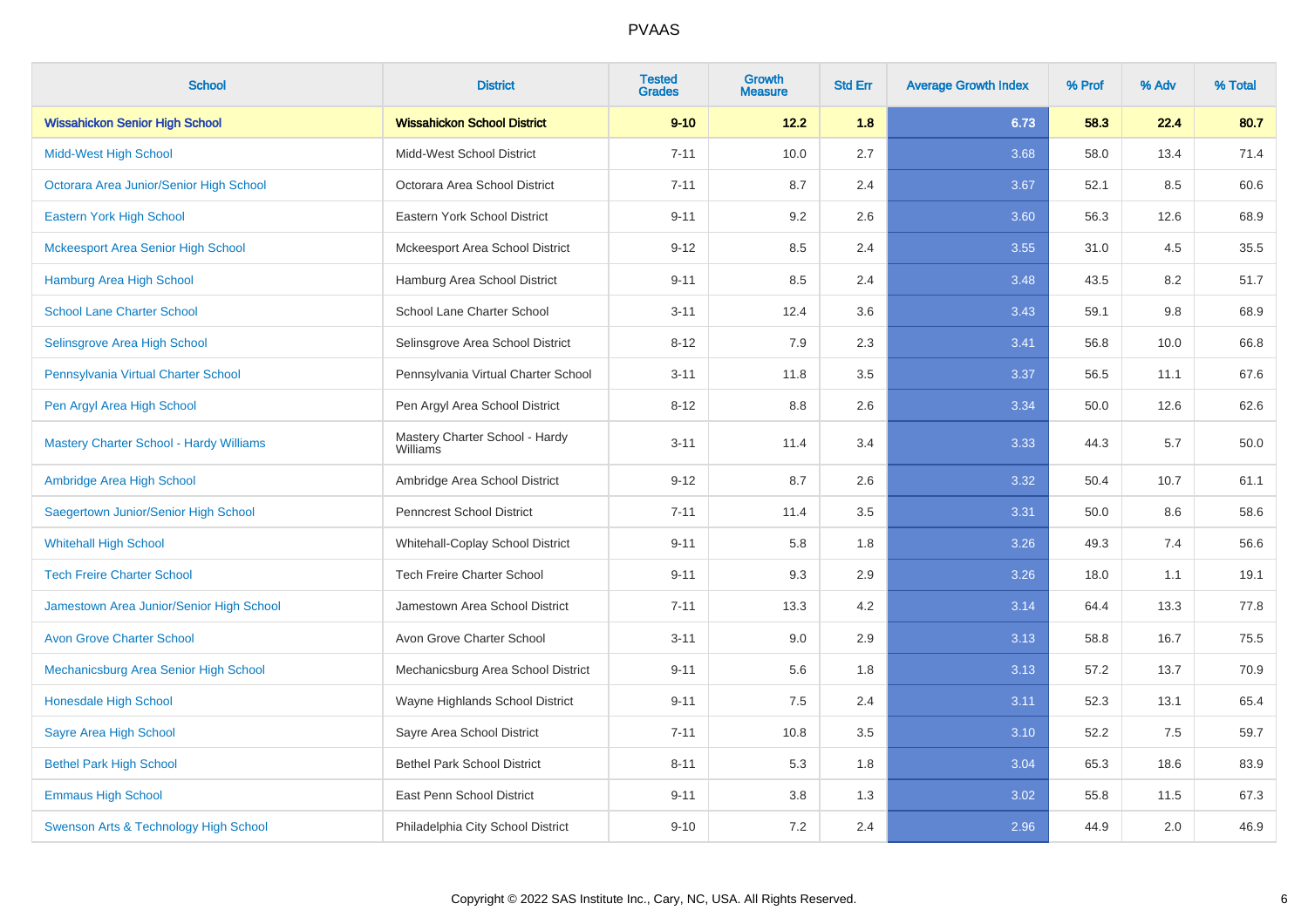| <b>School</b>                                   | <b>District</b>                                   | <b>Tested</b><br><b>Grades</b> | <b>Growth</b><br><b>Measure</b> | <b>Std Err</b> | <b>Average Growth Index</b> | % Prof | % Adv | % Total |
|-------------------------------------------------|---------------------------------------------------|--------------------------------|---------------------------------|----------------|-----------------------------|--------|-------|---------|
| <b>Wissahickon Senior High School</b>           | <b>Wissahickon School District</b>                | $9 - 10$                       | 12.2                            | 1.8            | 6.73                        | 58.3   | 22.4  | 80.7    |
| Northern Cambria High School                    | Northern Cambria School District                  | $9 - 11$                       | 9.7                             | 3.3            | 2.94                        | 48.0   | 5.2   | 53.2    |
| <b>Ephrata Senior High School</b>               | Ephrata Area School District                      | $9 - 11$                       | 5.2                             | 1.8            | 2.93                        | 54.7   | 9.5   | 64.2    |
| Parkway Center City Middle College              | Philadelphia City School District                 | $9 - 10$                       | 8.1                             | 2.8            | 2.93                        | 77.0   | 4.4   | 81.4    |
| <b>Cranberry Area Junior/Senior High School</b> | Cranberry Area School District                    | $7 - 12$                       | 8.8                             | 3.0            | 2.92                        | 47.5   | 10.2  | 57.6    |
| St Marys Area Senior High School                | Saint Marys Area School District                  | $9 - 11$                       | 7.4                             | 2.6            | 2.92                        | 57.0   | 8.2   | 65.2    |
| Northeastern Senior High School                 | Northeastern York School District                 | $8 - 11$                       | 5.6                             | 1.9            | 2.88                        | 51.1   | 16.6  | 67.6    |
| Montgomery Junior/Senior High School            | Montgomery Area School District                   | $7 - 11$                       | 10.4                            | 3.6            | 2.88                        | 48.7   | 12.4  | 61.1    |
| <b>Connellsville Area Senior High School</b>    | Connellsville Area School District                | $9 - 11$                       | $5.7\,$                         | 2.0            | 2.87                        | 45.4   | 7.8   | 53.2    |
| Lehigh Valley Charter High School For The Arts  | Lehigh Valley Charter High School<br>For The Arts | $9 - 10$                       | 7.3                             | 2.6            | 2.82                        | 62.3   | 18.2  | 80.5    |
| The Linc                                        | Philadelphia City School District                 | $9 - 11$                       | 11.9                            | 4.2            | 2.81                        | 29.3   | 0.0   | 29.3    |
| <b>Neshaminy High School</b>                    | <b>Neshaminy School District</b>                  | $9 - 11$                       | 3.7                             | 1.3            | 2.80                        | 58.7   | 9.5   | 68.2    |
| Palmyra Area Senior High School                 | Palmyra Area School District                      | $9 - 11$                       | 5.3                             | 1.9            | 2.80                        | 56.4   | 15.6  | 72.0    |
| Jenkintown Middle/High School                   | Jenkintown School District                        | $6 - 11$                       | 12.2                            | 4.4            | 2.79                        | 54.6   | 29.6  | 84.1    |
| Dover Area High School                          | Dover Area School District                        | $9 - 12$                       | 5.6                             | 2.0            | 2.76                        | 52.2   | 6.0   | 58.2    |
| Hollidaysburg Area Senior High School           | Hollidaysburg Area School District                | $10 - 11$                      | 5.6                             | 2.1            | 2.74                        | 57.1   | 12.3  | 69.4    |
| <b>Central Dauphin Senior High School</b>       | Central Dauphin School District                   | $9 - 11$                       | 4.4                             | 1.6            | 2.73                        | 63.3   | 10.1  | 73.4    |
| <b>Dobbins Avt High School</b>                  | Philadelphia City School District                 | $9 - 10$                       | 7.0                             | 2.6            | 2.70                        | 12.6   | 0.8   | 13.4    |
| Daniel Boone Area High School                   | Daniel Boone Area School District                 | $9 - 12$                       | 5.3                             | 2.0            | 2.70                        | 51.0   | 11.5  | 62.6    |
| <b>Stroudsburg High School</b>                  | Stroudsburg Area School District                  | $10 - 11$                      | 5.2                             | 1.9            | 2.70                        | 48.1   | 4.2   | 52.3    |
| <b>Lincoln High School</b>                      | Philadelphia City School District                 | $9 - 12$                       | 5.9                             | $2.2\,$        | 2.69                        | 25.0   | 0.9   | 25.9    |
| Multicultural Academy Charter School            | Multicultural Academy Charter<br>School           | $9 - 11$                       | 9.5                             | 3.5            | 2.69                        | 22.0   | 0.0   | 22.0    |
| <b>Hempfield Area Senior High School</b>        | <b>Hempfield Area School District</b>             | $9 - 12$                       | 4.3                             | 1.6            | 2.68                        | 53.5   | 20.1  | 73.6    |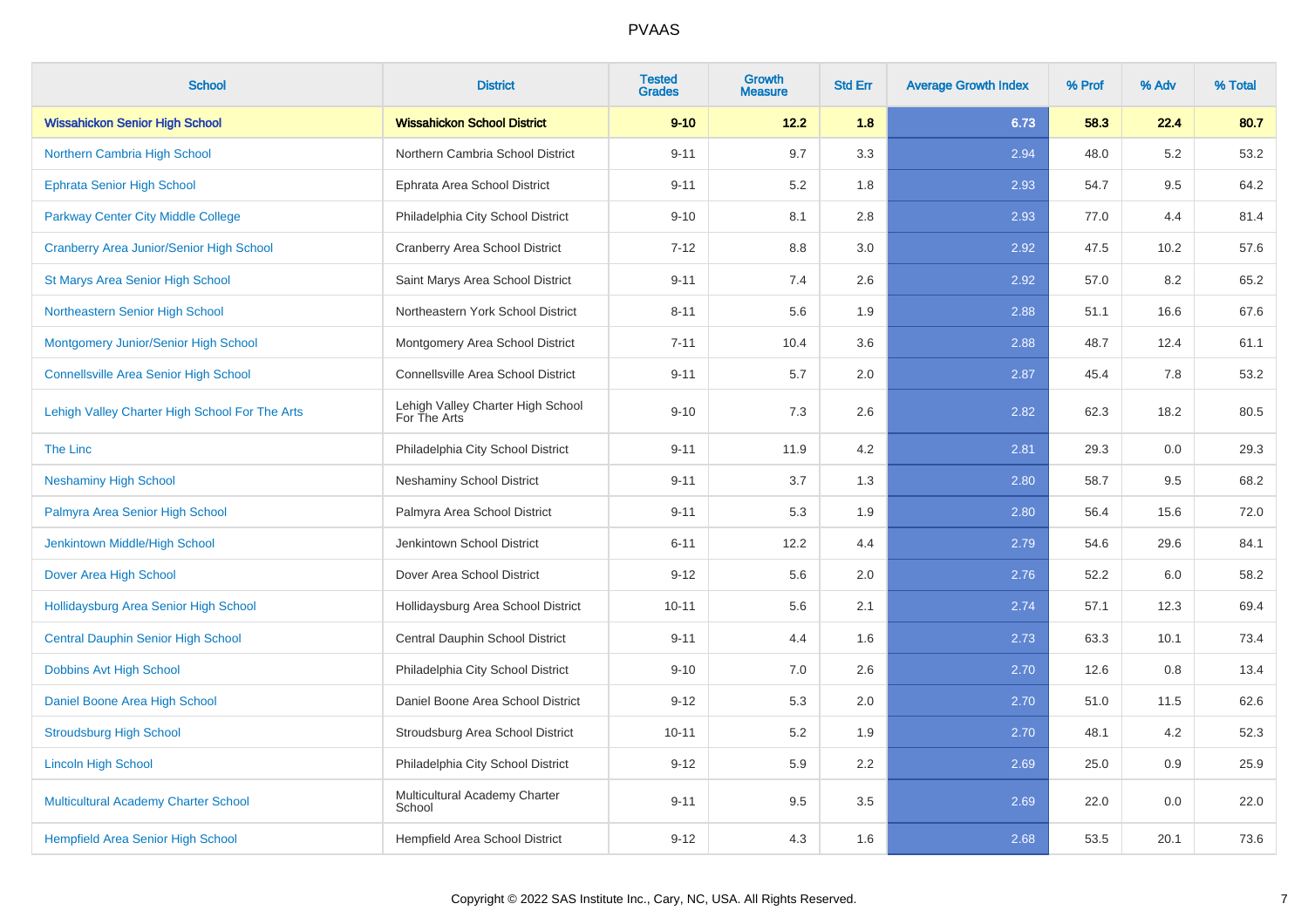| <b>School</b>                                     | <b>District</b>                       | <b>Tested</b><br><b>Grades</b> | <b>Growth</b><br><b>Measure</b> | <b>Std Err</b> | <b>Average Growth Index</b> | % Prof | % Adv | % Total |
|---------------------------------------------------|---------------------------------------|--------------------------------|---------------------------------|----------------|-----------------------------|--------|-------|---------|
| <b>Wissahickon Senior High School</b>             | <b>Wissahickon School District</b>    | $9 - 10$                       | 12.2                            | 1.8            | 6.73                        | 58.3   | 22.4  | 80.7    |
| <b>Central Bucks High School -South</b>           | <b>Central Bucks School District</b>  | $10 - 11$                      | 3.8                             | 1.4            | 2.66                        | 63.3   | 18.0  | 81.4    |
| <b>Mars Area Senior High School</b>               | Mars Area School District             | $8 - 10$                       | 5.4                             | 2.0            | 2.64                        | 57.9   | 18.2  | 76.1    |
| <b>Peters Township High School</b>                | Peters Township School District       | $8 - 11$                       | 4.8                             | 1.8            | 2.63                        | 59.8   | 26.1  | 85.9    |
| Homer-Center Junior/Senior High School            | Homer-Center School District          | $7 - 11$                       | 9.4                             | 3.6            | 2.62                        | 45.1   | 17.2  | 62.3    |
| <b>Building 21</b>                                | Philadelphia City School District     | $9 - 11$                       | 8.2                             | 3.2            | 2.59                        | 6.9    | 0.0   | 6.9     |
| <b>Wyalusing Valley Junior/Senior High School</b> | Wyalusing Area School District        | $7 - 12$                       | 8.4                             | 3.3            | 2.58                        | 54.6   | 11.7  | 66.2    |
| <b>Warwick Senior High School</b>                 | <b>Warwick School District</b>        | $9 - 11$                       | 4.8                             | 1.9            | 2.57                        | 46.4   | 17.0  | 63.3    |
| Academy At Palumbo                                | Philadelphia City School District     | $8 - 11$                       | 5.3                             | 2.1            | 2.57                        | 65.9   | 6.6   | 72.5    |
| <b>Spring Grove Area High School</b>              | Spring Grove Area School District     | $9 - 11$                       | 5.3                             | 2.1            | 2.54                        | 55.1   | 15.0  | 70.1    |
| Renaissance Academy Charter School                | Renaissance Academy Charter<br>School | $3 - 11$                       | 8.3                             | 3.3            | 2.54                        | 45.6   | 22.8  | 68.4    |
| 21st Century Cyber Charter School                 | 21st Century Cyber Charter School     | $6 - 12$                       | 5.7                             | 2.3            | 2.50                        | 56.7   | 8.3   | 65.0    |
| New Hope-Solebury High School                     | New Hope-Solebury School District     | $9 - 11$                       | 7.3                             | 2.9            | 2.50                        | 68.2   | 22.7  | 90.9    |
| <b>Kennett High School</b>                        | Kennett Consolidated School District  | $9 - 11$                       | 4.4                             | 1.8            | 2.45                        | 52.5   | 10.7  | 63.2    |
| <b>Belmont Charter School</b>                     | <b>Belmont Charter School</b>         | $3 - 10$                       | 16.0                            | 6.5            | 2.45                        | 64.3   | 0.0   | 64.3    |
| People For People Charter School                  | People For People Charter School      | $3 - 12$                       | 13.3                            | 5.5            | 2.43                        | 13.5   | 0.0   | 13.5    |
| <b>Clarion Area Junior/Senior High School</b>     | <b>Clarion Area School District</b>   | $7 - 11$                       | 9.9                             | 4.1            | 2.43                        | 45.4   | 14.6  | 60.0    |
| <b>New Foundations Charter School</b>             | New Foundations Charter School        | $3 - 11$                       | 5.4                             | 2.2            | 2.41                        | 47.2   | 2.5   | 49.8    |
| Shenandoah Valley Junior/Senior High School       | Shenandoah Valley School District     | $7 - 11$                       | 9.4                             | 3.9            | 2.40                        | 28.3   | 5.0   | 33.3    |
| <b>Wilmington Area High School</b>                | Wilmington Area School District       | $8 - 11$                       | 7.1                             | 3.0            | 2.38                        | 55.1   | 5.1   | 60.2    |
| Bethlehem-Center Senior High School               | Bethlehem-Center School District      | $9 - 10$                       | 7.7                             | 3.3            | 2.35                        | 35.1   | 1.4   | 36.5    |
| <b>Collegium Charter School</b>                   | Collegium Charter School              | $3 - 10$                       | 5.9                             | 2.5            | 2.33                        | 38.1   | 7.9   | 46.0    |
| <b>Belle Vernon Area High School</b>              | Belle Vernon Area School District     | $9 - 11$                       | 6.1                             | 2.6            | 2.32                        | 55.6   | 11.1  | 66.7    |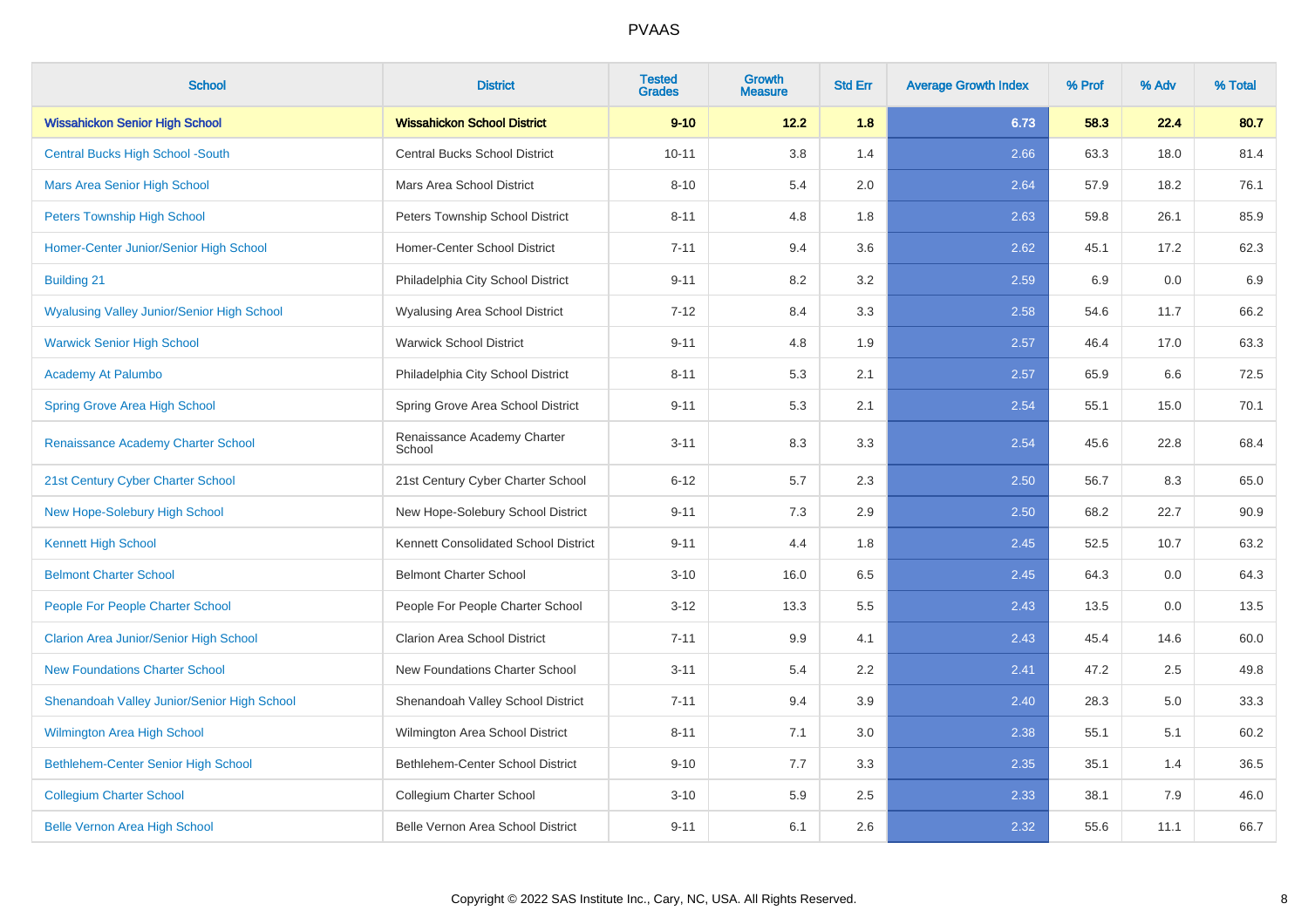| <b>School</b>                                           | <b>District</b>                                         | <b>Tested</b><br><b>Grades</b> | Growth<br><b>Measure</b> | <b>Std Err</b> | <b>Average Growth Index</b> | % Prof | % Adv | % Total |
|---------------------------------------------------------|---------------------------------------------------------|--------------------------------|--------------------------|----------------|-----------------------------|--------|-------|---------|
| <b>Wissahickon Senior High School</b>                   | <b>Wissahickon School District</b>                      | $9 - 10$                       | 12.2                     | 1.8            | 6.73                        | 58.3   | 22.4  | 80.7    |
| Seneca High School                                      | Wattsburg Area School District                          | $9 - 11$                       | 6.2                      | 2.7            | 2.31                        | 42.7   | 7.6   | 50.3    |
| Northampton Area High School                            | Northampton Area School District                        | $9 - 11$                       | 3.6                      | 1.6            | 2.30                        | 52.3   | 10.8  | 63.1    |
| <b>Agora Cyber Charter School</b>                       | Agora Cyber Charter School                              | $3 - 11$                       | 5.8                      | 2.6            | 2.28                        | 42.8   | 6.6   | 49.4    |
| <b>Hampton High School</b>                              | Hampton Township School District                        | $9 - 11$                       | 4.8                      | 2.1            | 2.25                        | 54.0   | 28.2  | 82.2    |
| Eisenhower M/Hs                                         | Warren County School District                           | $6 - 11$                       | 7.9                      | 3.5            | 2.24                        | 37.7   | 1.4   | 39.0    |
| Pennsylvania Distance Learning Charter School           | Pennsylvania Distance Learning<br><b>Charter School</b> | $3 - 12$                       | 9.3                      | 4.2            | 2.22                        | 42.2   | 3.1   | 45.3    |
| <b>Lincoln Leadership Academy Charter School</b>        | Lincoln Leadership Academy<br><b>Charter School</b>     | $3 - 12$                       | 14.2                     | 6.4            | 2.22                        | 23.5   | 0.0   | 23.5    |
| Franklin Area Junior/Senior High School                 | Franklin Area School District                           | $7 - 11$                       | 6.2                      | 2.8            | 2.21                        | 48.2   | 4.5   | 52.7    |
| <b>Richland High School</b>                             | <b>Richland School District</b>                         | $7 - 11$                       | 6.3                      | 2.9            | 2.21                        | 62.2   | 19.2  | 81.4    |
| <b>Brookville Junior/Senior High School</b>             | <b>Brookville Area School District</b>                  | $7 - 11$                       | 6.6                      | 3.0            | 2.19                        | 55.2   | 15.6  | 70.8    |
| <b>Wilson Area High School</b>                          | <b>Wilson Area School District</b>                      | $9 - 11$                       | 5.6                      | 2.6            | 2.18                        | 48.7   | 8.5   | 57.2    |
| Saul W B Agricultural School                            | Philadelphia City School District                       | $9 - 10$                       | 5.6                      | 2.6            | 2.17                        | 29.5   | 0.8   | 30.2    |
| Pocono Mountain West High School                        | Pocono Mountain School District                         | $9 - 11$                       | 4.3                      | 2.0            | 2.15                        | 41.2   | 4.0   | 45.1    |
| Carbondale Area Junior/Senior High School               | Carbondale Area School District                         | $7 - 10$                       | 7.1                      | 3.3            | 2.14                        | 56.6   | 2.6   | 59.2    |
| Pennsylvania Leadership Charter School                  | Pennsylvania Leadership Charter<br>School               | $3 - 11$                       | 4.6                      | 2.2            | 2.13                        | 55.4   | 11.2  | 66.7    |
| <b>Governor Mifflin Senior High School</b>              | Governor Mifflin School District                        | $9 - 11$                       | 3.7                      | 1.8            | 2.12                        | 42.5   | 7.2   | 49.7    |
| <b>Carlynton Junior/Senior High School</b>              | <b>Carlynton School District</b>                        | $7 - 11$                       | 6.9                      | 3.3            | 2.12                        | 41.0   | 10.5  | 51.6    |
| <b>Community Academy Of Philadelphia Charter School</b> | Community Academy Of<br>Philadelphia Charter School     | $3 - 11$                       | 5.8                      | 2.7            | 2.12                        | 26.7   | 0.9   | 27.6    |
| Springdale Junior/Senior High School                    | Allegheny Valley School District                        | $7 - 11$                       | 8.2                      | 3.9            | 2.09                        | 53.1   | 12.2  | 65.3    |
| <b>Kensington Health Sciences</b>                       | Philadelphia City School District                       | $9 - 10$                       | 13.7                     | 6.5            | 2.09                        | 30.8   | 7.7   | 38.5    |
| <b>Parkway West</b>                                     | Philadelphia City School District                       | $9 - 10$                       | 7.4                      | 3.6            | 2.06                        | 24.6   | 0.0   | 24.6    |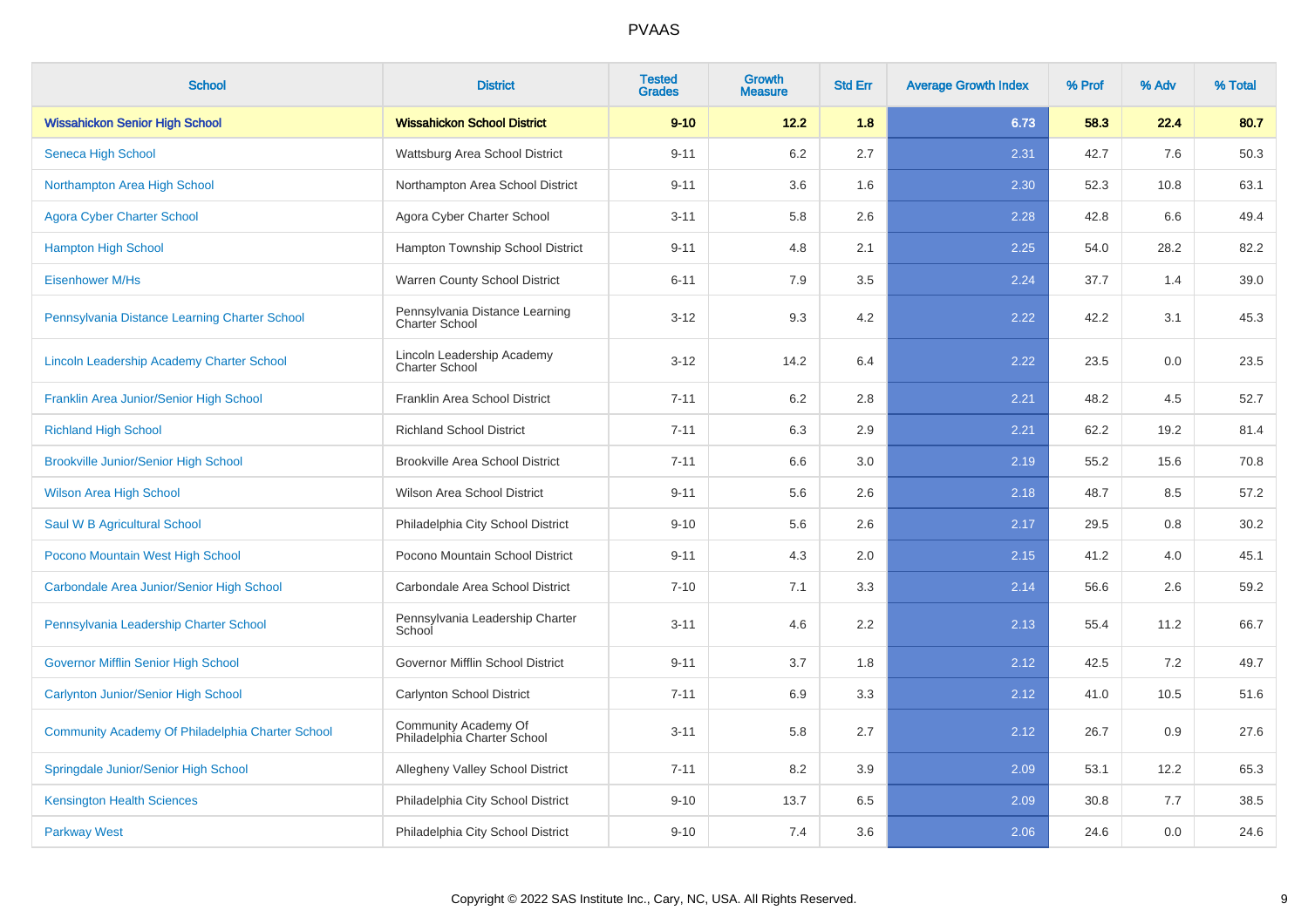| <b>School</b>                                          | <b>District</b>                                           | <b>Tested</b><br><b>Grades</b> | Growth<br><b>Measure</b> | <b>Std Err</b> | <b>Average Growth Index</b> | % Prof | % Adv | % Total |
|--------------------------------------------------------|-----------------------------------------------------------|--------------------------------|--------------------------|----------------|-----------------------------|--------|-------|---------|
| <b>Wissahickon Senior High School</b>                  | <b>Wissahickon School District</b>                        | $9 - 10$                       | 12.2                     | 1.8            | 6.73                        | 58.3   | 22.4  | 80.7    |
| <b>Penn Treaty School</b>                              | Philadelphia City School District                         | $6 - 11$                       | 8.0                      | 3.9            | 2.05                        | 16.4   | 0.0   | 16.4    |
| Dr Robert Ketterer Charter School Inc                  | Dr Robert Ketterer Charter School<br><b>Inc</b>           | $6 - 12$                       | 10.1                     | 5.0            | 2.04                        | 14.9   | 0.4   | 15.3    |
| <b>Chester Charter Scholars Academy Charter School</b> | Chester Charter Scholars Academy<br><b>Charter School</b> | $3 - 12$                       | 8.4                      | 4.1            | 2.03                        | 23.4   | 0.0   | 23.4    |
| <b>Motivation High School</b>                          | Philadelphia City School District                         | $9 - 10$                       | 6.3                      | 3.2            | 1.99                        | 21.8   | 0.0   | 21.8    |
| <b>Keystone Oaks High School</b>                       | Keystone Oaks School District                             | $9 - 11$                       | 5.2                      | 2.6            | 1.97                        | 53.2   | 12.1  | 65.4    |
| <b>Grove City Area High School</b>                     | Grove City Area School District                           | $8 - 12$                       | 4.8                      | 2.4            | 1.97                        | 41.3   | 18.7  | 60.0    |
| <b>Coudersport Area Junior/Senior High School</b>      | <b>Coudersport Area School District</b>                   | $7 - 11$                       | 7.4                      | 3.7            | 1.97                        | 55.7   | 8.2   | 63.9    |
| <b>Garden Spot Senior High School</b>                  | Eastern Lancaster County School<br><b>District</b>        | $8 - 12$                       | 4.2                      | 2.2            | 1.94                        | 46.3   | 11.4  | 57.6    |
| <b>Bodine William W High School</b>                    | Philadelphia City School District                         | $8 - 11$                       | 4.6                      | 2.4            | 1.91                        | 60.8   | 5.7   | 66.5    |
| South Western Senior High School                       | South Western School District                             | $9 - 12$                       | 3.6                      | 1.9            | 1.91                        | 60.2   | 8.1   | 68.3    |
| <b>Muhlenberg High School</b>                          | Muhlenberg School District                                | $10 - 10$                      | 3.6                      | 1.9            | 1.87                        | 34.2   | 2.6   | 36.8    |
| <b>Central Valley High School</b>                      | <b>Central Valley School District</b>                     | $9 - 10$                       | 4.5                      | 2.4            | 1.86                        | 56.9   | 9.0   | 65.9    |
| <b>Blackhawk High School</b>                           | <b>Blackhawk School District</b>                          | $8 - 11$                       | 4.3                      | 2.3            | 1.85                        | 55.8   | 8.8   | 64.6    |
| <b>Mcdowell High School</b>                            | Millcreek Township School District                        | $9 - 11$                       | 2.7                      | 1.5            | 1.85                        | 55.6   | 14.2  | 69.7    |
| <b>West Allegheny Senior High School</b>               | West Allegheny School District                            | $9 - 12$                       | 3.7                      | 2.1            | 1.82                        | 63.1   | 15.7  | 78.8    |
| <b>Beaver Area Senior High School</b>                  | <b>Beaver Area School District</b>                        | $9 - 10$                       | 4.4                      | 2.4            | 1.82                        | 57.4   | 16.8  | 74.2    |
| Randolph A. Philip AVT High School                     | Philadelphia City School District                         | $9 - 10$                       | 6.8                      | 3.8            | 1.82                        | 7.3    | 0.0   | 7.3     |
| <b>Western Wayne High School</b>                       | Western Wayne School District                             | $9 - 11$                       | 5.3                      | 2.9            | 1.82                        | 41.3   | 17.4  | 58.7    |
| <b>Steel Valley Senior High School</b>                 | <b>Steel Valley School District</b>                       | $9 - 11$                       | 6.1                      | 3.4            | 1.79                        | 50.7   | 5.6   | 56.3    |
| Pottsville Area High School                            | Pottsville Area School District                           | $9 - 12$                       | 4.1                      | 2.3            | 1.79                        | 44.8   | 5.4   | 50.2    |
| <b>York Academy Regional Charter School</b>            | York Academy Regional Charter<br>School                   | $3 - 11$                       | 9.0                      | 5.0            | 1.79                        | 55.2   | 0.0   | 55.2    |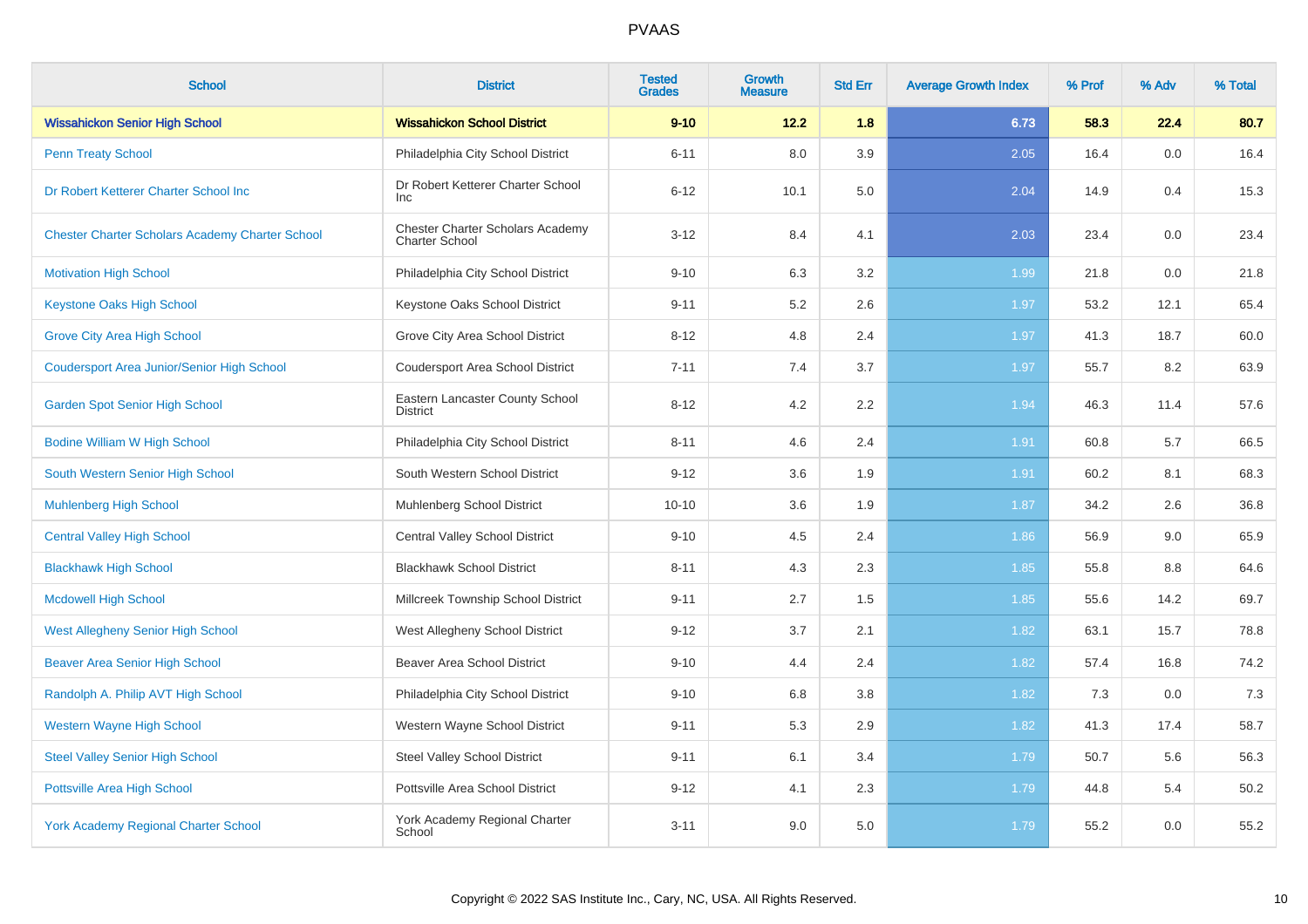| <b>School</b>                                     | <b>District</b>                                    | <b>Tested</b><br><b>Grades</b> | <b>Growth</b><br><b>Measure</b> | <b>Std Err</b> | <b>Average Growth Index</b> | % Prof | % Adv | % Total |
|---------------------------------------------------|----------------------------------------------------|--------------------------------|---------------------------------|----------------|-----------------------------|--------|-------|---------|
| <b>Wissahickon Senior High School</b>             | <b>Wissahickon School District</b>                 | $9 - 10$                       | 12.2                            | 1.8            | 6.73                        | 58.3   | 22.4  | 80.7    |
| <b>Monessen Senior High School</b>                | Monessen City School District                      | $8 - 10$                       | 7.9                             | 4.5            | 1.77                        | 42.9   | 2.9   | 45.7    |
| Altoona Area High School                          | Altoona Area School District                       | $9 - 12$                       | 2.9                             | 1.6            | 1.77                        | 47.7   | 8.2   | 55.9    |
| <b>Blacklick Valley Junior/Senior High School</b> | <b>Blacklick Valley School District</b>            | $7 - 11$                       | 7.6                             | 4.3            | 1.77                        | 34.1   | 0.0   | 34.1    |
| <b>Washington George High School</b>              | Philadelphia City School District                  | $9 - 11$                       | 5.3                             | 3.0            | 1.76                        | 37.2   | 2.9   | 40.2    |
| Uniontown Area Senior High School                 | Uniontown Area School District                     | $9 - 11$                       | 5.6                             | 3.2            | 1.76                        | 62.4   | 5.9   | 68.2    |
| <b>Sharon High School</b>                         | Sharon City School District                        | $8 - 11$                       | 4.5                             | 2.6            | 1.73                        | 48.2   | 5.3   | 53.4    |
| Pittsburgh Obama 6-12                             | Pittsburgh School District                         | $6 - 11$                       | 5.1                             | 3.0            | 1.72                        | 42.3   | 5.2   | 47.4    |
| <b>Hanover Senior High School</b>                 | Hanover Public School District                     | $9 - 11$                       | 4.9                             | 2.8            | 1.72                        | 52.2   | 14.4  | 66.7    |
| <b>Reach Cyber Charter School</b>                 | Reach Cyber Charter School                         | $3 - 11$                       | 8.1                             | 4.7            | 1.72                        | 42.4   | 4.6   | 47.0    |
| <b>Salisbury Senior High School</b>               | Salisbury Township School District                 | $9 - 11$                       | 6.0                             | 3.6            | 1.68                        | 46.2   | 6.6   | 52.8    |
| Sto-Rox Junior/Senior High School                 | <b>Sto-Rox School District</b>                     | $7 - 10$                       | 6.2                             | 3.7            | 1.67                        | 13.4   | 0.0   | 13.4    |
| Northgate Middle School High School               | Northgate School District                          | $7 - 11$                       | 6.0                             | 3.6            | 1.65                        | 53.3   | 16.7  | 70.0    |
| <b>Laurel Highlands Senior High School</b>        | Laurel Highlands School District                   | $9 - 11$                       | 3.9                             | 2.4            | 1.65                        | 44.9   | 9.6   | 54.5    |
| <b>Bentworth Senior High School</b>               | <b>Bentworth School District</b>                   | $9 - 11$                       | 5.3                             | 3.2            | 1.65                        | 44.2   | 19.5  | 63.6    |
| <b>Oswayo Valley High School</b>                  | Oswayo Valley School District                      | $9 - 12$                       | 8.3                             | 5.0            | 1.64                        | 50.0   | 16.7  | 66.7    |
| <b>Esperanza Academy Charter School</b>           | Esperanza Academy Charter School                   | $4 - 11$                       | 4.0                             | 2.5            | 1.61                        | 32.4   | 0.7   | 33.1    |
| <b>Allegheny-Clarion Valley High School</b>       | Allegheny-Clarion Valley School<br><b>District</b> | $7 - 10$                       | 7.5                             | 4.7            | 1.59                        | 53.3   | 3.3   | 56.7    |
| <b>Furness Horace High School</b>                 | Philadelphia City School District                  | $8 - 12$                       | 4.7                             | 2.9            | 1.59                        | 19.6   | 0.0   | 19.6    |
| Millersburg Area Senior High School               | Millersburg Area School District                   | $8 - 11$                       | 5.9                             | 3.8            | 1.56                        | 51.8   | 7.4   | 59.3    |
| Central Dauphin East Senior High School           | Central Dauphin School District                    | $9 - 11$                       | 3.2                             | 2.1            | 1.55                        | 39.3   | 3.6   | 42.9    |
| <b>Hickory High School</b>                        | Hermitage School District                          | $7 - 12$                       | 3.5                             | 2.4            | 1.46                        | 57.5   | 9.3   | 66.8    |
| <b>Conrad Weiser High School</b>                  | <b>Conrad Weiser Area School District</b>          | $9 - 11$                       | 3.3                             | 2.2            | 1.46                        | 52.1   | 2.1   | 54.2    |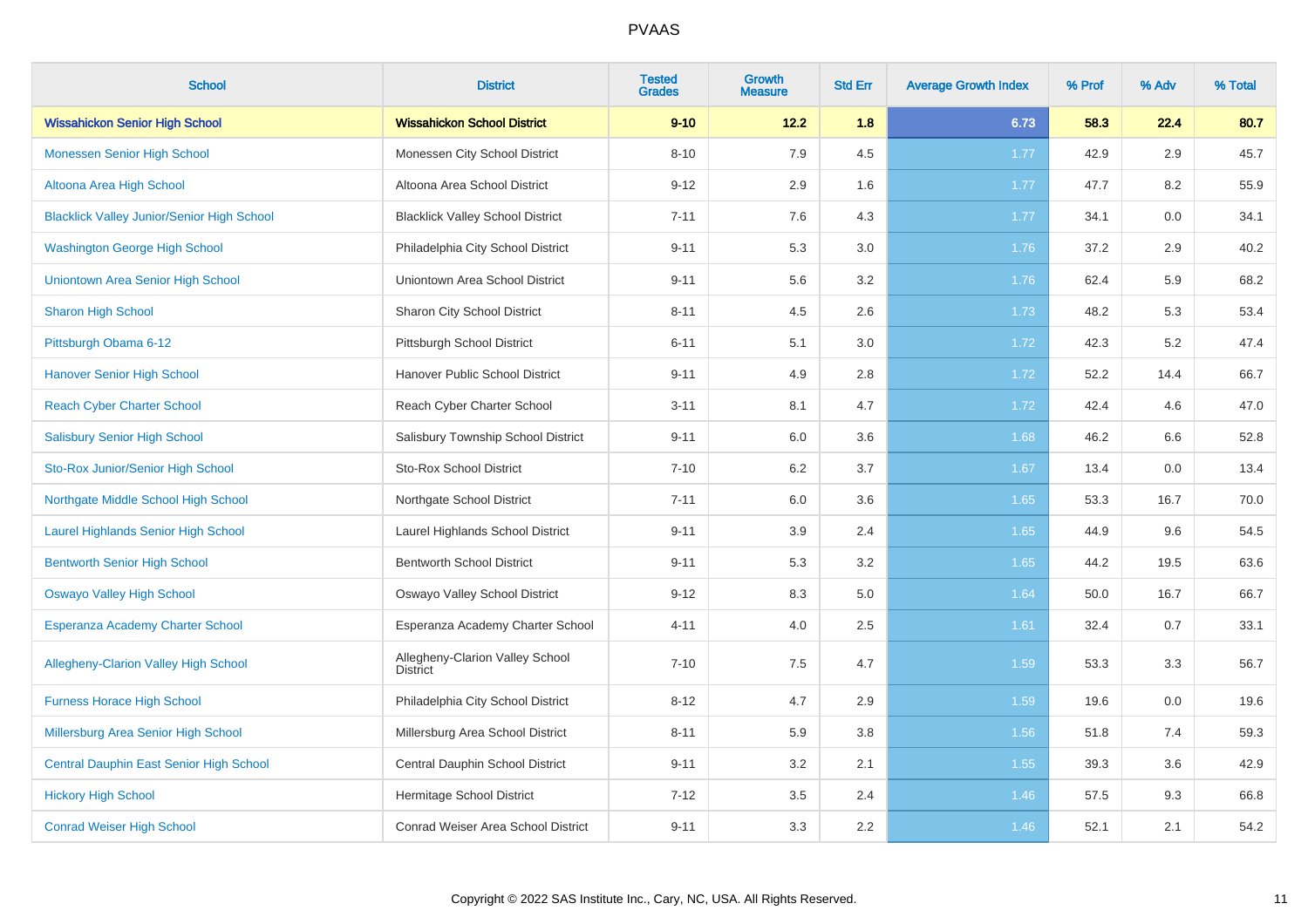| <b>School</b>                                      | <b>District</b>                                     | <b>Tested</b><br><b>Grades</b> | <b>Growth</b><br><b>Measure</b> | <b>Std Err</b> | <b>Average Growth Index</b> | % Prof | % Adv | % Total |
|----------------------------------------------------|-----------------------------------------------------|--------------------------------|---------------------------------|----------------|-----------------------------|--------|-------|---------|
| <b>Wissahickon Senior High School</b>              | <b>Wissahickon School District</b>                  | $9 - 10$                       | 12.2                            | 1.8            | 6.73                        | 58.3   | 22.4  | 80.7    |
| Pittsburgh Capa 6-12                               | Pittsburgh School District                          | $6 - 11$                       | 4.0                             | 2.8            | 1.45                        | 56.4   | 25.0  | 81.4    |
| James M Coughlin Junior/Senior High School         | Wilkes-Barre Area School District                   | $9 - 11$                       | 7.7                             | 5.5            | 1.42                        | 31.8   | 4.6   | 36.4    |
| <b>Lincoln Park Performing Arts Charter School</b> | Lincoln Park Performing Arts Charter<br>School      | $7 - 11$                       | 3.6                             | 2.5            | 1.42                        | 59.6   | 14.7  | 74.3    |
| <b>Warrior Run High School</b>                     | Warrior Run School District                         | $8 - 11$                       | 4.3                             | 3.0            | 1.41                        | 40.9   | 8.1   | 49.0    |
| <b>Knoch High School</b>                           | South Butler County School District                 | $9 - 10$                       | 3.5                             | 2.5            | 1.41                        | 53.1   | 16.6  | 69.7    |
| <b>KIPP Dubois Charter School</b>                  | KIPP Dubois Charter School                          | $9 - 10$                       | 4.7                             | 3.3            | 1.40                        | 31.0   | 1.4   | 32.4    |
| Capital Area School for the Arts Charter School    | Capital Area School for the Arts<br>Charter School  | $9 - 11$                       | 5.8                             | 4.1            | 1.39                        | 59.3   | 18.6  | 78.0    |
| <b>Burrell High School</b>                         | <b>Burrell School District</b>                      | $9 - 11$                       | 4.2                             | 3.0            | 1.39                        | 58.5   | 13.8  | 72.3    |
| <b>Pleasant Valley High School</b>                 | Pleasant Valley School District                     | $9 - 11$                       | 2.7                             | 2.0            | 1.39                        | 57.2   | 5.5   | 62.8    |
| <b>Everett Area High School</b>                    | <b>Everett Area School District</b>                 | $9 - 11$                       | 4.6                             | 3.4            | 1.37                        | 60.5   | 1.3   | 61.8    |
| <b>MaST Community Charter School II</b>            | MaST Community Charter School II                    | $3 - 10$                       | 4.4                             | 3.2            | 1.37                        | 28.4   | 3.4   | 31.8    |
| Armstrong Junior/Senior High School                | <b>Armstrong School District</b>                    | $6 - 11$                       | 2.7                             | 2.0            | 1.37                        | 51.1   | 6.2   | 57.3    |
| New Brighton Area High School                      | New Brighton Area School District                   | $9 - 11$                       | 4.2                             | 3.1            | 1.36                        | 60.9   | 5.8   | 66.7    |
| <b>Kensington High School</b>                      | Philadelphia City School District                   | $9 - 11$                       | 4.9                             | 3.6            | 1.36                        | 10.7   | 0.0   | 10.7    |
| <b>Loyalsock Township Senior High School</b>       | Loyalsock Township School District                  | $8 - 12$                       | 3.9                             | 2.8            | 1.36                        | 54.3   | 2.1   | 56.4    |
| Lankenau High School                               | Philadelphia City School District                   | $9 - 10$                       | 4.4                             | 3.3            | 1.35                        | 43.6   | 1.3   | 44.9    |
| <b>Fels Samuel High School</b>                     | Philadelphia City School District                   | $9 - 11$                       | 5.0                             | 3.8            | 1.34                        | 13.9   | 0.0   | 13.9    |
| <b>Mastery Charter School - Shoemaker Campus</b>   | Mastery Charter School -<br><b>Shoemaker Campus</b> | $7 - 10$                       | 4.1                             | 3.0            | 1.34                        | 20.9   | 3.3   | 24.2    |
| <b>Punxsutawney Area High School</b>               | Punxsutawney Area School District                   | $7 - 11$                       | 3.8                             | 2.9            | 1.33                        | 55.0   | 5.5   | 60.6    |
| Cambridge Springs Junior/Senior High School        | Penncrest School District                           | $7 - 11$                       | 4.9                             | 3.7            | 1.30                        | 45.9   | 9.8   | 55.7    |
| Towanda Area Junior/Senior High School             | Towanda Area School District                        | $7 - 11$                       | 3.6                             | 2.8            | 1.29                        | 39.4   | 6.6   | 46.0    |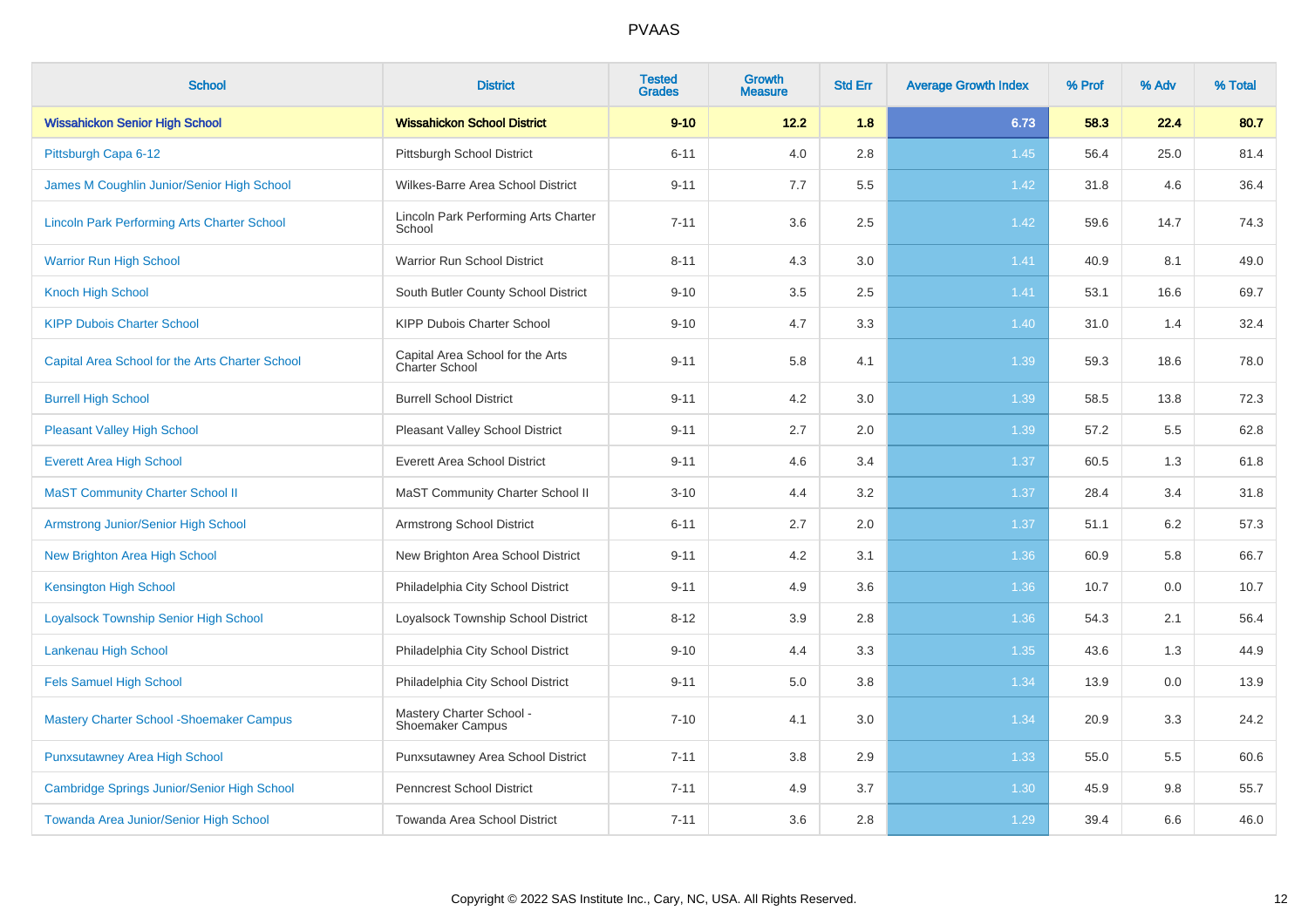| <b>School</b>                             | <b>District</b>                                  | <b>Tested</b><br><b>Grades</b> | <b>Growth</b><br><b>Measure</b> | <b>Std Err</b> | <b>Average Growth Index</b> | % Prof | % Adv | % Total |
|-------------------------------------------|--------------------------------------------------|--------------------------------|---------------------------------|----------------|-----------------------------|--------|-------|---------|
| <b>Wissahickon Senior High School</b>     | <b>Wissahickon School District</b>               | $9 - 10$                       | 12.2                            | 1.8            | 6.73                        | 58.3   | 22.4  | 80.7    |
| <b>Methacton High School</b>              | <b>Methacton School District</b>                 | $9 - 11$                       | 2.1                             | 1.7            | 1.25                        | 62.5   | 16.4  | 79.0    |
| <b>West York Area High School</b>         | West York Area School District                   | $8 - 12$                       | 2.9                             | 2.3            | 1.24                        | 53.8   | 4.4   | 58.2    |
| <b>Ligonier Valley High School</b>        | <b>Ligonier Valley School District</b>           | $9 - 11$                       | 3.8                             | 3.1            | 1.24                        | 59.1   | 10.3  | 69.5    |
| <b>Fairview High School</b>               | <b>Fairview School District</b>                  | $9 - 11$                       | 3.1                             | 2.6            | 1.21                        | 57.2   | 17.6  | 74.8    |
| <b>Central High School</b>                | Spring Cove School District                      | $9 - 11$                       | 3.0                             | 2.5            | 1.20                        | 47.8   | 12.7  | 60.4    |
| <b>Science Leadership Academy</b>         | Philadelphia City School District                | $8 - 11$                       | 4.1                             | 3.5            | 1.19                        | 65.8   | 6.6   | 72.4    |
| <b>Constitution High School</b>           | Philadelphia City School District                | $8 - 11$                       | 3.9                             | 3.3            | 1.17                        | 40.0   | 2.4   | 42.4    |
| <b>Harrisburg High School</b>             | Harrisburg City School District                  | $9 - 11$                       | 3.4                             | 2.9            | 1.17                        | 4.2    | 0.0   | 4.2     |
| <b>Shanksville-Stonycreek High School</b> | Shanksville-Stonycreek School<br><b>District</b> | $9 - 10$                       | 6.9                             | 5.9            | 1.17                        | 64.7   | 17.6  | 82.4    |
| <b>Pottsgrove Senior High School</b>      | Pottsgrove School District                       | $9 - 11$                       | 2.4                             | 2.0            | 1.17                        | 44.0   | 10.0  | 53.9    |
| Line Mountain High School                 | Line Mountain School District                    | $9 - 11$                       | 3.7                             | $3.2\,$        | 1.16                        | 52.9   | 9.2   | 62.1    |
| <b>Bucktail High School</b>               | Keystone Central School District                 | $9 - 10$                       | 6.3                             | 5.5            | 1.16                        | 65.0   | 0.0   | 65.0    |
| <b>Donegal High School</b>                | Donegal School District                          | $8 - 12$                       | 2.8                             | 2.4            | 1.16                        | 60.6   | 9.1   | 69.7    |
| <b>Esperanza Cyber Charter School</b>     | Esperanza Cyber Charter School                   | $3 - 11$                       | 7.1                             | 6.1            | 1.16                        | 9.1    | 0.0   | 9.1     |
| <b>Halifax Area High School</b>           | <b>Halifax Area School District</b>              | $9 - 11$                       | 4.4                             | 3.9            | 1.14                        | 61.5   | 9.6   | 71.2    |
| Port Allegany Junior/Senior High School   | Port Allegany School District                    | $7 - 11$                       | 4.0                             | 3.6            | 1.11                        | 28.1   | 9.4   | 37.5    |
| <b>Tidioute Community Charter School</b>  | <b>Tidioute Community Charter School</b>         | $3 - 11$                       | 5.7                             | 5.1            | 1.11                        | 34.4   | 21.9  | 56.2    |
| <b>Woodland Hills High School</b>         | Woodland Hills School District                   | $8 - 12$                       | 2.8                             | 2.6            | 1.05                        | 31.4   | 3.6   | 35.0    |
| <b>Central Cambria High School</b>        | Central Cambria School District                  | $9 - 11$                       | 2.6                             | 2.5            | 1.04                        | 56.2   | 9.7   | 66.0    |
| Morrisville High School (8381)            | Morrisville Borough School District              | $6 - 11$                       | 4.4                             | 4.3            | 1.02                        | 30.2   | 2.3   | 32.6    |
| Gamp                                      | Philadelphia City School District                | $5 - 10$                       | 5.3                             | 5.2            | 1.01                        | 66.7   | 20.8  | 87.5    |
| Leechburg Area High School                | Leechburg Area School District                   | $8 - 11$                       | 4.1                             | 4.0            | 1.01                        | 47.8   | 19.6  | 67.4    |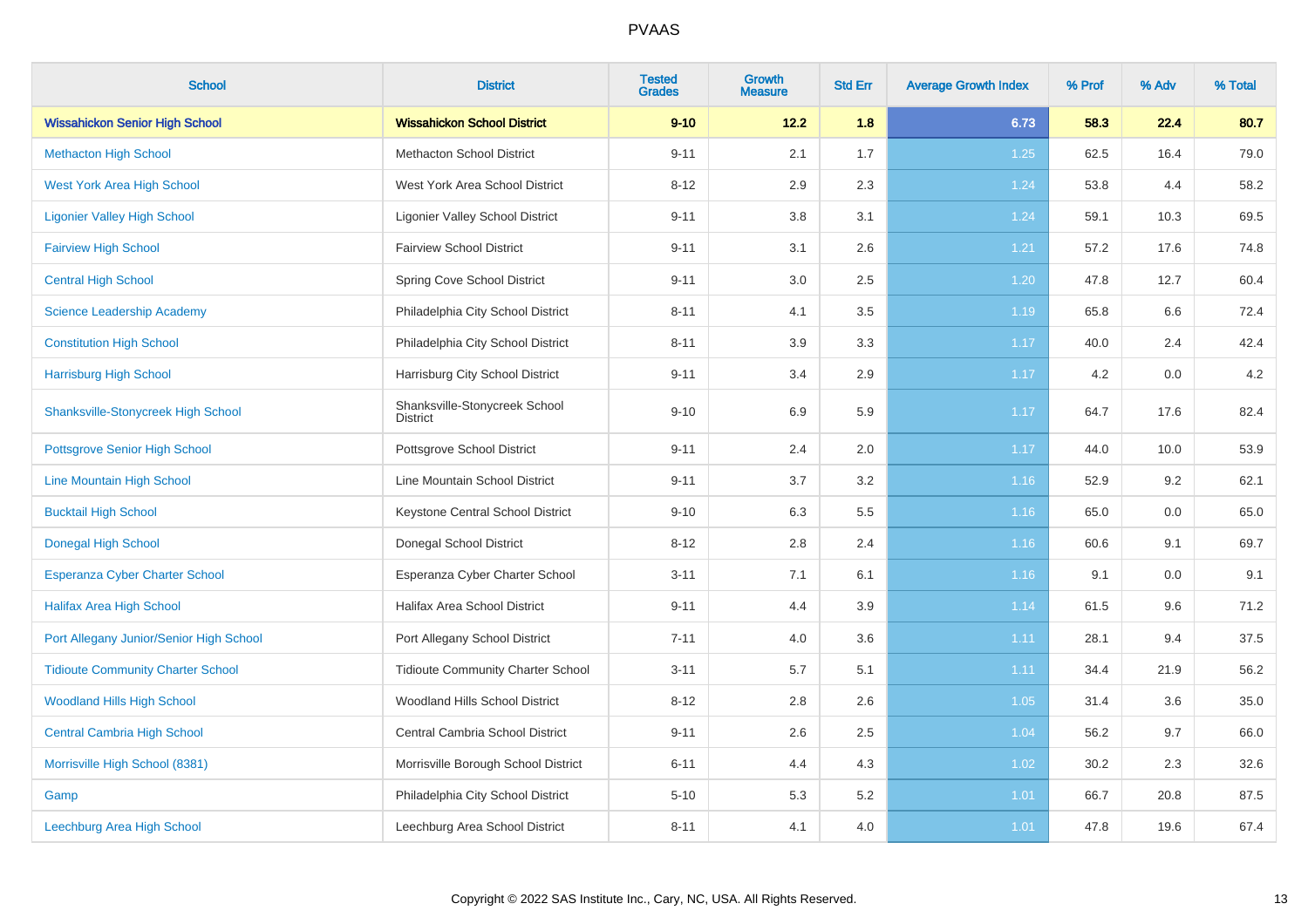| <b>School</b>                                   | <b>District</b>                                   | <b>Tested</b><br><b>Grades</b> | Growth<br><b>Measure</b> | <b>Std Err</b> | <b>Average Growth Index</b> | % Prof | % Adv | % Total |
|-------------------------------------------------|---------------------------------------------------|--------------------------------|--------------------------|----------------|-----------------------------|--------|-------|---------|
| <b>Wissahickon Senior High School</b>           | <b>Wissahickon School District</b>                | $9 - 10$                       | 12.2                     | 1.8            | 6.73                        | 58.3   | 22.4  | 80.7    |
| <b>Mastery Charter School-Pickett Campus</b>    | Mastery Charter School - Pickett<br>Campus        | $6 - 10$                       | 5.6                      | 5.7            | 1.00                        | 27.8   | 0.0   | 27.8    |
| Meyersdale Area High School                     | Meyersdale Area School District                   | $9 - 11$                       | 3.9                      | 4.0            | 1.00                        | 43.1   | 6.9   | 50.0    |
| East Stroudsburg Senior High School South       | East Stroudsburg Area School<br><b>District</b>   | $9 - 11$                       | 2.0                      | 2.0            | 0.99                        | 48.8   | 7.7   | 56.4    |
| <b>Stem At Showalter</b>                        | <b>Chester-Upland School District</b>             | $7 - 10$                       | 3.2                      | 3.2            | 0.99                        | 19.8   | 1.2   | 21.0    |
| <b>Lehigh Career &amp; Technical Institute</b>  | Lehigh Career & Technical Institute               | $10 - 12$                      | 5.6                      | 5.6            | 0.99                        | 78.3   | 0.0   | 78.3    |
| <b>Building 21 Allentown</b>                    | Allentown City School District                    | $9 - 11$                       | 3.6                      | 3.8            | 0.96                        | 24.6   | 0.0   | 24.6    |
| <b>General Mclane High School</b>               | <b>General Mclane School District</b>             | $8 - 11$                       | 2.7                      | 2.9            | 0.95                        | 62.3   | 4.9   | 67.2    |
| <b>Berlin Brothersvalley Senior High School</b> | Berlin Brothersvalley School District             | $9 - 11$                       | 3.8                      | 4.2            | 0.90                        | 48.8   | 14.0  | 62.8    |
| <b>Manheim Central Senior High School</b>       | Manheim Central School District                   | $9 - 11$                       | 1.8                      | 2.1            | 0.87                        | 53.2   | 11.6  | 64.8    |
| <b>Franklin Regional Senior High School</b>     | Franklin Regional School District                 | $9 - 11$                       | 1.7                      | 1.9            | 0.87                        | 66.7   | 15.5  | 82.1    |
| Keystone Junior/Senior High School              | Keystone School District                          | $7 - 11$                       | 2.7                      | 3.3            | 0.84                        | 50.6   | 6.5   | 57.1    |
| <b>Williamsport Area Senior High School</b>     | Williamsport Area School District                 | $9 - 11$                       | 1.5                      | 1.8            | 0.84                        | 44.1   | 12.8  | 56.9    |
| <b>Tunkhannock High School</b>                  | Tunkhannock Area School District                  | $8 - 11$                       | 1.9                      | 2.2            | 0.84                        | 44.9   | 9.6   | 54.6    |
| <b>Hopewell Senior High School</b>              | Hopewell Area School District                     | $9 - 11$                       | 2.2                      | 2.7            | 0.82                        | 58.4   | 4.0   | 62.4    |
| <b>Clairton Middle/High School</b>              | Clairton City School District                     | $6 - 11$                       | 3.0                      | 3.7            | 0.82                        | 13.4   | 0.0   | 13.4    |
| Louis E Dieruff High School                     | Allentown City School District                    | $8 - 12$                       | 1.6                      | 1.9            | 0.81                        | 27.2   | 0.7   | 28.0    |
| <b>Lower Moreland High School</b>               | Lower Moreland Township School<br><b>District</b> | $8 - 11$                       | 1.8                      | 2.2            | 0.81                        | 62.8   | 17.0  | 79.8    |
| <b>Bedford Senior High School</b>               | <b>Bedford Area School District</b>               | $9 - 11$                       | 2.1                      | 2.6            | 0.80                        | 48.5   | 10.0  | 58.5    |
| North Clarion County Junior/Senior High School  | North Clarion County School District              | $7 - 12$                       | $3.5\,$                  | 4.3            | 0.80                        | 67.5   | 15.0  | 82.5    |
| Northwestern Lehigh High School                 | Northwestern Lehigh School District               | $9 - 11$                       | 1.8                      | 2.3            | 0.79                        | 53.3   | 9.7   | 63.0    |
| South Fayette Township High School              | South Fayette Township School<br><b>District</b>  | $9 - 11$                       | 1.5                      | 1.9            | 0.77                        | 61.0   | 26.5  | 87.6    |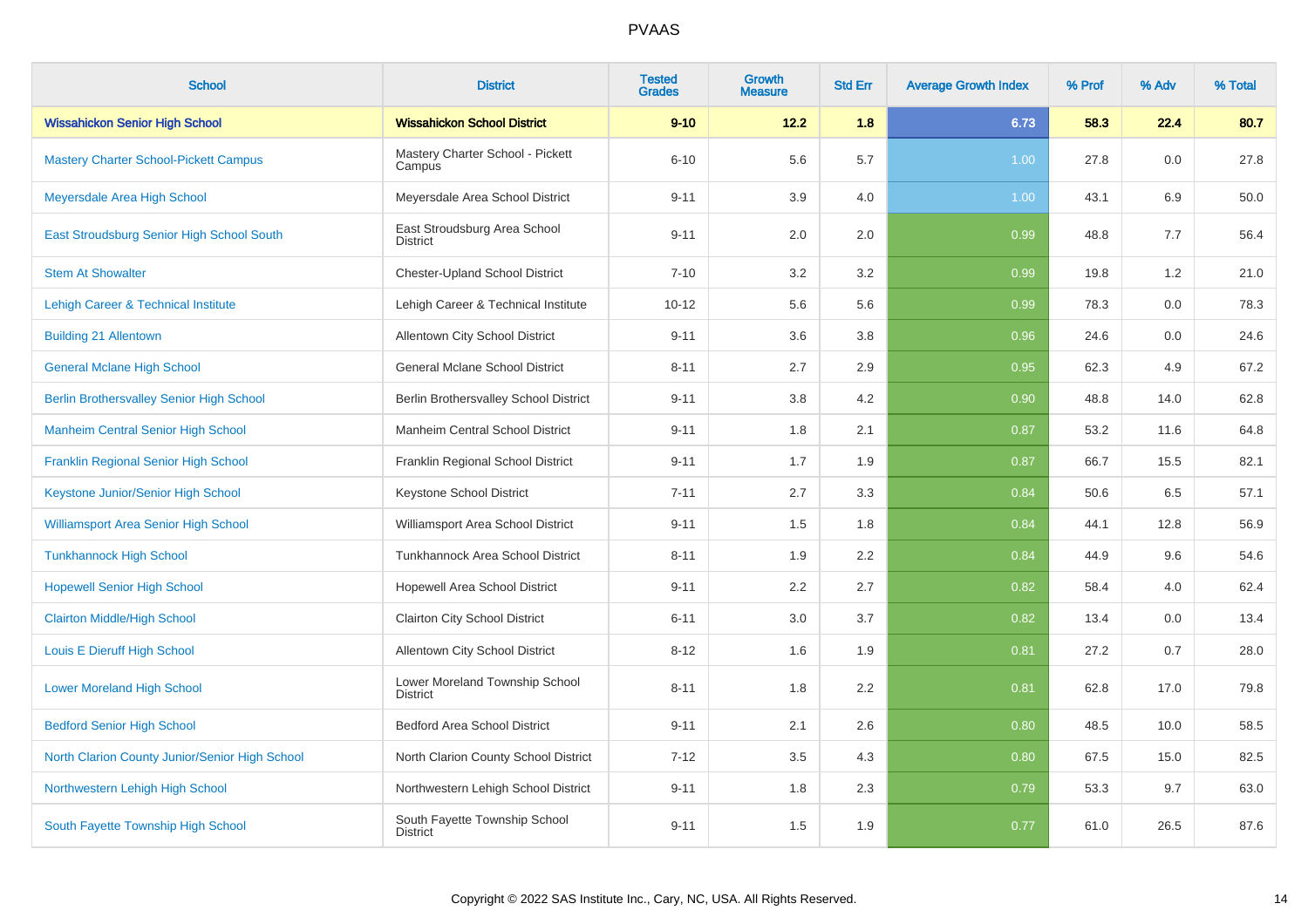| <b>School</b>                                     | <b>District</b>                          | <b>Tested</b><br><b>Grades</b> | <b>Growth</b><br><b>Measure</b> | <b>Std Err</b> | <b>Average Growth Index</b> | % Prof | % Adv | % Total |
|---------------------------------------------------|------------------------------------------|--------------------------------|---------------------------------|----------------|-----------------------------|--------|-------|---------|
| <b>Wissahickon Senior High School</b>             | <b>Wissahickon School District</b>       | $9 - 10$                       | 12.2                            | 1.8            | 6.73                        | 58.3   | 22.4  | 80.7    |
| <b>Baldwin Senior High School</b>                 | <b>Baldwin-Whitehall School District</b> | $7 - 11$                       | 1.4                             | 1.9            | 0.76                        | 58.6   | 8.6   | 67.1    |
| Urban Pathways 6-12 Charter School                | Urban Pathways 6-12 Charter<br>School    | $6 - 11$                       | 4.8                             | 6.4            | 0.75                        | 28.6   | 0.0   | 28.6    |
| <b>Thomas Jefferson High School</b>               | West Jefferson Hills School District     | $8 - 11$                       | 1.5                             | 2.1            | 0.74                        | 55.7   | 20.8  | 76.4    |
| <b>Bensalem Township High School</b>              | Bensalem Township School District        | $7 - 11$                       | 1.2                             | 1.6            | 0.74                        | 38.8   | 8.3   | 47.1    |
| <b>Scranton High School</b>                       | <b>Scranton School District</b>          | $9 - 11$                       | 2.7                             | 3.7            | 0.72                        | 49.2   | 6.4   | 55.6    |
| Harmony Area Junior/Senior High School            | Harmony Area School District             | $7 - 10$                       | 4.4                             | 6.3            | 0.69                        | 33.3   | 13.3  | 46.7    |
| Camp Hill Senior High School                      | Camp Hill School District                | $9 - 12$                       | 2.0                             | 3.0            | 0.69                        | 53.6   | 17.5  | 71.1    |
| <b>Marple Newtown Senior High School</b>          | Marple Newtown School District           | $9 - 11$                       | 1.7                             | 2.4            | 0.69                        | 57.6   | 12.8  | 70.4    |
| <b>Mcguffey High School</b>                       | <b>Mcguffey School District</b>          | $9 - 11$                       | 1.8                             | 2.6            | 0.67                        | 57.7   | 3.1   | 60.8    |
| Mapletown Junior/Senior High School               | Southeastern Greene School District      | $7 - 10$                       | 3.1                             | 4.6            | 0.66                        | 57.6   | 6.1   | 63.6    |
| Kensington Creative & Performing Arts High School | Philadelphia City School District        | $8 - 11$                       | 2.2                             | 3.4            | 0.65                        | 10.4   | 3.9   | 14.3    |
| <b>Strawberry Mansion High School</b>             | Philadelphia City School District        | $9 - 11$                       | 3.6                             | 5.6            | 0.64                        | 16.7   | 0.0   | 16.7    |
| <b>Creative And Performing Arts</b>               | Philadelphia City School District        | $8 - 11$                       | 1.5                             | 2.3            | 0.64                        | 65.6   | 9.8   | 75.4    |
| <b>Central Bucks High School - East</b>           | Central Bucks School District            | $9 - 11$                       | 0.9                             | 1.5            | 0.60                        | 61.6   | 16.0  | 77.6    |
| Wilkes-Barre Area Sd Stem Academy                 | Wilkes-Barre Area School District        | $9 - 11$                       | 3.8                             | 6.6            | 0.57                        | 72.7   | 27.3  | 100.0   |
| <b>Commodore Perry Junior/Senior High School</b>  | Commodore Perry School District          | $7 - 11$                       | 2.9                             | 5.6            | 0.53                        | 58.3   | 0.0   | 58.3    |
| <b>United Junior/Senior High School</b>           | <b>United School District</b>            | $7 - 11$                       | 1.8                             | 3.4            | 0.53                        | 60.3   | 6.6   | 66.9    |
| Forbes Road Junior/Senior High School             | <b>Forbes Road School District</b>       | $7 - 11$                       | 2.6                             | 5.1            | 0.51                        | 41.4   | 10.3  | 51.7    |
| <b>Athens Area High School</b>                    | Athens Area School District              | $9 - 11$                       | 1.2                             | 2.5            | 0.49                        | 46.9   | 7.6   | 54.5    |
| <b>Laurel High School</b>                         | <b>Laurel School District</b>            | $9 - 11$                       | 1.5                             | 3.1            | 0.48                        | 70.1   | 2.3   | 72.4    |
| <b>Union High School</b>                          | <b>Union School District</b>             | $6 - 12$                       | 1.9                             | 4.2            | 0.45                        | 32.6   | 7.0   | 39.5    |
| <b>Roberto Clemente Charter School</b>            | Roberto Clemente Charter School          | $3 - 12$                       | 2.2                             | 4.9            | 0.45                        | 27.5   | 5.0   | 32.5    |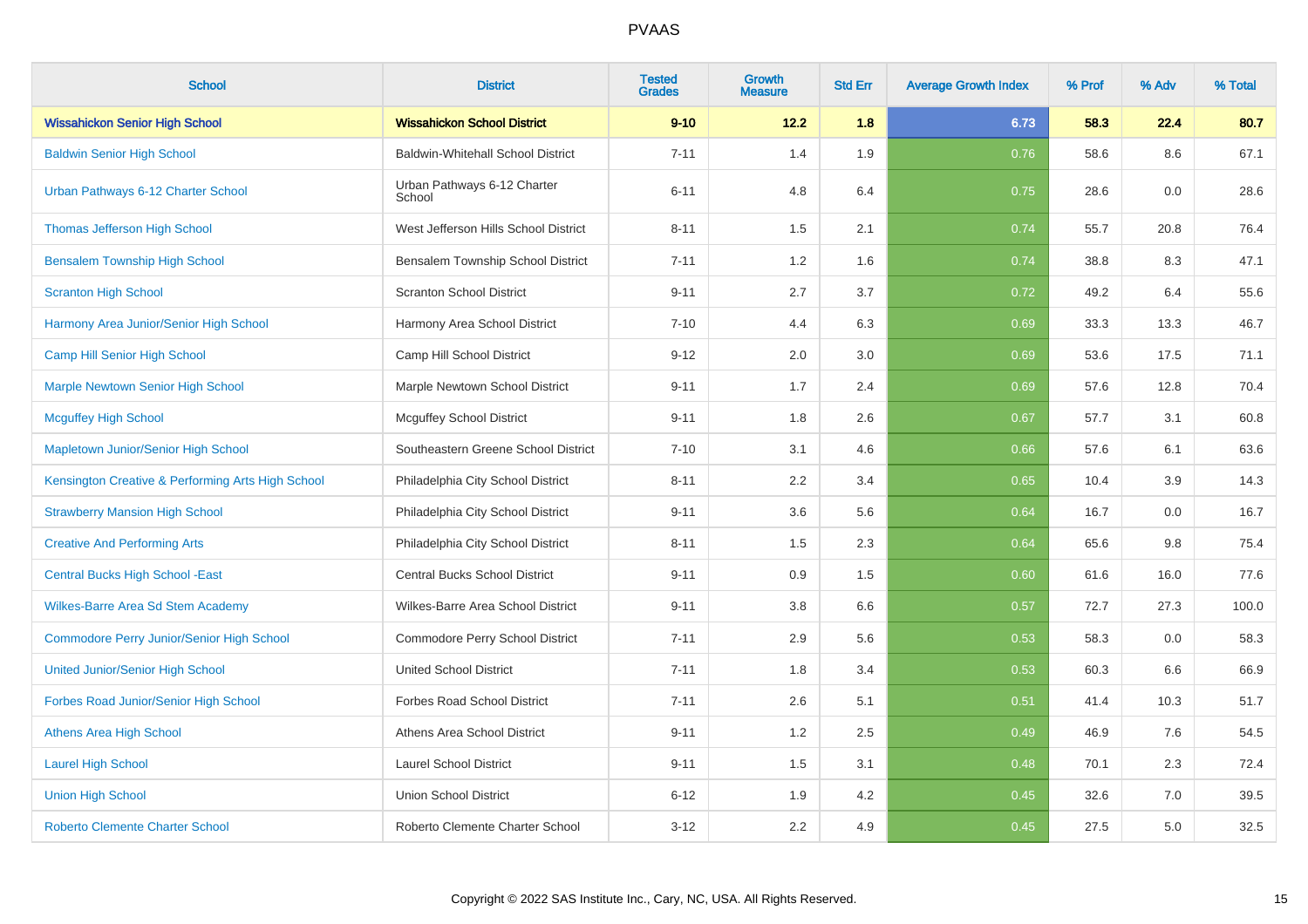| <b>School</b>                                     | <b>District</b>                                         | <b>Tested</b><br><b>Grades</b> | <b>Growth</b><br><b>Measure</b> | <b>Std Err</b> | <b>Average Growth Index</b> | % Prof | % Adv | % Total |
|---------------------------------------------------|---------------------------------------------------------|--------------------------------|---------------------------------|----------------|-----------------------------|--------|-------|---------|
| <b>Wissahickon Senior High School</b>             | <b>Wissahickon School District</b>                      | $9 - 10$                       | 12.2                            | 1.8            | 6.73                        | 58.3   | 22.4  | 80.7    |
| <b>Schuylkill Valley High School</b>              | Schuylkill Valley School District                       | $9 - 11$                       | 1.1                             | 2.5            | 0.43                        | 55.1   | 10.2  | 65.3    |
| <b>Mastery Charter High School-Lenfest Campus</b> | Mastery Charter High School-<br>Lenfest Campus          | $7 - 11$                       | 2.5                             | 5.7            | 0.43                        | 40.0   | 0.0   | 40.0    |
| Hanover Area Junior/Senior High School            | Hanover Area School District                            | $7 - 11$                       | 1.9                             | 4.6            | 0.41                        | 42.9   | 5.7   | 48.6    |
| Pittsburgh Science And Technology Academy 6-12    | Pittsburgh School District                              | $6 - 11$                       | 1.2                             | 3.0            | 0.41                        | 53.8   | 10.6  | 64.4    |
| <b>Radnor Senior High School</b>                  | Radnor Township School District                         | $8 - 12$                       | 0.8                             | 2.1            | 0.39                        | 65.0   | 23.2  | 88.2    |
| <b>Union Area High School</b>                     | Union Area School District                              | $9 - 11$                       | 1.6                             | 4.3            | 0.37                        | 61.5   | 0.0   | 61.5    |
| <b>Galeton Area School</b>                        | Galeton Area School District                            | $3 - 11$                       | 2.0                             | 5.3            | 0.37                        | 41.3   | 4.4   | 45.6    |
| <b>Biglerville High School</b>                    | <b>Upper Adams School District</b>                      | $9 - 11$                       | 1.0                             | 2.9            | 0.35                        | 55.2   | 8.6   | 63.8    |
| Purchase Line Junior/Senior High School           | <b>Purchase Line School District</b>                    | $7 - 12$                       | 1.2                             | 3.5            | 0.35                        | 43.1   | 5.4   | 48.5    |
| <b>Mastery Charter School - Thomas Campus</b>     | Mastery Charter School - Thomas<br>Campus               | $3 - 10$                       | 2.1                             | 6.2            | 0.33                        | 28.6   | 0.0   | 28.6    |
| <b>Newport High School</b>                        | <b>Newport School District</b>                          | $9 - 12$                       | 1.1                             | 3.5            | 0.32                        | 51.5   | 10.3  | 61.8    |
| Lehigh Valley Academy Regional Charter School     | Lehigh Valley Academy Regional<br><b>Charter School</b> | $3 - 11$                       | 0.7                             | 2.3            | 0.32                        | 46.3   | 5.0   | 51.4    |
| Warren Area High School                           | Warren County School District                           | $8 - 11$                       | 0.8                             | 2.4            | 0.32                        | 41.2   | 9.6   | 50.8    |
| West Shamokin Junior/Senior High School           | <b>Armstrong School District</b>                        | $7 - 10$                       | 0.9                             | 2.9            | 0.31                        | 52.4   | 5.7   | 58.1    |
| <b>Tussey Mountain High School</b>                | <b>Tussey Mountain School District</b>                  | $9 - 12$                       | 1.1                             | 3.7            | 0.29                        | 38.6   | 1.8   | 40.4    |
| <b>Strath Haven High School</b>                   | Wallingford-Swarthmore School<br><b>District</b>        | $9 - 10$                       | 0.7                             | 2.4            | 0.28                        | 64.4   | 22.7  | 87.1    |
| <b>Lakeland Junior/Senior High School</b>         | <b>Lakeland School District</b>                         | $7 - 11$                       | 0.7                             | 2.8            | 0.25                        | 48.6   | 3.7   | 52.3    |
| Kennard-Dale High School                          | South Eastern School District                           | $9 - 11$                       | 0.6                             | 2.4            | 0.24                        | 54.8   | 6.6   | 61.4    |
| Sheffield M/Hs                                    | Warren County School District                           | $6 - 11$                       | 1.1                             | 4.7            | 0.23                        | 42.2   | 0.0   | 42.2    |
| Edison High School/Fareira Skills                 | Philadelphia City School District                       | $8 - 12$                       | 0.7                             | 3.1            | 0.23                        | 11.0   | 0.0   | 11.0    |
| <b>Gateway Senior High School</b>                 | <b>Gateway School District</b>                          | $9 - 11$                       | 0.5                             | 2.2            | 0.22                        | 52.1   | 13.8  | 65.9    |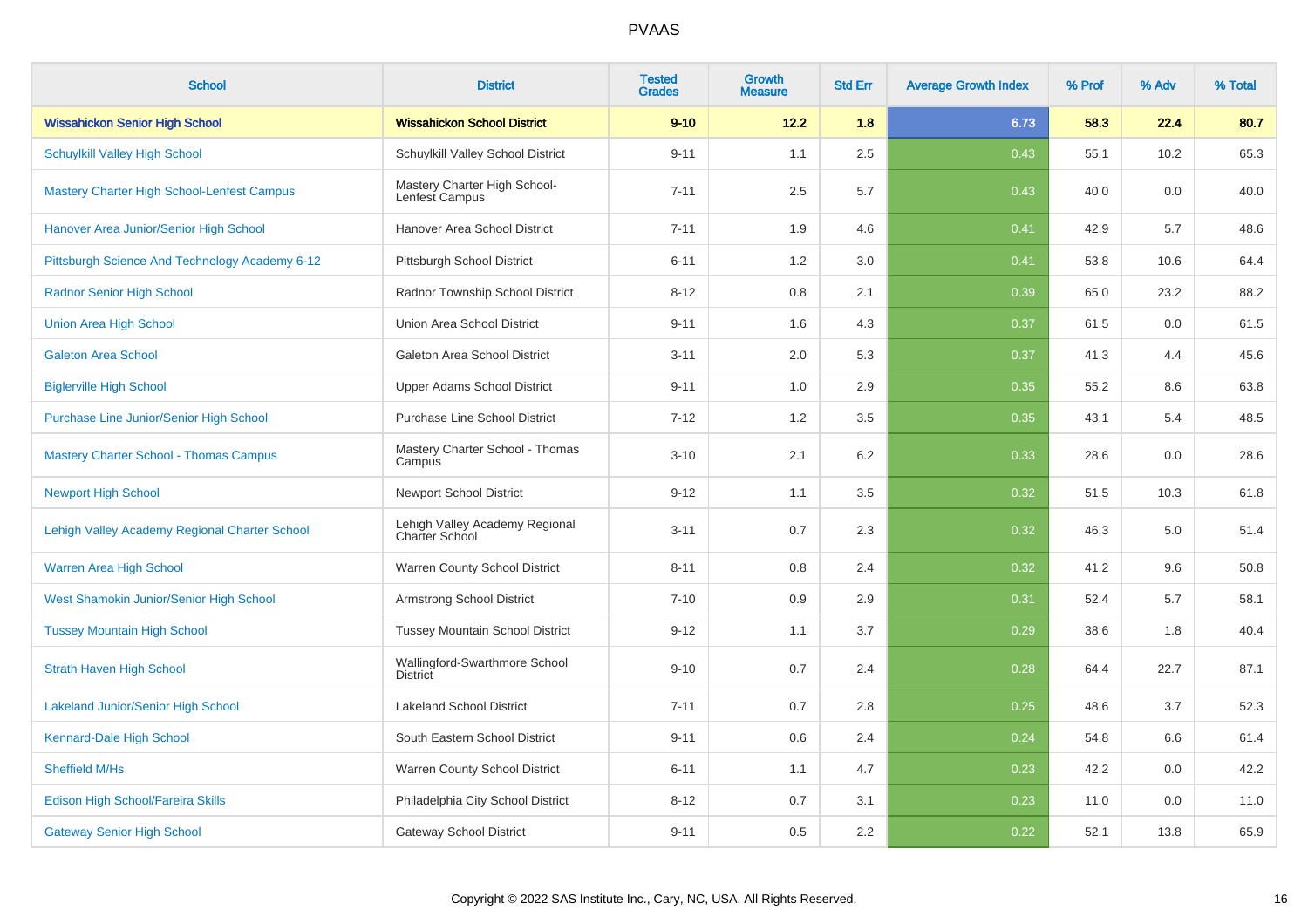| <b>School</b>                                    | <b>District</b>                        | <b>Tested</b><br><b>Grades</b> | <b>Growth</b><br><b>Measure</b> | <b>Std Err</b> | <b>Average Growth Index</b> | % Prof | % Adv | % Total |
|--------------------------------------------------|----------------------------------------|--------------------------------|---------------------------------|----------------|-----------------------------|--------|-------|---------|
| <b>Wissahickon Senior High School</b>            | <b>Wissahickon School District</b>     | $9 - 10$                       | 12.2                            | 1.8            | 6.73                        | 58.3   | 22.4  | 80.7    |
| <b>Wyomissing Area Junior/Senior High School</b> | Wyomissing Area School District        | $7 - 12$                       | 0.5                             | 2.6            | 0.21                        | 55.7   | 17.6  | 73.3    |
| Lower Dauphin High School                        | Lower Dauphin School District          | $9 - 10$                       | 0.3                             | 1.9            | 0.17                        | 49.6   | 12.7  | 62.3    |
| <b>Cougar Academy</b>                            | Harrisburg City School District        | $3 - 10$                       | 0.9                             | 6.2            | 0.15                        | 15.8   | 0.0   | 15.8    |
| <b>Greenville Junior/Senior High School</b>      | Greenville Area School District        | $7 - 11$                       | 0.4                             | 2.9            | 0.15                        | 53.4   | 6.9   | 60.3    |
| <b>Greater Latrobe Senior High School</b>        | <b>Greater Latrobe School District</b> | $9 - 11$                       | 0.3                             | 1.9            | 0.14                        | 55.5   | 14.1  | 69.5    |
| <b>Bloomsburg Area High School</b>               | Bloomsburg Area School District        | $8 - 10$                       | 0.4                             | 3.0            | 0.12                        | 55.9   | 11.8  | 67.6    |
| Insight PA Cyber Charter School                  | Insight PA Cyber Charter School        | $3 - 11$                       | 0.7                             | 5.7            | 0.12                        | 50.0   | 4.8   | 54.8    |
| <b>Parkway Northwest</b>                         | Philadelphia City School District      | $9 - 10$                       | 0.4                             | 3.8            | 0.09                        | 32.7   | 1.8   | 34.6    |
| Juniata Senior High School                       | Juniata County School District         | $8 - 11$                       | 0.2                             | 2.6            | 0.08                        | 38.2   | 1.5   | 39.7    |
| Smethport Area Junior/Senior High School         | Smethport Area School District         | $7 - 12$                       | 0.2                             | 3.9            | 0.06                        | 37.0   | 1.8   | 38.9    |
| <b>Reynolds Junior/Senior High School</b>        | <b>Reynolds School District</b>        | $7 - 10$                       | 0.2                             | 3.4            | 0.06                        | 52.1   | 7.0   | 59.2    |
| Brockway Area Junior/Senior High School          | Brockway Area School District          | $7 - 11$                       | 0.2                             | 3.6            | 0.06                        | 49.2   | 7.7   | 56.9    |
| Jersey Shore Area Senior High School             | Jersey Shore Area School District      | $9 - 11$                       | 0.1                             | 2.5            | 0.05                        | 47.1   | 9.2   | 56.2    |
| Danville Area Senior High School                 | Danville Area School District          | $9 - 11$                       | 0.1                             | 2.6            | 0.05                        | 57.4   | 18.4  | 75.7    |
| <b>Cedar Cliff High School</b>                   | <b>West Shore School District</b>      | $9 - 12$                       | 0.0                             | 1.9            | 0.01                        | 55.4   | 8.6   | 64.0    |
| Northern Lebanon Senior High School              | Northern Lebanon School District       | $9 - 11$                       | $-0.0$                          | 2.4            | $-0.01$                     | 28.0   | 3.0   | 31.0    |
| West Branch Area High School                     | West Branch Area School District       | $9 - 11$                       | $-0.2$                          | 3.8            | $-0.04$                     | 47.2   | 1.9   | 49.1    |
| South Philadelphia High School                   | Philadelphia City School District      | $9 - 10$                       | $-0.4$                          | 4.3            | $-0.08$                     | 20.0   | 0.0   | 20.0    |
| Avella Area Junior/Senior High School            | Avella Area School District            | $7 - 12$                       | $-0.6$                          | 4.7            | $-0.11$                     | 49.3   | 14.5  | 63.8    |
| Philadelphia Military Acad At Elverson           | Philadelphia City School District      | $9 - 10$                       | $-0.4$                          | 3.7            | $-0.12$                     | 8.5    | 0.0   | 8.5     |
| Penn Cambria High School                         | Penn Cambria School District           | $9 - 11$                       | $-0.3$                          | 2.7            | $-0.12$                     | 61.5   | 7.7   | 69.2    |
| <b>Susquenita High School</b>                    | Susquenita School District             | $9 - 11$                       | $-0.4$                          | 2.8            | $-0.14$                     | 47.7   | 10.1  | 57.8    |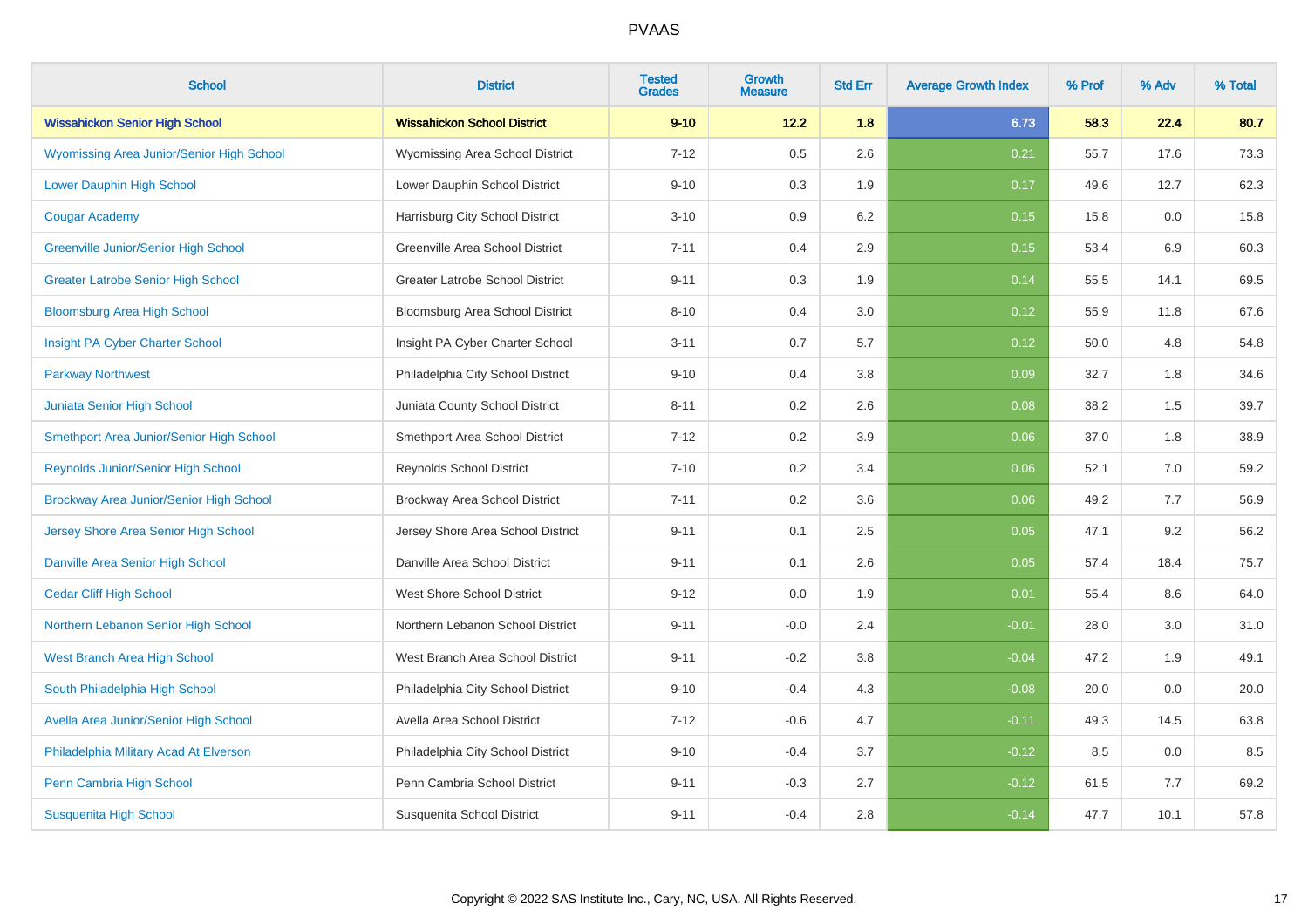| <b>School</b>                                      | <b>District</b>                                       | <b>Tested</b><br><b>Grades</b> | Growth<br><b>Measure</b> | <b>Std Err</b> | <b>Average Growth Index</b> | % Prof | % Adv | % Total |
|----------------------------------------------------|-------------------------------------------------------|--------------------------------|--------------------------|----------------|-----------------------------|--------|-------|---------|
| <b>Wissahickon Senior High School</b>              | <b>Wissahickon School District</b>                    | $9 - 10$                       | 12.2                     | 1.8            | 6.73                        | 58.3   | 22.4  | 80.7    |
| <b>Hempfield Senior High School</b>                | <b>Hempfield School District</b>                      | $9 - 11$                       | $-0.2$                   | 1.4            | $-0.15$                     | 58.2   | 9.9   | 68.2    |
| Kutztown Area Senior High School                   | Kutztown Area School District                         | $9 - 12$                       | $-0.5$                   | 3.2            | $-0.15$                     | 55.4   | 13.3  | 68.7    |
| Philadelphia Electrical & Tech Charter High School | Philadelphia Electrical & Tech<br>Charter High School | $10 - 10$                      | $-0.5$                   | 2.9            | $-0.15$                     | 8.8    | 0.0   | 8.8     |
| <b>Achievement House Charter School</b>            | Achievement House Charter School                      | $7 - 11$                       | $-0.7$                   | 4.0            | $-0.17$                     | 32.5   | 2.6   | 35.1    |
| <b>Westinghouse Arts Academy Charter School</b>    | Westinghouse Arts Academy<br>Charter School           | $9 - 10$                       | $-0.7$                   | 3.6            | $-0.19$                     | 59.2   | 8.4   | 67.6    |
| <b>Valley Junior/Senior High School</b>            | New Kensington-Arnold School<br><b>District</b>       | $7 - 11$                       | $-0.8$                   | 3.8            | $-0.22$                     | 40.7   | 3.7   | 44.4    |
| Mcconnellsburg High School                         | Central Fulton School District                        | $9 - 11$                       | $-0.8$                   | 3.5            | $-0.23$                     | 51.4   | 8.6   | 60.0    |
| <b>Blue Ridge High School</b>                      | <b>Blue Ridge School District</b>                     | $9 - 11$                       | $-0.8$                   | 3.6            | $-0.23$                     | 44.6   | 3.1   | 47.7    |
| <b>Otto-Eldred Junior/Senior High School</b>       | <b>Otto-Eldred School District</b>                    | $7 - 11$                       | $-1.0$                   | 4.2            | $-0.23$                     | 56.2   | 6.2   | 62.5    |
| Mercer Area Senior High School                     | Mercer Area School District                           | $8 - 11$                       | $-0.8$                   | 3.3            | $-0.23$                     | 56.8   | 8.1   | 64.9    |
| Millville Area Junior/Senior High School           | Millville Area School District                        | $7 - 12$                       | $-1.1$                   | 4.7            | $-0.24$                     | 51.4   | 5.4   | 56.8    |
| <b>Oley Valley Senior High School</b>              | Oley Valley School District                           | $9 - 11$                       | $-0.8$                   | 2.7            | $-0.29$                     | 43.1   | 12.9  | 56.0    |
| <b>Crestwood Secondary Campus</b>                  | <b>Crestwood School District</b>                      | $7 - 11$                       | $-0.7$                   | 2.3            | $-0.31$                     | 57.4   | 17.0  | 74.4    |
| Southern Lehigh Senior High School                 | Southern Lehigh School District                       | $9 - 11$                       | $-0.7$                   | 2.3            | $-0.31$                     | 66.1   | 11.9  | 78.0    |
| Panther Valley Junior/Senior High School           | Panther Valley School District                        | $7 - 12$                       | $-1.0$                   | 3.3            | $-0.31$                     | 47.9   | 4.3   | 52.1    |
| Mount Carmel Area High School                      | Mount Carmel Area School District                     | $6 - 11$                       | $-1.0$                   | 3.1            | $-0.32$                     | 45.3   | 2.1   | 47.4    |
| Hope For Hyndman Charter School                    | Hope For Hyndman Charter School                       | $3 - 11$                       | $-2.0$                   | 6.1            | $-0.32$                     | 33.3   | 0.0   | 33.3    |
| <b>Bellefonte Area High School</b>                 | Bellefonte Area School District                       | $9 - 11$                       | $-0.7$                   | 2.2            | $-0.33$                     | 47.6   | 10.6  | 58.2    |
| <b>Lakeview Middle-High School</b>                 | <b>Lakeview School District</b>                       | $6 - 11$                       | $-1.2$                   | 3.7            | $-0.33$                     | 60.3   | 3.2   | 63.5    |
| <b>Girard High School</b>                          | <b>Girard School District</b>                         | $9 - 11$                       | $-0.9$                   | 2.7            | $-0.33$                     | 53.9   | 15.6  | 69.6    |
| <b>Glendale Junior/Senior High School</b>          | <b>Glendale School District</b>                       | $7 - 10$                       | $-1.3$                   | 3.7            | $-0.34$                     | 50.0   | 5.4   | 55.4    |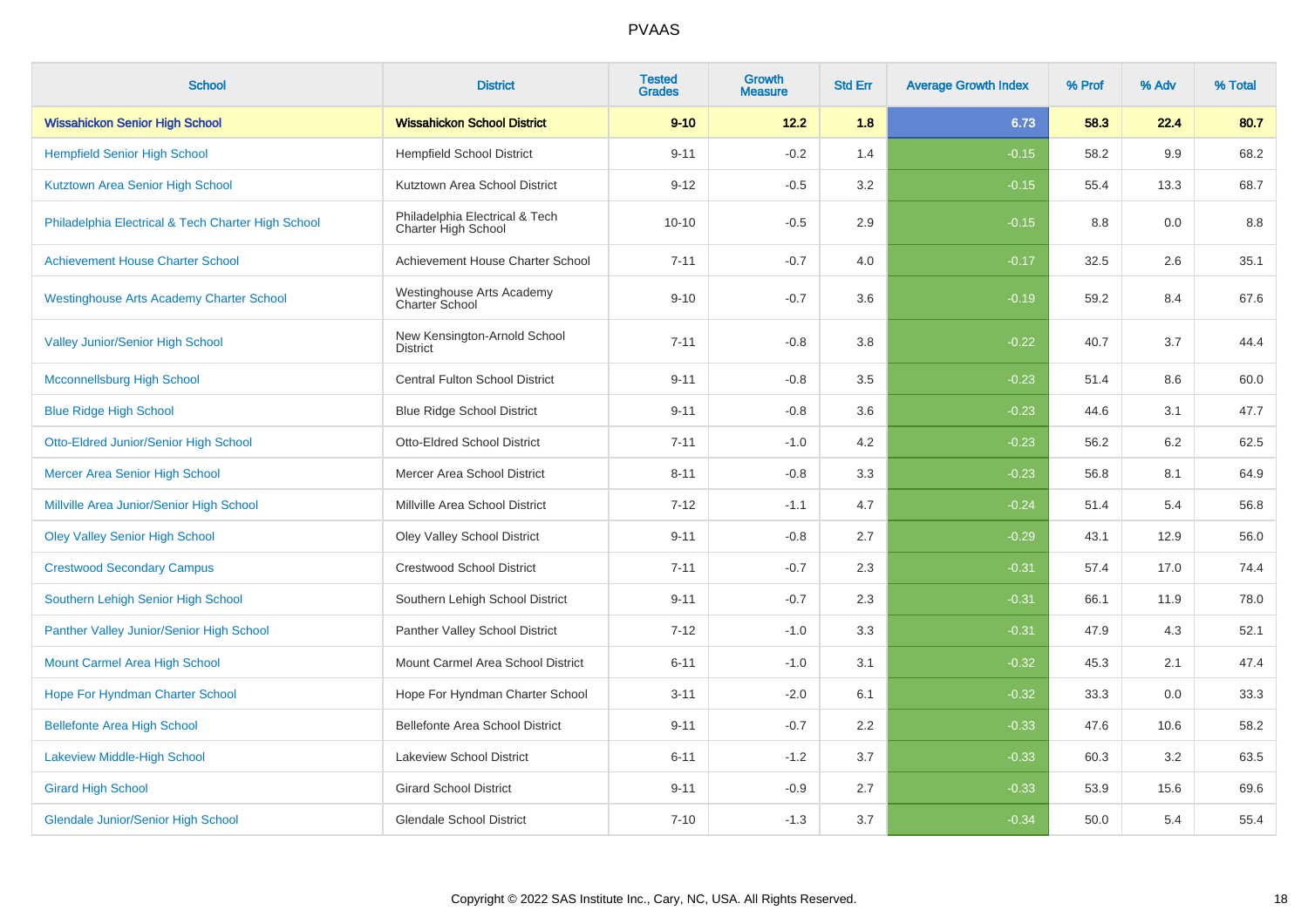| <b>School</b>                                      | <b>District</b>                                            | <b>Tested</b><br><b>Grades</b> | <b>Growth</b><br><b>Measure</b> | <b>Std Err</b> | <b>Average Growth Index</b> | % Prof | % Adv | % Total |
|----------------------------------------------------|------------------------------------------------------------|--------------------------------|---------------------------------|----------------|-----------------------------|--------|-------|---------|
| <b>Wissahickon Senior High School</b>              | <b>Wissahickon School District</b>                         | $9 - 10$                       | 12.2                            | 1.8            | 6.73                        | 58.3   | 22.4  | 80.7    |
| <b>Cornell High School</b>                         | <b>Cornell School District</b>                             | $7 - 11$                       | $-2.0$                          | 5.0            | $-0.39$                     | 33.8   | 1.5   | 35.4    |
| James Buchanan High School                         | <b>Tuscarora School District</b>                           | $9 - 11$                       | $-1.0$                          | 2.3            | $-0.43$                     | 45.1   | 8.1   | 53.2    |
| Penn Manor High School                             | Penn Manor School District                                 | $7 - 11$                       | $-0.8$                          | 1.6            | $-0.47$                     | 51.9   | 12.6  | 64.5    |
| Center For Student Lrng Charter School Pennsbury   | Center For Student Learning Charter<br>School At Pennsbury | $6 - 12$                       | $-2.9$                          | 6.1            | $-0.47$                     | 42.9   | 0.0   | 42.9    |
| Albert Gallatin Area Senior High School            | Albert Gallatin Area School District                       | $8 - 11$                       | $-1.1$                          | 2.4            | $-0.47$                     | 54.5   | 10.0  | 64.6    |
| <b>Sharpsville Area Senior High School</b>         | Sharpsville Area School District                           | $7 - 11$                       | $-1.7$                          | 3.5            | $-0.48$                     | 55.2   | 13.4  | 68.7    |
| <b>Cowanesque Valley Junior/Senior High School</b> | Northern Tioga School District                             | $7 - 12$                       | $-2.1$                          | 4.4            | $-0.48$                     | 56.3   | 1.2   | 57.5    |
| <b>Bellwood-Antis High School</b>                  | <b>Bellwood-Antis School District</b>                      | $9 - 10$                       | $-1.6$                          | 3.2            | $-0.50$                     | 55.1   | 10.1  | 65.2    |
| Pittsburgh Allderdice High School                  | Pittsburgh School District                                 | $9 - 10$                       | $-1.0$                          | 2.0            | $-0.51$                     | 44.4   | 13.9  | 58.3    |
| <b>Palmerton Area High School</b>                  | Palmerton Area School District                             | $9 - 11$                       | $-1.6$                          | 3.0            | $-0.52$                     | 57.4   | 5.0   | 62.4    |
| North Schuylkill Junior/Senior High School         | North Schuylkill School District                           | $7 - 11$                       | $-1.4$                          | 2.4            | $-0.58$                     | 41.8   | 5.1   | 46.8    |
| South Side High School                             | South Side Area School District                            | $9 - 11$                       | $-2.0$                          | 3.3            | $-0.59$                     | 50.0   | 6.8   | 56.8    |
| <b>Cochranton Junior/Senior High School</b>        | <b>Crawford Central School District</b>                    | $7 - 11$                       | $-2.3$                          | 3.8            | $-0.62$                     | 47.9   | 18.3  | 66.2    |
| <b>New Oxford Senior High School</b>               | Conewago Valley School District                            | $7 - 12$                       | $-1.2$                          | 2.0            | $-0.62$                     | 51.7   | 9.6   | 61.3    |
| <b>Shaler Area High School</b>                     | <b>Shaler Area School District</b>                         | $9 - 11$                       | $-1.2$                          | 1.9            | $-0.63$                     | 49.1   | 9.6   | 58.7    |
| <b>Wyoming Area Sec Center</b>                     | Wyoming Area School District                               | $7 - 10$                       | $-1.7$                          | 2.6            | $-0.64$                     | 53.8   | 10.8  | 64.6    |
| <b>Bangor Area High School</b>                     | <b>Bangor Area School District</b>                         | $9 - 12$                       | $-1.3$                          | 2.0            | $-0.66$                     | 44.3   | 4.7   | 49.0    |
| Maplewood Junior/Senior High School                | <b>Penncrest School District</b>                           | $7 - 11$                       | $-2.4$                          | 3.6            | $-0.66$                     | 46.3   | 5.2   | 51.5    |
| Clarion-Limestone Area Junior/Senior High School   | Clarion-Limestone Area School<br><b>District</b>           | $7 - 12$                       | $-2.8$                          | 4.1            | $-0.67$                     | 56.8   | 6.8   | 63.6    |
| <b>Waynesburg Central High School</b>              | <b>Central Greene School District</b>                      | $9 - 11$                       | $-1.9$                          | 2.8            | $-0.67$                     | 54.2   | 2.8   | 57.0    |
| Elizabethtown Area Senior High School              | Elizabethtown Area School District                         | $9 - 12$                       | $-1.2$                          | 1.8            | $-0.67$                     | 50.0   | 11.2  | 61.2    |
| Sayre William L Middle School                      | Philadelphia City School District                          | $9 - 12$                       | $-2.8$                          | 4.2            | $-0.67$                     | 8.2    | 0.0   | $8.2\,$ |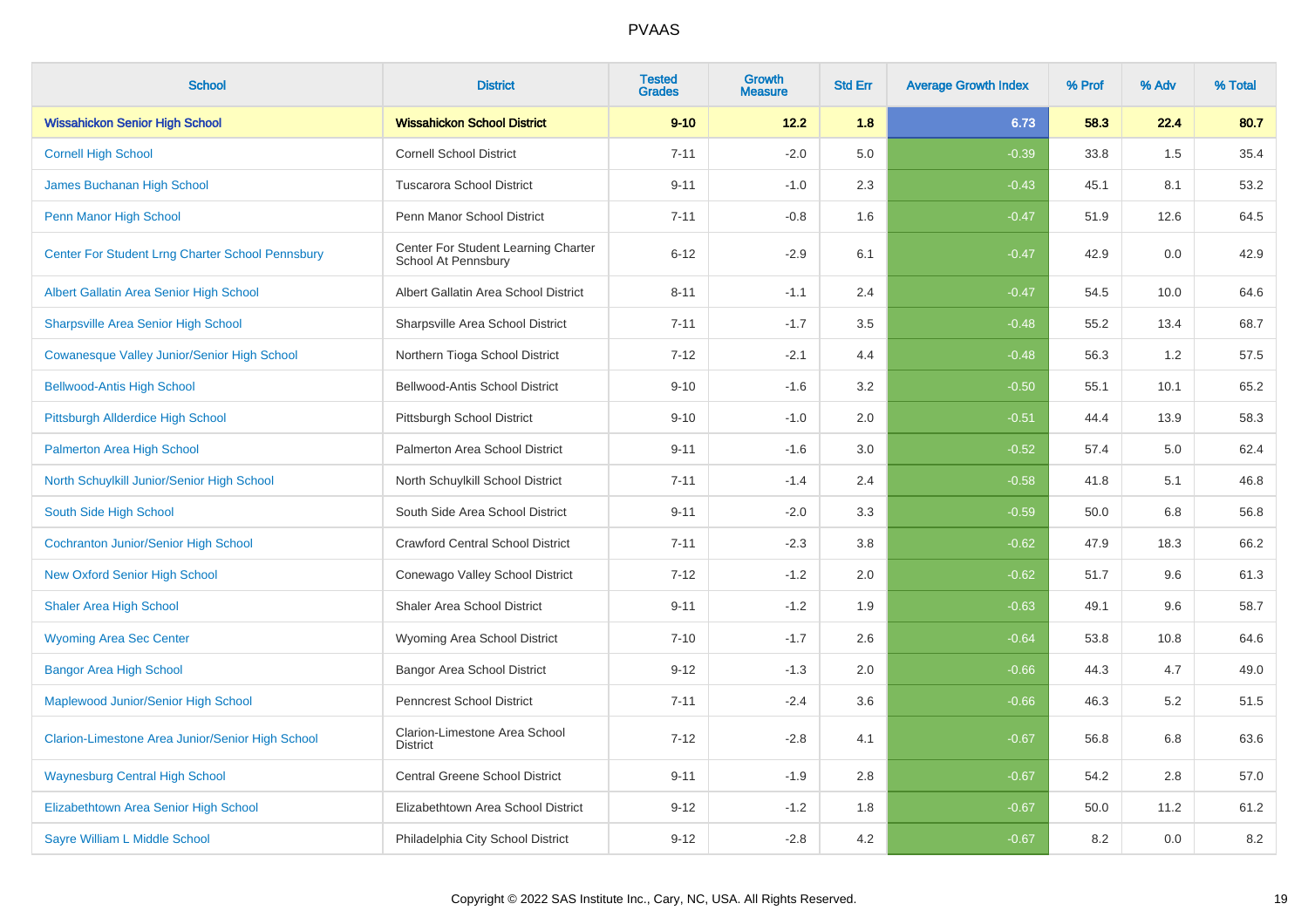| <b>School</b>                                    | <b>District</b>                                  | <b>Tested</b><br><b>Grades</b> | <b>Growth</b><br><b>Measure</b> | <b>Std Err</b> | <b>Average Growth Index</b> | % Prof | % Adv | % Total |
|--------------------------------------------------|--------------------------------------------------|--------------------------------|---------------------------------|----------------|-----------------------------|--------|-------|---------|
| <b>Wissahickon Senior High School</b>            | <b>Wissahickon School District</b>               | $9 - 10$                       | 12.2                            | 1.8            | 6.73                        | 58.3   | 22.4  | 80.7    |
| <b>Mid Valley Secondary Center</b>               | Mid Valley School District                       | $7 - 10$                       | $-2.0$                          | 2.9            | $-0.69$                     | 45.1   | 7.8   | 52.9    |
| Canon-Mcmillan Senior High School                | Canon-Mcmillan School District                   | $9 - 11$                       | $-1.1$                          | 1.6            | $-0.69$                     | 58.7   | 15.9  | 74.6    |
| <b>Burgettstown Middle/High School</b>           | <b>Burgettstown Area School District</b>         | $6 - 11$                       | $-2.5$                          | 3.4            | $-0.73$                     | 50.0   | 1.4   | 51.4    |
| <b>Fannett-Metal Senior High School</b>          | Fannett-Metal School District                    | $9 - 11$                       | $-3.8$                          | 5.1            | $-0.73$                     | 38.7   | 8.1   | 46.8    |
| Susquehanna Community Junior/Senior High School  | Susquehanna Community School<br><b>District</b>  | $7 - 11$                       | $-3.1$                          | 4.2            | $-0.74$                     | 49.4   | 6.9   | 56.3    |
| North Pocono High School                         | North Pocono School District                     | $9 - 11$                       | $-2.6$                          | 3.4            | $-0.76$                     | 52.0   | 16.4  | 68.5    |
| King Martin Luther High School                   | Philadelphia City School District                | $9 - 10$                       | $-3.6$                          | 4.7            | $-0.76$                     | 13.3   | 0.0   | 13.3    |
| <b>Manheim Township High School</b>              | Manheim Township School District                 | $8 - 12$                       | $-1.2$                          | 1.6            | $-0.77$                     | 53.2   | 15.5  | 68.7    |
| <b>Gillingham Charter School</b>                 | Gillingham Charter School                        | $3 - 11$                       | $-4.4$                          | 5.6            | $-0.77$                     | 20.8   | 8.3   | 29.2    |
| Turkeyfoot Valley Area Junior/Senior High School | Turkeyfoot Valley Area School<br><b>District</b> | $7 - 12$                       | $-4.6$                          | 5.6            | $-0.83$                     | 22.0   | 5.1   | 27.1    |
| <b>Cheltenham High School</b>                    | Cheltenham School District                       | $9 - 11$                       | $-1.7$                          | 2.0            | $-0.84$                     | 46.1   | 10.0  | 56.1    |
| Huntingdon Area Senior High School               | Huntingdon Area School District                  | $9 - 11$                       | $-2.4$                          | 2.7            | $-0.86$                     | 36.8   | 10.3  | 47.0    |
| Conemaugh Valley Junior/Senior High School       | Conemaugh Valley School District                 | $7 - 12$                       | $-3.5$                          | 4.1            | $-0.86$                     | 48.2   | 5.6   | 53.7    |
| Lehighton Area High School                       | Lehighton Area School District                   | $9 - 11$                       | $-2.0$                          | 2.3            | $-0.87$                     | 51.1   | 5.6   | 56.7    |
| Mt Lebanon Senior High School                    | Mt Lebanon School District                       | $8 - 11$                       | $-1.3$                          | 1.5            | $-0.87$                     | 61.9   | 24.0  | 85.9    |
| Northeast Bradford Junior/Senior High School     | Northeast Bradford School District               | $7 - 10$                       | $-3.5$                          | 4.0            | $-0.87$                     | 33.9   | 3.4   | 37.3    |
| West Forest Junior/Senior High School            | <b>Forest Area School District</b>               | $7 - 11$                       | $-5.5$                          | 6.2            | $-0.88$                     | 22.2   | 3.7   | 25.9    |
| <b>Shenango High School</b>                      | Shenango Area School District                    | $7 - 11$                       | $-2.9$                          | 3.3            | $-0.88$                     | 50.6   | 13.9  | 64.6    |
| <b>Bald Eagle Area Junior/Senior High School</b> | Bald Eagle Area School District                  | $6 - 11$                       | $-2.4$                          | 2.7            | $-0.88$                     | 48.4   | 9.4   | 57.7    |
| Bartram John - Main                              | Philadelphia City School District                | $8 - 11$                       | $-2.9$                          | 3.3            | $-0.89$                     | 5.0    | 0.0   | 5.0     |
| <b>G A R Middle School</b>                       | Wilkes-Barre Area School District                | $7 - 11$                       | $-5.1$                          | 5.5            | $-0.92$                     | 25.9   | 0.0   | 25.9    |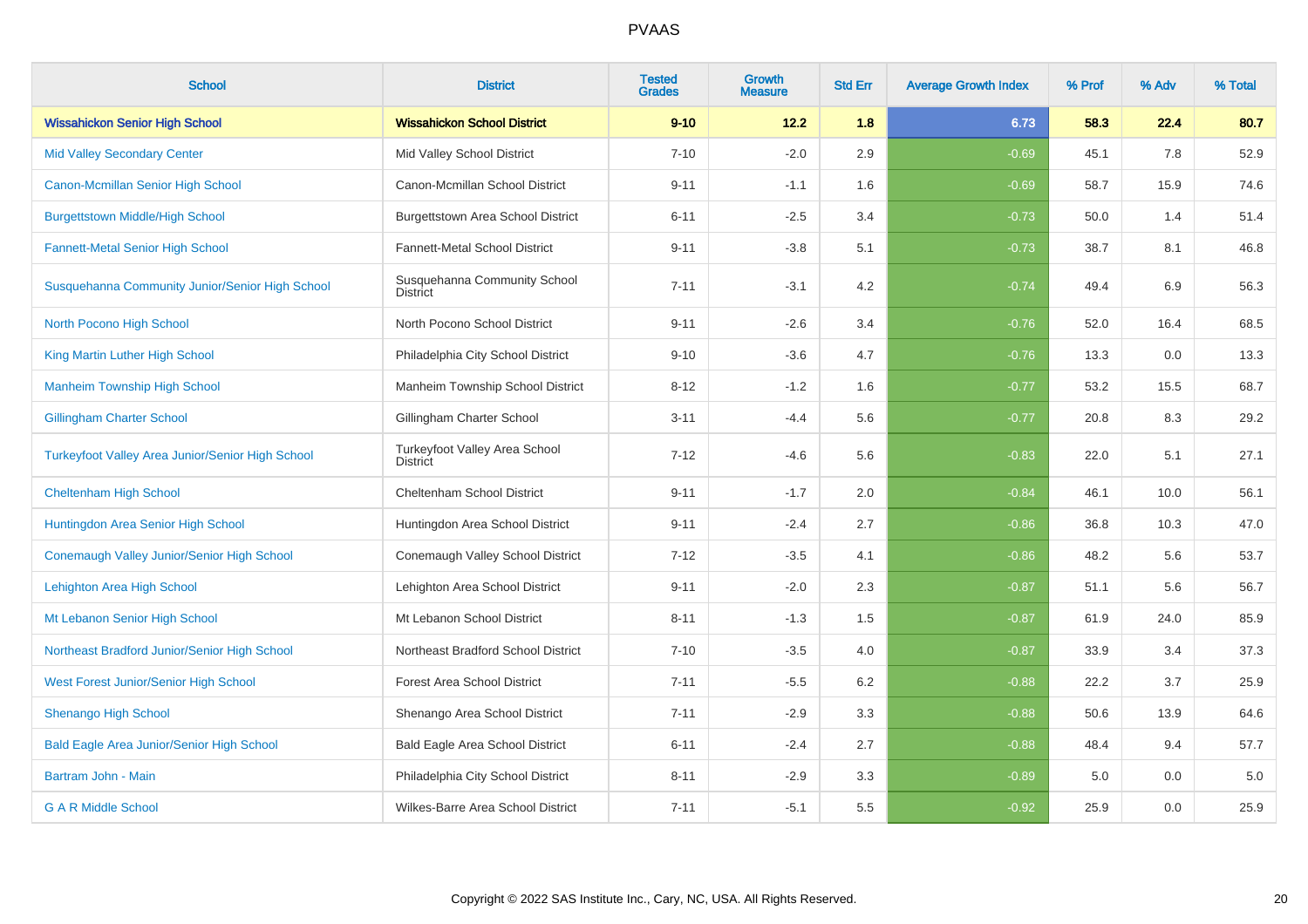| <b>School</b>                                     | <b>District</b>                                   | <b>Tested</b><br><b>Grades</b> | <b>Growth</b><br><b>Measure</b> | <b>Std Err</b> | <b>Average Growth Index</b> | % Prof | % Adv | % Total |
|---------------------------------------------------|---------------------------------------------------|--------------------------------|---------------------------------|----------------|-----------------------------|--------|-------|---------|
| <b>Wissahickon Senior High School</b>             | <b>Wissahickon School District</b>                | $9 - 10$                       | 12.2                            | 1.8            | 6.73                        | 58.3   | 22.4  | 80.7    |
| Imhotep Institute Charter High School             | Imhotep Institute Charter High<br>School          | $9 - 11$                       | $-5.3$                          | 5.8            | $-0.92$                     | 25.0   | 0.0   | 25.0    |
| <b>Central Bucks High School - West</b>           | <b>Central Bucks School District</b>              | $10 - 11$                      | $-1.4$                          | 1.5            | $-0.93$                     | 63.9   | 16.1  | 80.0    |
| Austin Area Junior/Senior High School             | Austin Area School District                       | $7 - 11$                       | $-6.0$                          | 6.4            | $-0.93$                     | 33.3   | 5.6   | 38.9    |
| <b>Sullivan County Junior/Senior High School</b>  | <b>Sullivan County School District</b>            | $7 - 10$                       | $-4.3$                          | 4.4            | $-0.97$                     | 66.7   | 2.6   | 69.2    |
| Roxborough High School                            | Philadelphia City School District                 | $9 - 10$                       | $-3.1$                          | 3.2            | $-0.97$                     | 14.1   | 2.2   | 16.3    |
| Elmer L Meyers Junior/Senior High School          | Wilkes-Barre Area School District                 | $7 - 11$                       | $-4.7$                          | 4.8            | $-0.98$                     | 33.3   | 3.0   | 36.4    |
| <b>Phoenixville Area High School</b>              | Phoenixville Area School District                 | $9 - 11$                       | $-2.0$                          | 2.1            | $-0.98$                     | 59.9   | 10.6  | 70.5    |
| <b>Overbrook High School</b>                      | Philadelphia City School District                 | $9 - 11$                       | $-4.4$                          | 4.4            | $-0.99$                     | 8.7    | 0.0   | 8.7     |
| Charleroi Area High School                        | Charleroi School District                         | $8 - 11$                       | $-2.9$                          | 3.0            | $-0.99$                     | 55.7   | 7.4   | 63.1    |
| <b>Chartiers Valley High School</b>               | <b>Chartiers Valley School District</b>           | $9 - 11$                       | $-2.0$                          | 2.0            | $-1.00$                     | 54.7   | 8.4   | 63.1    |
| <b>Columbia High School</b>                       | Columbia Borough School District                  | $8 - 12$                       | $-3.6$                          | 3.5            | $-1.02$                     | 29.5   | 1.9   | 31.4    |
| <b>Montour High School</b>                        | <b>Montour School District</b>                    | $9 - 11$                       | $-2.1$                          | 2.1            | $-1.03$                     | 61.4   | 15.1  | 76.5    |
| <b>Lebanon Senior High School</b>                 | <b>Lebanon School District</b>                    | $9 - 11$                       | $-2.0$                          | 1.9            | $-1.06$                     | 24.4   | 2.6   | 27.0    |
| Wyoming Valley West Senior High School            | Wyoming Valley West School<br><b>District</b>     | $9 - 11$                       | $-2.6$                          | 2.4            | $-1.08$                     | 49.4   | 3.0   | 52.4    |
| Rocky Grove Junior/Senior High School             | Valley Grove School District                      | $7 - 10$                       | $-4.1$                          | 3.7            | $-1.11$                     | 51.2   | 6.1   | 57.3    |
| West Greene Junior/Senior High School             | West Greene School District                       | $7 - 11$                       | $-4.9$                          | 4.3            | $-1.12$                     | 36.6   | 7.3   | 43.9    |
| <b>Lewisburg High School</b>                      | Lewisburg Area School District                    | $9 - 11$                       | $-2.9$                          | 2.6            | $-1.13$                     | 57.0   | 18.5  | 75.6    |
| <b>North Hills Senior High School</b>             | North Hills School District                       | $9 - 11$                       | $-2.1$                          | 1.8            | $-1.14$                     | 59.1   | 14.1  | 73.2    |
| <b>Quaker Valley High School</b>                  | Quaker Valley School District                     | $9 - 11$                       | $-3.1$                          | 2.6            | $-1.19$                     | 55.2   | 13.2  | 68.4    |
| Conemaugh Township Area Middle/Senior High School | Conemaugh Township Area School<br><b>District</b> | $6 - 12$                       | $-4.0$                          | 3.4            | $-1.19$                     | 53.8   | 17.6  | 71.4    |
| Juniata Valley Junior/Senior High School          | Juniata Valley School District                    | $6 - 11$                       | $-4.3$                          | 3.5            | $-1.21$                     | 44.4   | 3.5   | 47.8    |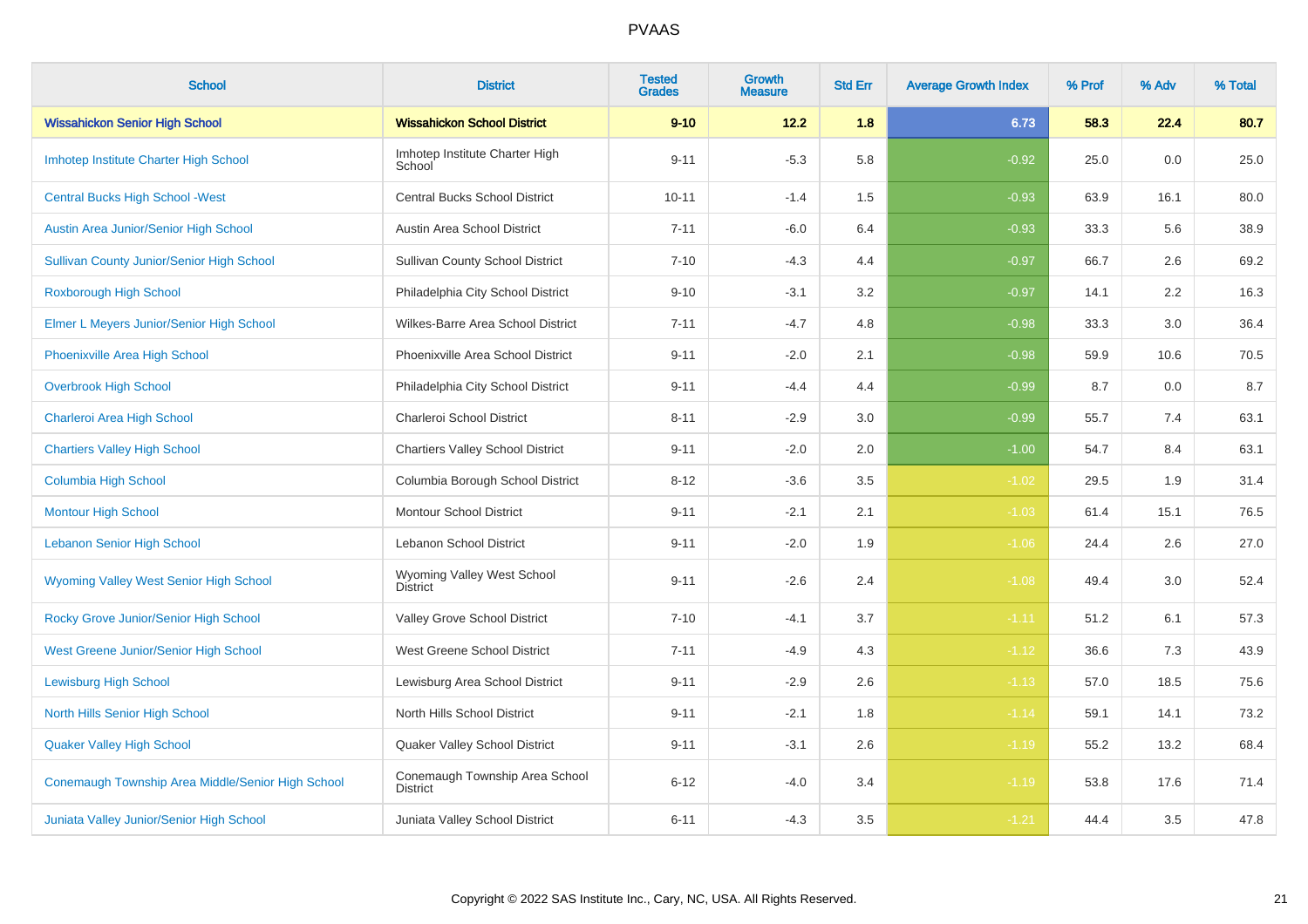| <b>School</b>                                  | <b>District</b>                                 | <b>Tested</b><br><b>Grades</b> | <b>Growth</b><br><b>Measure</b> | <b>Std Err</b> | <b>Average Growth Index</b> | % Prof | % Adv | % Total |
|------------------------------------------------|-------------------------------------------------|--------------------------------|---------------------------------|----------------|-----------------------------|--------|-------|---------|
| <b>Wissahickon Senior High School</b>          | <b>Wissahickon School District</b>              | $9 - 10$                       | 12.2                            | 1.8            | 6.73                        | 58.3   | 22.4  | 80.7    |
| Riverside Junior/Senior High School            | <b>Riverside School District</b>                | $7 - 11$                       | $-3.6$                          | 2.9            | $-1.22$                     | 43.0   | 9.0   | 52.0    |
| <b>Antietam Middle/High School</b>             | Antietam School District                        | $7 - 10$                       | $-4.7$                          | 3.8            | $-1.23$                     | 36.4   | 5.4   | 41.8    |
| <b>Seneca Valley High School</b>               | Seneca Valley School District                   | $7 - 11$                       | $-1.7$                          | 1.4            | $-1.23$                     | 57.2   | 11.4  | 68.6    |
| Oil City Senior High School                    | Oil City Area School District                   | $9 - 11$                       | $-3.3$                          | 2.6            | $-1.24$                     | 44.4   | 5.8   | 50.2    |
| Jeannette High School                          | Jeannette City School District                  | $7 - 11$                       | $-4.8$                          | 3.8            | $-1.24$                     | 46.7   | 7.5   | 54.2    |
| <b>Dallas Senior High School</b>               | <b>Dallas School District</b>                   | $9 - 11$                       | $-2.9$                          | 2.2            | $-1.28$                     | 54.9   | 7.6   | 62.4    |
| <b>Riverview Junior/Senior High School</b>     | <b>Riverview School District</b>                | $7 - 11$                       | $-4.8$                          | 3.8            | $-1.28$                     | 57.9   | 15.8  | 73.7    |
| Kane Area High School                          | Kane Area School District                       | $9 - 10$                       | $-4.1$                          | 3.1            | $-1.29$                     | 39.5   | 9.9   | 49.4    |
| North Penn-Mansfield Junior/Senior High School | Southern Tioga School District                  | $7 - 10$                       | $-4.3$                          | 3.4            | $-1.29$                     | 53.2   | 7.2   | 60.4    |
| <b>Chestnut Ridge Senior High School</b>       | Chestnut Ridge School District                  | $8 - 12$                       | $-3.8$                          | 2.9            | $-1.29$                     | 46.6   | 5.8   | 52.4    |
| Beaver Falls Area Senior High School           | Big Beaver Falls Area School District           | $9 - 11$                       | $-4.3$                          | 3.3            | $-1.30$                     | 34.1   | 3.5   | 37.6    |
| <b>Apollo-Ridge High School</b>                | Apollo-Ridge School District                    | $9 - 12$                       | $-5.0$                          | 3.7            | $-1.32$                     | 50.0   | 10.0  | 60.0    |
| <b>Chichester Senior High School</b>           | <b>Chichester School District</b>               | $9 - 11$                       | $-3.1$                          | 2.3            | $-1.33$                     | 44.6   | 6.6   | 51.2    |
| Shade Junior/Senior High School                | Shade-Central City School District              | $7 - 11$                       | $-6.3$                          | 4.6            | $-1.36$                     | 27.8   | 0.0   | 27.8    |
| Elk Lake Junior/Senior High School             | Elk Lake School District                        | $7 - 11$                       | $-4.5$                          | 3.2            | $-1.37$                     | 46.2   | 3.3   | 49.4    |
| Troy Area Junior/Senior High School            | Troy Area School District                       | $7 - 10$                       | $-4.7$                          | 3.4            | $-1.38$                     | 43.2   | 5.7   | 48.9    |
| <b>Bristol High School</b>                     | <b>Bristol Borough School District</b>          | $9 - 12$                       | $-4.7$                          | 3.4            | $-1.39$                     | 39.7   | 1.3   | 41.0    |
| <b>Lincoln Junior/Senior High School</b>       | Ellwood City Area School District               | $7 - 11$                       | $-4.5$                          | 3.2            | $-1.39$                     | 54.1   | 14.1  | 68.2    |
| <b>Greater Johnstown Senior High School</b>    | Greater Johnstown School District               | $8 - 11$                       | $-3.6$                          | 2.6            | $-1.40$                     | 26.1   | 0.0   | 26.1    |
| East Stroudsburg Senior High School North      | East Stroudsburg Area School<br><b>District</b> | $9 - 11$                       | $-3.3$                          | $2.3\,$        | $-1.41$                     | 41.8   | 7.9   | 49.7    |
| Ferndale Area Junior/Senior High School        | Ferndale Area School District                   | $7 - 10$                       | $-6.1$                          | 4.3            | $-1.42$                     | 40.0   | 0.0   | 40.0    |
| <b>Cambria Heights Senior High School</b>      | Cambria Heights School District                 | $9 - 10$                       | $-4.5$                          | 3.1            | $-1.44$                     | 51.0   | 6.0   | 57.0    |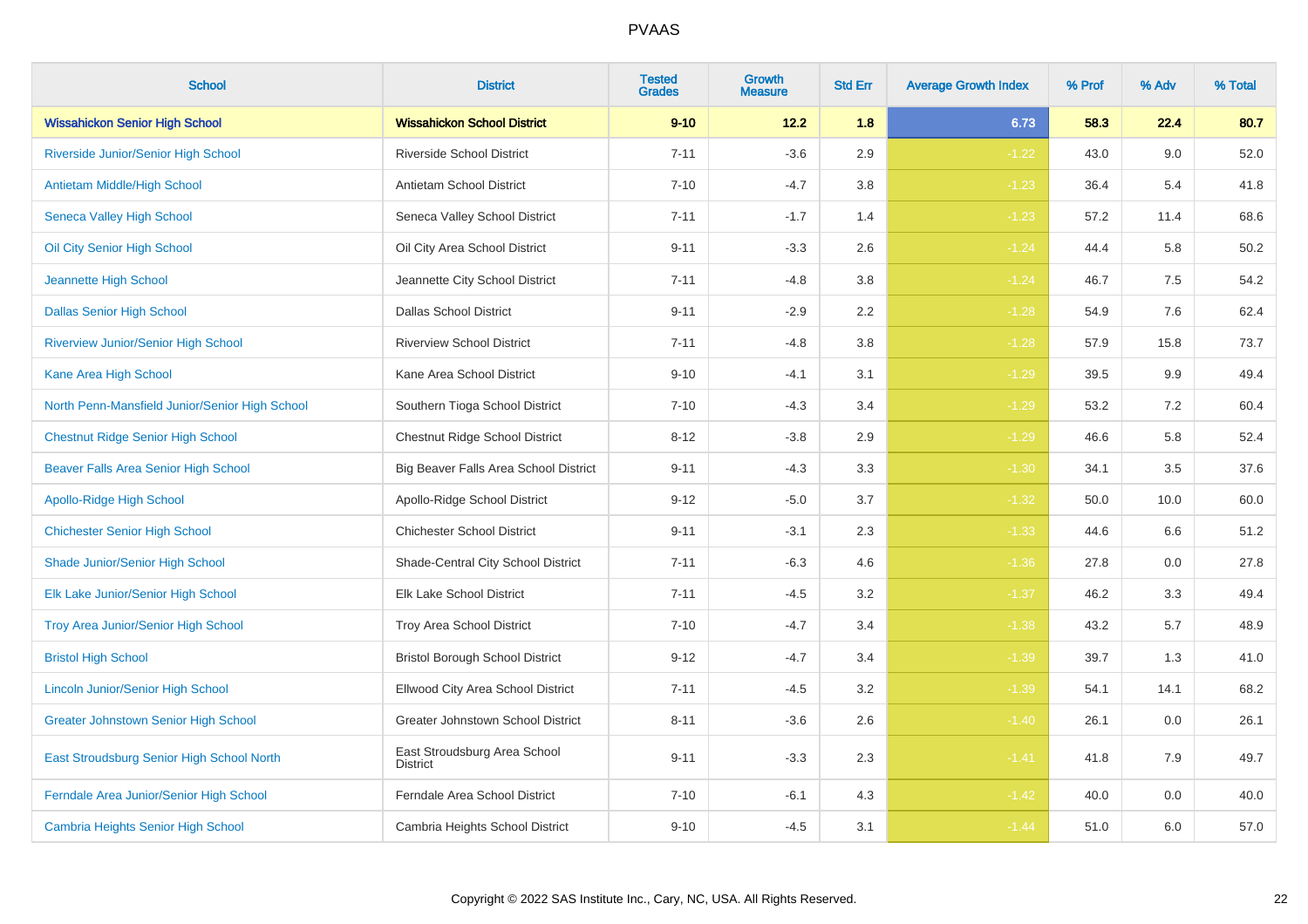| <b>School</b>                                                                   | <b>District</b>                                                             | <b>Tested</b><br><b>Grades</b> | Growth<br>Measure | <b>Std Err</b> | <b>Average Growth Index</b> | % Prof | % Adv | % Total |
|---------------------------------------------------------------------------------|-----------------------------------------------------------------------------|--------------------------------|-------------------|----------------|-----------------------------|--------|-------|---------|
| <b>Wissahickon Senior High School</b>                                           | <b>Wissahickon School District</b>                                          | $9 - 10$                       | 12.2              | 1.8            | 6.73                        | 58.3   | 22.4  | 80.7    |
| Greencastle-Antrim Senior High School                                           | Greencastle-Antrim School District                                          | $9 - 11$                       | $-3.3$            | 2.2            | $-1.51$                     | 62.4   | 9.9   | 72.3    |
| Westmont Hilltop Junior/Senior High School                                      | Westmont Hilltop School District                                            | $7 - 11$                       | $-4.3$            | 2.8            | $-1.52$                     | 36.3   | 13.3  | 49.6    |
| Claysburg-Kimmel High School                                                    | Claysburg-Kimmel School District                                            | $7 - 11$                       | $-6.0$            | 4.0            | $-1.52$                     | 42.9   | 8.2   | 51.0    |
| <b>MaST Community Charter School</b>                                            | <b>MaST Community Charter School</b>                                        | $3 - 10$                       | $-4.1$            | 2.7            | $-1.52$                     | 44.0   | 9.5   | 53.4    |
| Preparatory Charter School Of Mathematics, Science,<br><b>Tech, And Careers</b> | Preparatory Charter School Of<br>Mathematics, Science, Tech, And<br>Careers | $9 - 10$                       | $-4.0$            | 2.5            | $-1.59$                     | 15.0   | 0.0   | 15.0    |
| <b>Carbon Career &amp; Technical Institute</b>                                  | Carbon Career & Technical Institute                                         | $9 - 11$                       | $-5.7$            | 3.6            | $-1.59$                     | 34.5   | 1.2   | 35.7    |
| Pittsburgh Carrick High School                                                  | Pittsburgh School District                                                  | $9 - 10$                       | $-4.8$            | 3.0            | $-1.60$                     | 22.3   | 3.2   | 25.5    |
| Fort Cherry Junior/Senior High School                                           | Fort Cherry School District                                                 | $7 - 10$                       | $-6.3$            | 3.8            | $-1.66$                     | 55.2   | 5.2   | 60.3    |
| <b>Shamokin Area High School</b>                                                | Shamokin Area School District                                               | $8 - 11$                       | $-8.0$            | 4.8            | $-1.66$                     | 38.1   | 3.2   | 41.3    |
| The U School: Innovative Lab                                                    | Philadelphia City School District                                           | $9 - 11$                       | $-7.1$            | 4.2            | $-1.67$                     | 2.2    | 0.0   | $2.2\,$ |
| <b>Tri-Valley Junior/Senior High School</b>                                     | <b>Tri-Valley School District</b>                                           | $7 - 10$                       | $-6.8$            | 4.1            | $-1.67$                     | 37.0   | 4.4   | 41.3    |
| Perseus House Charter School Of Excellence                                      | Perseus House Charter School Of<br>Excellence                               | $6 - 11$                       | $-5.2$            | 3.0            | $-1.72$                     | 16.5   | 0.0   | 16.5    |
| Saltsburg Middle/High School                                                    | Blairsville-Saltsburg School District                                       | $6 - 11$                       | $-7.6$            | 4.3            | $-1.76$                     | 36.7   | 8.9   | 45.6    |
| <b>Fairfield Area High School</b>                                               | Fairfield Area School District                                              | $8 - 11$                       | $-6.0$            | 3.4            | $-1.76$                     | 57.9   | 4.0   | 61.8    |
| <b>Chester High School</b>                                                      | <b>Chester-Upland School District</b>                                       | $9 - 11$                       | $-8.2$            | 4.5            | $-1.84$                     | 2.4    | 0.0   | 2.4     |
| <b>Brentwood Senior High School</b>                                             | Brentwood Borough School District                                           | $9 - 11$                       | $-5.6$            | $3.0\,$        | $-1.84$                     | 52.0   | 6.1   | 58.2    |
| <b>Pittston Area Senior High School</b>                                         | Pittston Area School District                                               | $9 - 11$                       | $-10.3$           | 5.6            | $-1.85$                     | 38.1   | 9.5   | 47.6    |
| Old Forge Junior/Senior High School                                             | Old Forge School District                                                   | $7 - 12$                       | $-6.3$            | 3.4            | $-1.85$                     | 52.9   | 7.1   | 60.0    |
| East Pennsboro Area Senior High School                                          | East Pennsboro Area School District                                         | $9 - 11$                       | $-4.5$            | 2.4            | $-1.85$                     | 60.8   | 8.5   | 69.3    |
| <b>Twin Valley High School</b>                                                  | Twin Valley School District                                                 | $9 - 12$                       | $-4.0$            | 2.1            | $-1.86$                     | 49.6   | 7.1   | 56.8    |
| <b>Pottstown Senior High School</b>                                             | <b>Pottstown School District</b>                                            | $9 - 12$                       | $-4.5$            | 2.4            | $-1.87$                     | 29.8   | 1.2   | 31.0    |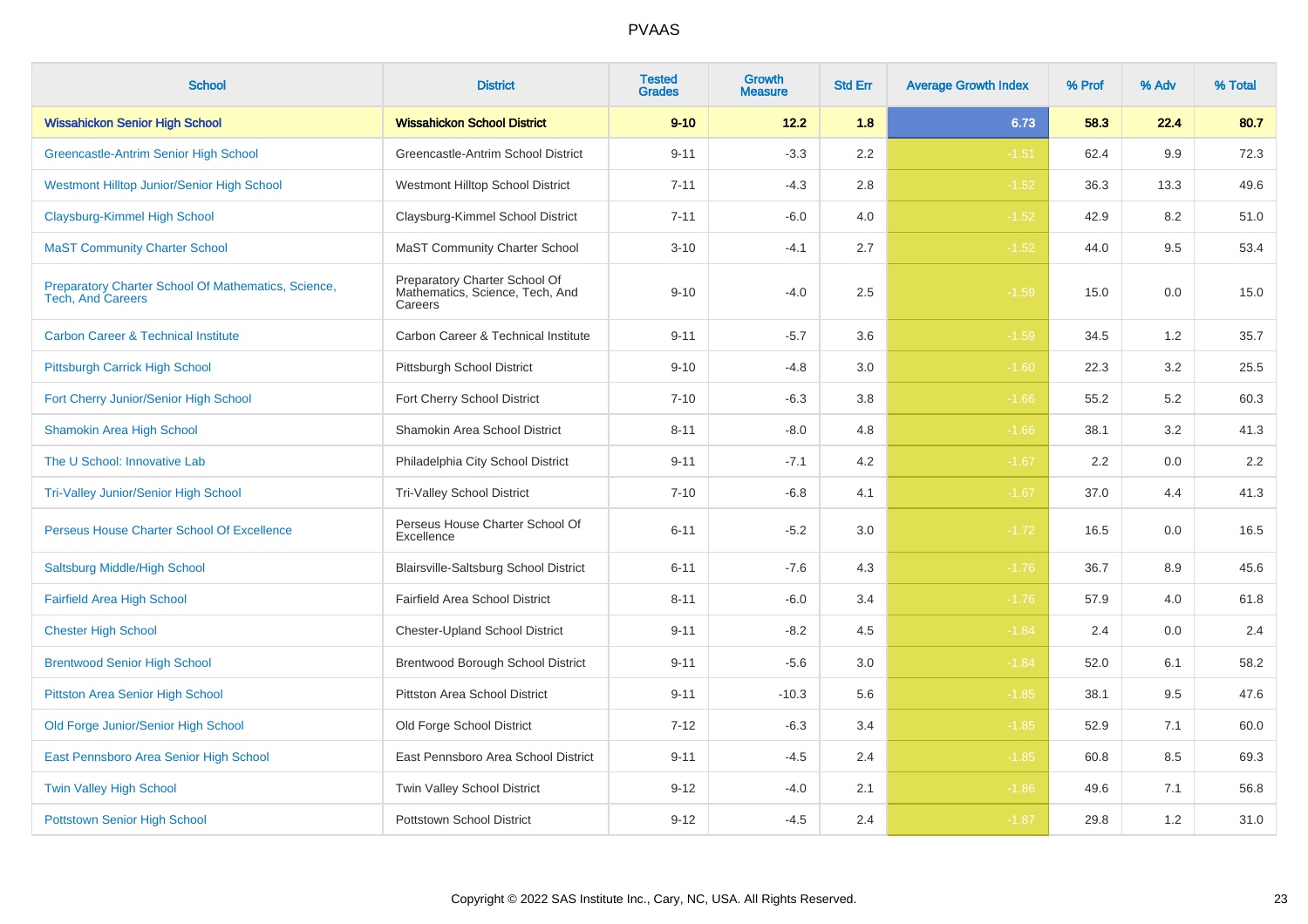| <b>School</b>                                     | <b>District</b>                                             | <b>Tested</b><br><b>Grades</b> | Growth<br><b>Measure</b> | <b>Std Err</b> | <b>Average Growth Index</b> | % Prof | % Adv | % Total |
|---------------------------------------------------|-------------------------------------------------------------|--------------------------------|--------------------------|----------------|-----------------------------|--------|-------|---------|
| <b>Wissahickon Senior High School</b>             | <b>Wissahickon School District</b>                          | $9 - 10$                       | 12.2                     | 1.8            | 6.73                        | 58.3   | 22.4  | 80.7    |
| <b>Canton Junior/Senior High School</b>           | <b>Canton Area School District</b>                          | $7 - 11$                       | $-6.0$                   | 3.2            | $-1.88$                     | 40.7   | 2.3   | 43.0    |
| Pequea Valley High School                         | Pequea Valley School District                               | $9 - 11$                       | $-6.1$                   | 3.2            | $-1.90$                     | 39.8   | 9.1   | 48.9    |
| <b>Washington High School</b>                     | Washington School District                                  | $9 - 11$                       | $-5.3$                   | 2.8            | $-1.92$                     | 30.1   | 2.4   | 32.5    |
| <b>Brownsville Area High School</b>               | <b>Brownsville Area School District</b>                     | $7 - 12$                       | $-7.6$                   | 3.9            | $-1.93$                     | 34.4   | 6.1   | 40.5    |
| Montrose Area Junior/Senior High School           | Montrose Area School District                               | $7 - 10$                       | $-5.9$                   | 3.0            | $-1.95$                     | 46.7   | 5.4   | 52.2    |
| Western Beaver County Junior/Senior High School   | Western Beaver County School<br><b>District</b>             | $6 - 11$                       | $-8.1$                   | 4.2            | $-1.95$                     | 56.5   | 6.5   | 63.0    |
| <b>Brandywine Heights High School</b>             | Brandywine Heights Area School<br><b>District</b>           | $9 - 11$                       | $-5.3$                   | 2.7            | $-1.96$                     | 49.2   | 8.2   | 57.4    |
| Harrisburg High School - SciTech Cmp              | Harrisburg City School District                             | $9 - 11$                       | $-6.1$                   | 3.1            | $-1.97$                     | 32.2   | 1.1   | 33.3    |
| <b>Central Columbia Senior High School</b>        | Central Columbia School District                            | $9 - 12$                       | $-5.1$                   | 2.6            | $-1.97$                     | 53.7   | 14.8  | 68.5    |
| East Allegheny Junior/Senior High School          | East Allegheny School District                              | $7 - 11$                       | $-6.7$                   | 3.3            | $-1.99$                     | 31.9   | 9.7   | 41.7    |
| The New Academy Charter School                    | The New Academy Charter School                              | $8 - 11$                       | $-10.4$                  | 5.2            | $-2.00$                     | 0.0    | 0.0   | 0.0     |
| <b>Blairsville Senior High School</b>             | Blairsville-Saltsburg School District                       | $9 - 11$                       | $-7.7$                   | 3.8            | $-2.03$                     | 37.8   | 5.4   | 43.2    |
| Kiski Area High School                            | Kiski Area School District                                  | $8 - 11$                       | $-4.0$                   | 2.0            | $-2.03$                     | 57.4   | 10.4  | 67.8    |
| Greensburg-Salem High School                      | Greensburg Salem School District                            | $9 - 11$                       | $-4.8$                   | 2.3            | $-2.03$                     | 47.6   | 4.9   | 52.4    |
| Gettysburg Area High School                       | Gettysburg Area School District                             | $9 - 11$                       | $-4.3$                   | 2.1            | $-2.05$                     | 45.3   | 14.0  | 59.3    |
| <b>Bermudian Springs High School</b>              | Bermudian Springs School District                           | $9 - 11$                       | $-5.9$                   | 2.8            | $-2.06$                     | 56.4   | 6.8   | 63.2    |
| <b>Executive Education Academy Charter School</b> | <b>Executive Education Academy</b><br><b>Charter School</b> | $3 - 10$                       | $-6.5$                   | 3.1            | $-2.08$                     | 23.7   | 2.2   | 25.8    |
| Mount Pleasant Area High School                   | Mount Pleasant Area School District                         | $9 - 11$                       | $-5.4$                   | 2.6            | $-2.09$                     | 52.6   | 0.0   | 52.6    |
| Somerset Area Jr-Sr High School                   | Somerset Area School District                               | $6 - 11$                       | $-4.8$                   | 2.3            | $-2.09$                     | 44.4   | 14.9  | 59.3    |
| <b>Forest City Regional High School</b>           | Forest City Regional School District                        | $7 - 12$                       | $-6.4$                   | 3.0            | $-2.10$                     | 44.1   | 0.0   | 44.1    |
| Upper Dauphin Area High School                    | Upper Dauphin Area School District                          | $9 - 11$                       | $-6.7$                   | 3.2            | $-2.11$                     | 37.4   | 4.8   | 42.2    |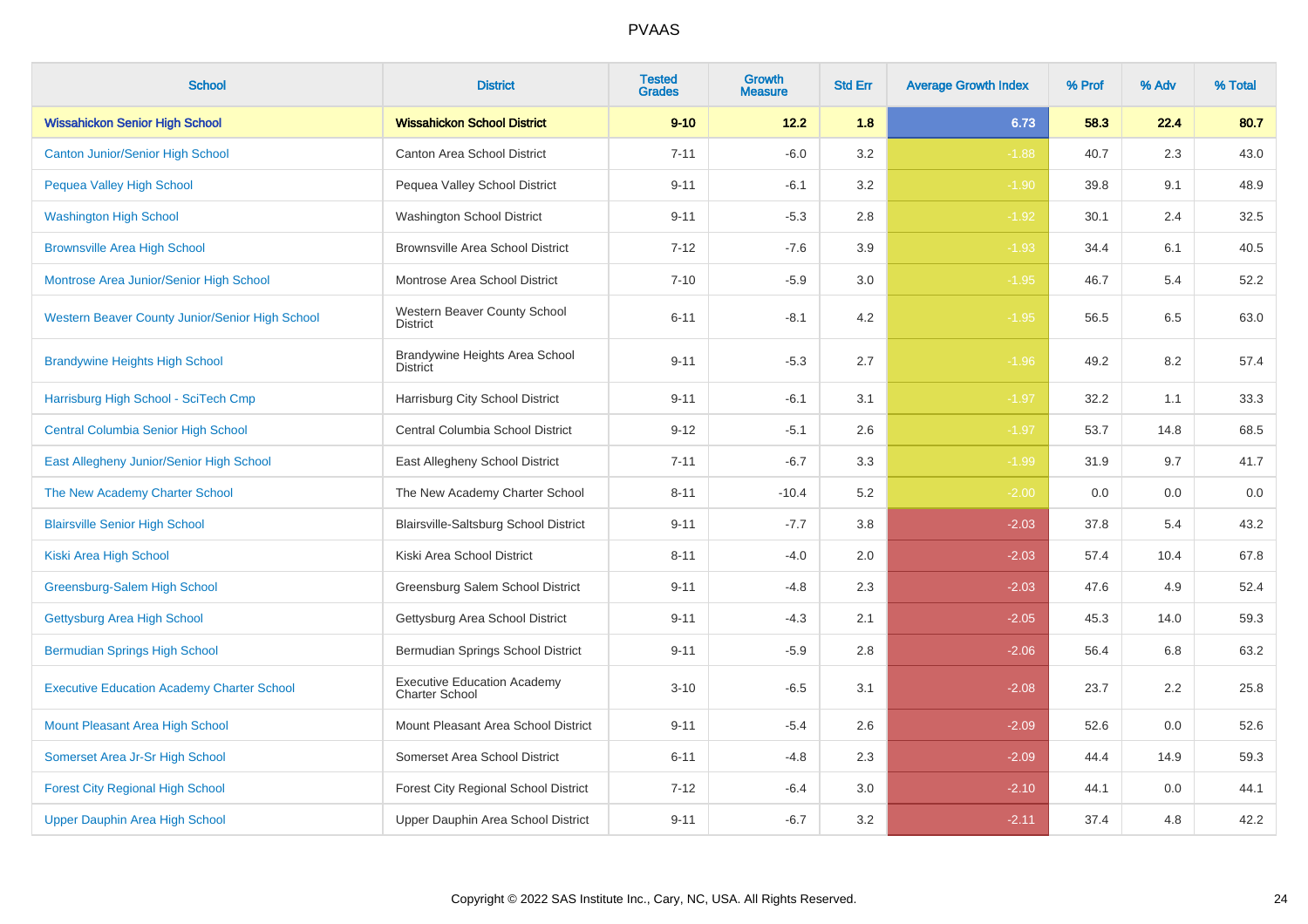| <b>School</b>                                       | <b>District</b>                                | <b>Tested</b><br><b>Grades</b> | <b>Growth</b><br><b>Measure</b> | <b>Std Err</b> | <b>Average Growth Index</b> | % Prof | % Adv | % Total |
|-----------------------------------------------------|------------------------------------------------|--------------------------------|---------------------------------|----------------|-----------------------------|--------|-------|---------|
| <b>Wissahickon Senior High School</b>               | <b>Wissahickon School District</b>             | $9 - 10$                       | 12.2                            | 1.8            | 6.73                        | 58.3   | 22.4  | 80.7    |
| <b>Mount Union Area Senior High School</b>          | Mount Union Area School District               | $9 - 10$                       | $-6.5$                          | 3.1            | $-2.11$                     | 32.2   | 3.4   | 35.6    |
| Corry Area High School                              | Corry Area School District                     | $9 - 11$                       | $-5.6$                          | 2.6            | $-2.12$                     | 38.1   | 6.0   | 44.1    |
| California Area Senior High School                  | California Area School District                | $9 - 10$                       | $-7.7$                          | 3.6            | $-2.12$                     | 42.6   | 9.8   | 52.5    |
| Moshannon Valley Junior/Senior High School          | Moshannon Valley School District               | $7 - 10$                       | $-7.4$                          | 3.4            | $-2.14$                     | 48.5   | 0.0   | 48.5    |
| Karns City High School                              | Karns City Area School District                | $7 - 11$                       | $-6.3$                          | 2.9            | $-2.15$                     | 53.1   | 8.3   | 61.5    |
| Philadelphia Learning Academy - South               | Philadelphia City School District              | $9 - 11$                       | $-13.8$                         | 6.4            | $-2.15$                     | 0.0    | 0.0   | $0.0\,$ |
| <b>Academy at Westinghouse</b>                      | Pittsburgh School District                     | $5 - 11$                       | $-8.8$                          | 4.0            | $-2.18$                     | 9.4    | 1.0   | 10.4    |
| <b>Keystone Education Center Charter School</b>     | Keystone Education Center Charter<br>School    | $3 - 12$                       | $-12.9$                         | 5.9            | $-2.19$                     | 28.0   | 0.0   | 28.0    |
| Middletown Area High School                         | Middletown Area School District                | $9 - 11$                       | $-5.7$                          | 2.6            | $-2.20$                     | 46.4   | 5.3   | 51.7    |
| <b>York County School Of Technology</b>             | York Co School Of Technology                   | $9 - 12$                       | $-3.8$                          | 1.7            | $-2.22$                     | 39.1   | 5.6   | 44.7    |
| Roosevelt Campus of the Norristown Area High School | Norristown Area School District                | $9 - 12$                       | $-12.8$                         | 5.8            | $-2.22$                     | 6.4    | 0.0   | $6.4\,$ |
| West Philadelphia High School                       | Philadelphia City School District              | $9 - 11$                       | $-9.3$                          | 4.1            | $-2.24$                     | 6.0    | 0.0   | $6.0\,$ |
| Aliquippa Junior/Senior High School                 | Aliquippa School District                      | $7 - 11$                       | $-9.4$                          | 4.2            | $-2.25$                     | 11.0   | 0.0   | 11.0    |
| <b>Benton Area High School</b>                      | Benton Area School District                    | $9 - 10$                       | $-10.1$                         | 4.5            | $-2.25$                     | 43.2   | 5.4   | 48.6    |
| Pittsburgh Milliones 6-12                           | Pittsburgh School District                     | $6 - 11$                       | $-10.8$                         | 4.8            | $-2.25$                     | 9.7    | 0.0   | 9.7     |
| Williams Valley Junior/Senior High School           | Williams Valley School District                | $7 - 11$                       | $-7.8$                          | 3.4            | $-2.26$                     | 23.2   | 0.0   | 23.2    |
| <b>West Scranton High School</b>                    | <b>Scranton School District</b>                | $9 - 12$                       | $-6.5$                          | 2.9            | $-2.27$                     | 43.4   | 1.9   | 45.3    |
| <b>Muncy Junior/Senior High School</b>              | Muncy School District                          | $7 - 11$                       | $-8.4$                          | 3.7            | $-2.30$                     | 42.0   | 3.8   | 45.8    |
| West Middlesex Area Junior/Senior High School       | West Middlesex Area School District            | $7 - 10$                       | $-8.8$                          | 3.8            | $-2.31$                     | 34.9   | 2.8   | 37.6    |
| Susquehanna Township High School                    | Susquehanna Township School<br><b>District</b> | $9 - 12$                       | $-6.2$                          | 2.7            | $-2.32$                     | 36.0   | 5.6   | 41.6    |
| <b>Coatesville Area Senior High School</b>          | Coatesville Area School District               | $10 - 11$                      | $-4.0$                          | 1.7            | $-2.33$                     | 37.2   | 4.5   | 41.7    |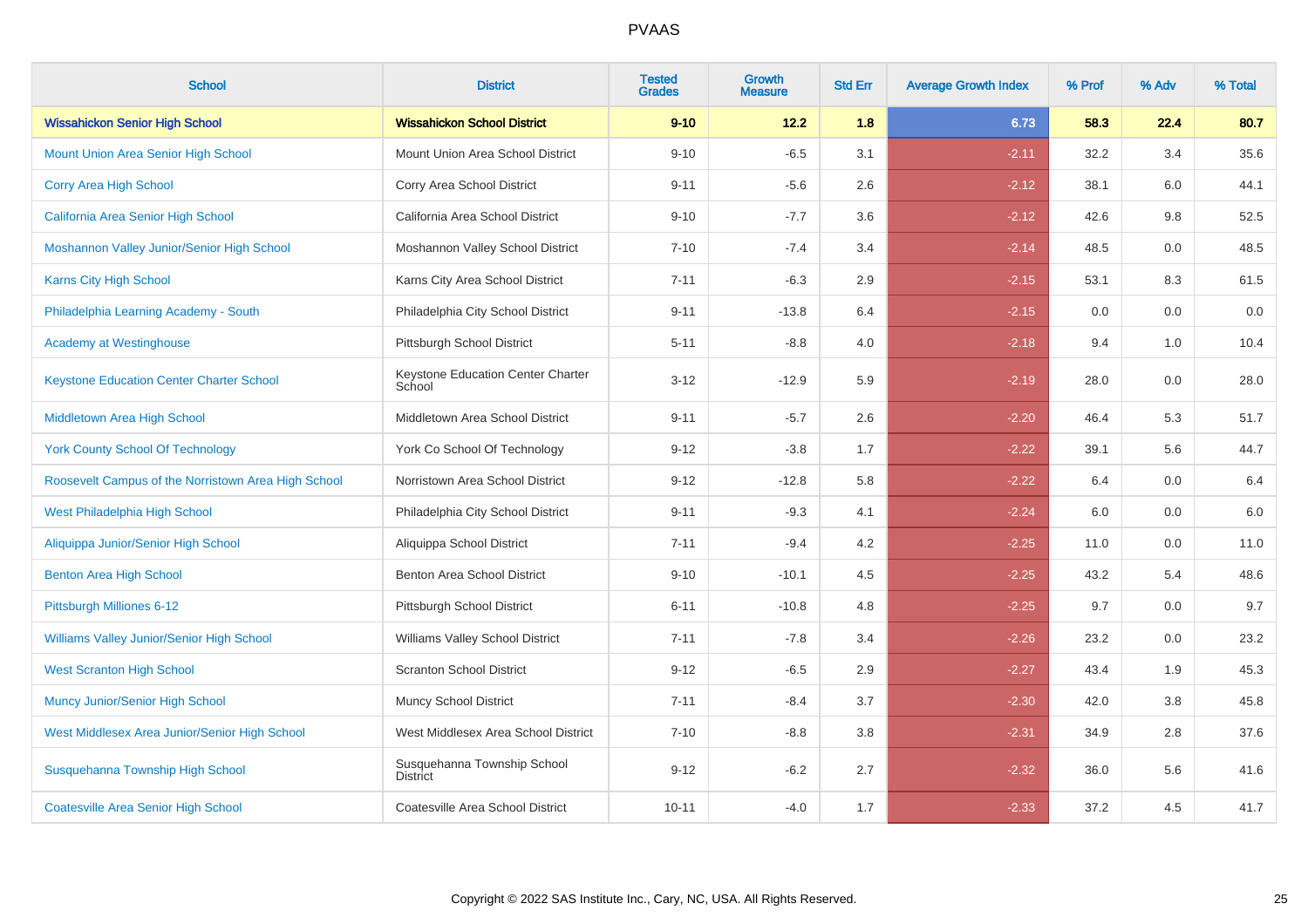| <b>School</b>                                         | <b>District</b>                                   | <b>Tested</b><br><b>Grades</b> | Growth<br><b>Measure</b> | <b>Std Err</b> | <b>Average Growth Index</b> | % Prof | % Adv   | % Total |
|-------------------------------------------------------|---------------------------------------------------|--------------------------------|--------------------------|----------------|-----------------------------|--------|---------|---------|
| <b>Wissahickon Senior High School</b>                 | <b>Wissahickon School District</b>                | $9 - 10$                       | 12.2                     | 1.8            | 6.73                        | 58.3   | 22.4    | 80.7    |
| La Academia Partnership Charter School                | La Academia Partnership Charter<br>School         | $6 - 11$                       | $-11.0$                  | 4.7            | $-2.34$                     | 6.8    | 0.0     | 6.8     |
| <b>Windber Area High School</b>                       | Windber Area School District                      | $9 - 11$                       | $-7.5$                   | 3.2            | $-2.35$                     | 55.4   | 7.2     | 62.6    |
| Jim Thorpe Area High School                           | Jim Thorpe Area School District                   | $9 - 11$                       | $-6.2$                   | 2.7            | $-2.35$                     | 33.3   | 7.4     | 40.7    |
| <b>Meadville Area Senior High School</b>              | <b>Crawford Central School District</b>           | $9 - 11$                       | $-5.9$                   | 2.5            | $-2.35$                     | 37.2   | 6.8     | 43.9    |
| Portage Area Junior/Senior High School                | Portage Area School District                      | $7 - 10$                       | $-8.4$                   | 3.6            | $-2.36$                     | 40.6   | 9.4     | 50.0    |
| <b>Hughesville Junior/Senior High School</b>          | East Lycoming School District                     | $7 - 11$                       | $-6.4$                   | 2.7            | $-2.37$                     | 48.3   | 4.2     | 52.5    |
| Salisbury-Elk Lick Junior/Senior High School          | Salisbury-Elk Lick School District                | $7 - 11$                       | $-13.9$                  | 5.9            | $-2.37$                     | 27.8   | 0.0     | 27.8    |
| Perkiomen Valley High School                          | Perkiomen Valley School District                  | $9 - 11$                       | $-3.8$                   | 1.6            | $-2.40$                     | 53.8   | 13.4    | 67.2    |
| Southmoreland Senior High School                      | Southmoreland School District                     | $9 - 11$                       | $-8.6$                   | 3.6            | $-2.40$                     | 56.8   | 7.2     | 64.0    |
| <b>Universal Audenried Charter School</b>             | Universal Audenried Charter School                | $9 - 11$                       | $-5.8$                   | 2.4            | $-2.40$                     | 14.6   | 0.0     | 14.6    |
| Indiana Area Senior High School                       | Indiana Area School District                      | $9 - 11$                       | $-5.6$                   | 2.3            | $-2.42$                     | 47.6   | 18.4    | 66.1    |
| <b>Innovative Arts Academy Charter School</b>         | Innovative Arts Academy Charter<br>School         | $6 - 11$                       | $-9.1$                   | 3.7            | $-2.44$                     | 9.5    | 0.0     | 9.5     |
| Jefferson-Morgan Middle/High School                   | Jefferson-Morgan School District                  | $7 - 10$                       | $-10.2$                  | 4.2            | $-2.44$                     | 43.8   | 4.2     | 47.9    |
| <b>Sugar Valley Rural Charter School</b>              | Sugar Valley Rural Charter School                 | $3 - 11$                       | $-11.0$                  | 4.5            | $-2.46$                     | 14.9   | 0.0     | 14.9    |
| South Williamsport Area Junior/Senior High School     | South Williamsport Area School<br><b>District</b> | $7 - 10$                       | $-6.0$                   | 2.4            | $-2.47$                     | 45.5   | 4.5     | 50.0    |
| <b>Coatesville Area School District Cyber Academy</b> | Coatesville Area School District                  | $3 - 11$                       | $-16.3$                  | 6.6            | $-2.47$                     | 23.8   | $0.0\,$ | 23.8    |
| <b>Oxford Area High School</b>                        | Oxford Area School District                       | $9 - 11$                       | $-4.7$                   | 1.9            | $-2.47$                     | 41.3   | 8.0     | 49.3    |
| <b>Upper Moreland High School</b>                     | Upper Moreland Township School<br><b>District</b> | $9 - 11$                       | $-5.4$                   | 2.2            | $-2.48$                     | 57.9   | 4.0     | 61.9    |
| Chartiers-Houston Junior/Senior High School           | <b>Chartiers-Houston School District</b>          | $7 - 10$                       | $-8.9$                   | 3.5            | $-2.50$                     | 59.7   | 4.5     | 64.2    |
| <b>School Of The Future</b>                           | Philadelphia City School District                 | $9 - 10$                       | $-6.8$                   | 2.7            | $-2.50$                     | 16.1   | 0.0     | 16.1    |
| Freedom Area Senior High School                       | Freedom Area School District                      | $9 - 11$                       | $-7.5$                   | 3.0            | $-2.51$                     | 43.8   | 4.2     | 47.9    |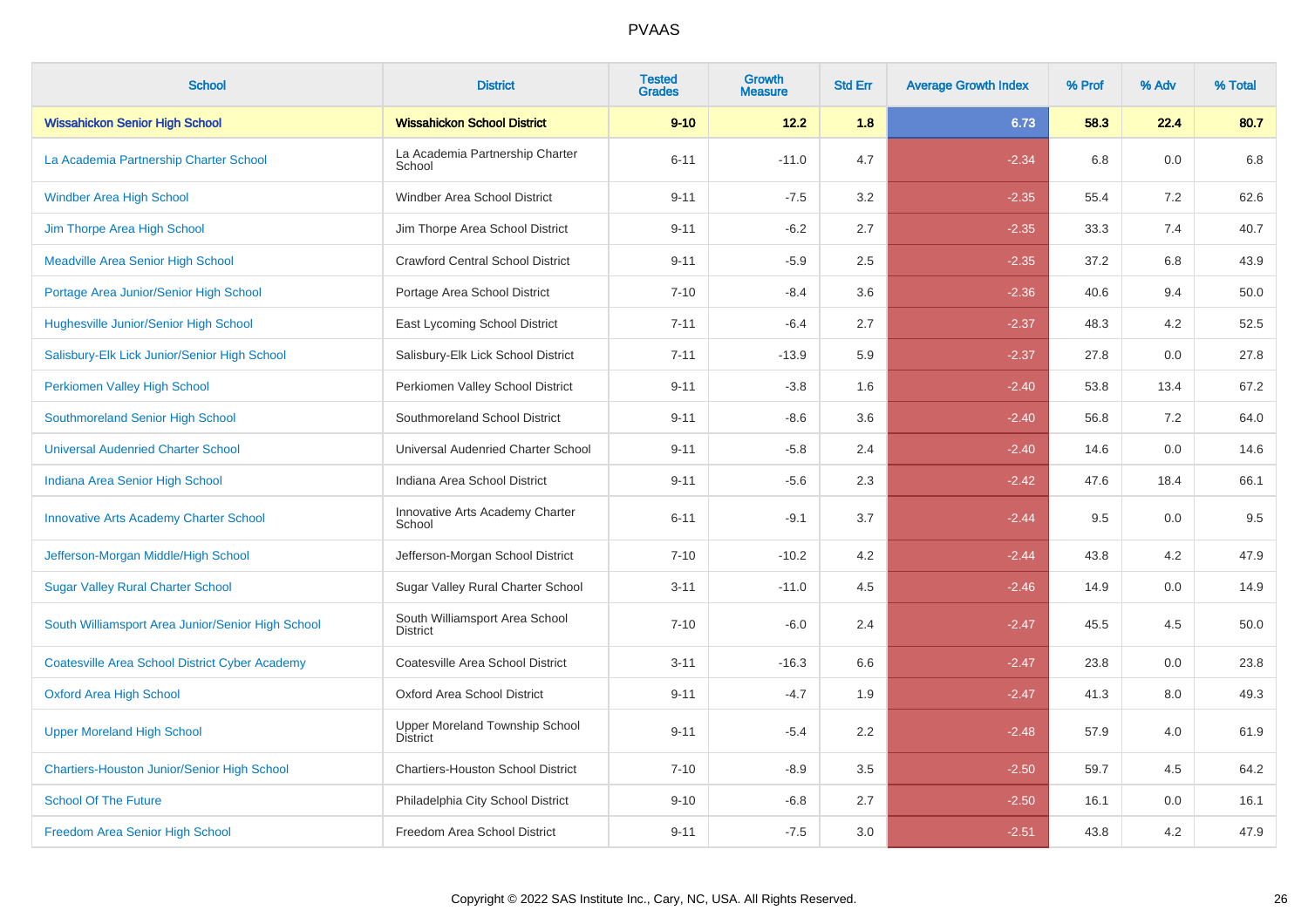| <b>School</b>                                 | <b>District</b>                                | <b>Tested</b><br><b>Grades</b> | <b>Growth</b><br><b>Measure</b> | <b>Std Err</b> | <b>Average Growth Index</b> | % Prof | % Adv | % Total |
|-----------------------------------------------|------------------------------------------------|--------------------------------|---------------------------------|----------------|-----------------------------|--------|-------|---------|
| <b>Wissahickon Senior High School</b>         | <b>Wissahickon School District</b>             | $9 - 10$                       | 12.2                            | 1.8            | 6.73                        | 58.3   | 22.4  | 80.7    |
| Farrell Area High School/Upper Middle School  | <b>Farrell Area School District</b>            | $7 - 11$                       | $-10.9$                         | 4.3            | $-2.52$                     | 19.0   | 0.0   | 19.0    |
| <b>Mohawk Senior High School</b>              | Mohawk Area School District                    | $9 - 11$                       | $-7.8$                          | 3.1            | $-2.57$                     | 49.4   | 11.0  | 60.4    |
| <b>Yough Senior High School</b>               | Yough School District                          | $9 - 10$                       | $-7.0$                          | 2.7            | $-2.59$                     | 50.8   | 4.0   | 54.8    |
| North Star High School                        | North Star School District                     | $9 - 11$                       | $-9.1$                          | 3.5            | $-2.61$                     | 47.8   | 6.0   | 53.7    |
| Mahanoy Area Junior/Senior High School        | Mahanoy Area School District                   | $7 - 10$                       | $-9.4$                          | 3.6            | $-2.61$                     | 26.2   | 1.6   | 27.9    |
| <b>Slippery Rock Area High School</b>         | Slippery Rock Area School District             | $9 - 11$                       | $-6.7$                          | 2.5            | $-2.65$                     | 56.2   | 9.5   | 65.7    |
| Northwest Area High School                    | Northwest Area School District                 | $7 - 10$                       | $-10.4$                         | 3.8            | $-2.70$                     | 34.6   | 7.3   | 41.8    |
| <b>Propel Charter School-Montour</b>          | Propel Charter School-Montour                  | $3 - 10$                       | $-10.7$                         | 3.9            | $-2.71$                     | 13.7   | 0.0   | 13.7    |
| <b>Blue Mountain High School</b>              | <b>Blue Mountain School District</b>           | $9 - 10$                       | $-6.2$                          | 2.3            | $-2.73$                     | 46.6   | 8.5   | 55.1    |
| Dunmore Junior/Senior High School             | <b>Dunmore School District</b>                 | $7 - 11$                       | $-8.1$                          | 2.9            | $-2.76$                     | 34.0   | 7.2   | 41.2    |
| <b>Pine Grove Area High School</b>            | Pine Grove Area School District                | $9 - 11$                       | $-8.1$                          | 2.9            | $-2.79$                     | 42.3   | 7.7   | 50.0    |
| <b>Harbor Creek Senior High School</b>        | Harbor Creek School District                   | $8 - 11$                       | $-7.4$                          | 2.6            | $-2.80$                     | 48.8   | 15.2  | 64.0    |
| South Allegheny High School                   | South Allegheny School District                | $8 - 11$                       | $-9.1$                          | 3.2            | $-2.83$                     | 40.5   | 0.0   | 40.5    |
| <b>Propel Charter School-Homestead</b>        | Propel Charter School-Homestead                | $3 - 11$                       | $-11.7$                         | 4.1            | $-2.84$                     | 15.9   | 0.0   | 15.9    |
| <b>New Castle Senior High School</b>          | New Castle Area School District                | $7 - 12$                       | $-6.9$                          | 2.4            | $-2.84$                     | 32.5   | 4.3   | 36.8    |
| <b>Trinity Senior High School</b>             | <b>Trinity Area School District</b>            | $9 - 11$                       | $-5.8$                          | 2.0            | $-2.89$                     | 48.3   | 11.8  | 60.1    |
| <b>Forest Hills Junior/Senior High School</b> | <b>Forest Hills School District</b>            | $7 - 11$                       | $-7.7$                          | 2.6            | $-2.89$                     | 41.1   | 13.7  | 54.8    |
| <b>Redbank Valley High School</b>             | Redbank Valley School District                 | $6 - 11$                       | $-9.9$                          | 3.4            | $-2.90$                     | 31.5   | 4.9   | 36.4    |
| Franklin Benjamin High School                 | Philadelphia City School District              | $9 - 11$                       | $-10.4$                         | 3.6            | $-2.91$                     | 3.7    | 0.0   | 3.7     |
| <b>Highlands Senior High School</b>           | <b>Highlands School District</b>               | $9 - 11$                       | $-7.8$                          | 2.7            | $-2.92$                     | 44.4   | 3.7   | 48.2    |
| <b>Quakertown Community High School</b>       | Quakertown Community School<br><b>District</b> | $9 - 12$                       | $-4.8$                          | 1.6            | $-2.93$                     | 56.5   | 10.0  | 66.6    |
| Northern Potter Junior/Senior High School     | Northern Potter School District                | $7 - 12$                       | $-13.5$                         | 4.6            | $-2.94$                     | 37.5   | 0.0   | 37.5    |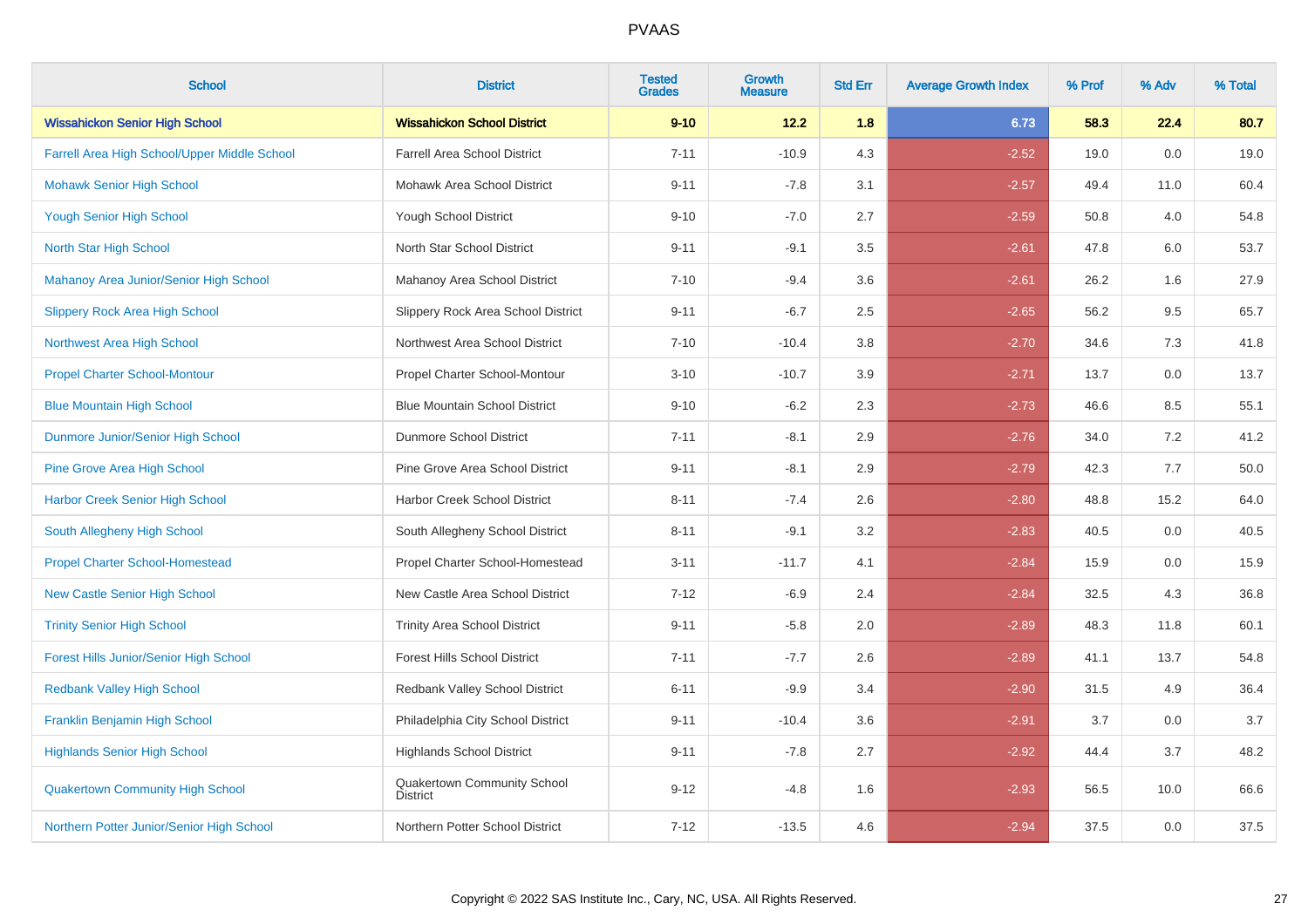| <b>School</b>                            | <b>District</b>                               | <b>Tested</b><br><b>Grades</b> | <b>Growth</b><br><b>Measure</b> | <b>Std Err</b> | <b>Average Growth Index</b> | % Prof | % Adv | % Total |
|------------------------------------------|-----------------------------------------------|--------------------------------|---------------------------------|----------------|-----------------------------|--------|-------|---------|
| <b>Wissahickon Senior High School</b>    | <b>Wissahickon School District</b>            | $9 - 10$                       | 12.2                            | 1.8            | 6.73                        | 58.3   | 22.4  | 80.7    |
| <b>Carmichaels Area High School</b>      | Carmichaels Area School District              | $9 - 10$                       | $-9.7$                          | 3.3            | $-2.94$                     | 35.1   | 1.4   | 36.5    |
| <b>Rochester High School</b>             | Rochester Area School District                | $9 - 11$                       | $-13.6$                         | 4.6            | $-2.98$                     | 19.5   | 1.3   | 20.8    |
| <b>Union City High School</b>            | Union City Area School District               | $9 - 12$                       | $-10.8$                         | 3.6            | $-3.00$                     | 43.3   | 3.3   | 46.7    |
| <b>Carlisle Area High School</b>         | Carlisle Area School District                 | $9 - 11$                       | $-5.7$                          | 1.9            | $-3.00$                     | 54.0   | 6.3   | 60.3    |
| Pittsburgh Perry High School             | Pittsburgh School District                    | $8 - 11$                       | $-11.9$                         | 3.9            | $-3.02$                     | 16.1   | 0.0   | 16.1    |
| <b>Williamson Senior High School</b>     | Northern Tioga School District                | $7 - 10$                       | $-10.4$                         | 3.4            | $-3.03$                     | 51.3   | 1.3   | 52.6    |
| Nazareth Area High School                | Nazareth Area School District                 | $9 - 11$                       | $-5.0$                          | 1.7            | $-3.04$                     | 59.2   | 9.9   | 69.0    |
| Philadelphia Academy Charter School      | Philadelphia Academy Charter<br>School        | $3 - 11$                       | $-8.9$                          | 2.9            | $-3.04$                     | 50.5   | 2.9   | 53.4    |
| <b>Conneaut Area Senior High</b>         | <b>Conneaut School District</b>               | $9 - 12$                       | $-7.9$                          | 2.6            | $-3.07$                     | 38.4   | 7.4   | 45.8    |
| North East High School                   | North East School District                    | $9 - 11$                       | $-9.6$                          | 3.0            | $-3.13$                     | 62.6   | 14.4  | 77.0    |
| Penn Hills Senior High School            | Penn Hills School District                    | $9 - 11$                       | $-8.0$                          | 2.6            | $-3.13$                     | 33.1   | 0.7   | 33.8    |
| Vaux High School: A Big Picture School   | Philadelphia City School District             | $9 - 12$                       | $-10.2$                         | 3.2            | $-3.16$                     | 3.4    | 0.0   | 3.4     |
| <b>Palisades High School</b>             | Palisades School District                     | $9 - 11$                       | $-9.0$                          | 2.8            | $-3.18$                     | 53.8   | 6.7   | 60.5    |
| <b>Easton Area High School</b>           | Easton Area School District                   | $9 - 12$                       | $-4.5$                          | 1.4            | $-3.22$                     | 39.9   | 4.0   | 43.9    |
| <b>Central Mountain High School</b>      | Keystone Central School District              | $9 - 11$                       | $-6.9$                          | 2.1            | $-3.25$                     | 42.9   | 5.1   | 47.9    |
| <b>Wallenpaupack Area High School</b>    | Wallenpaupack Area School District            | $8 - 11$                       | $-7.5$                          | $2.3\,$        | $-3.26$                     | 40.8   | 2.4   | 43.1    |
| Dubois Area Senior High School           | Dubois Area School District                   | $8 - 11$                       | $-6.6$                          | 2.0            | $-3.26$                     | 50.9   | 13.4  | 64.3    |
| <b>Maritime Academy Charter School</b>   | Maritime Academy Charter School               | $3 - 10$                       | $-11.4$                         | 3.5            | $-3.29$                     | 15.2   | 0.0   | 15.2    |
| Waynesboro Area Senior High School       | Waynesboro Area School District               | $9 - 12$                       | $-6.4$                          | 1.9            | $-3.40$                     | 50.0   | 6.8   | 56.8    |
| <b>Boyertown Area Senior High School</b> | Boyertown Area School District                | $9 - 11$                       | $-5.0$                          | 1.5            | $-3.41$                     | 55.2   | 11.3  | 66.5    |
| <b>Tamaqua Area Senior High School</b>   | Tamaqua Area School District                  | $9 - 12$                       | $-8.6$                          | 2.5            | $-3.42$                     | 44.5   | 1.9   | 46.4    |
| Neshannock Junior/Senior High School     | Neshannock Township School<br><b>District</b> | $7 - 10$                       | $-10.1$                         | 2.9            | $-3.47$                     | 62.4   | 5.6   | 67.9    |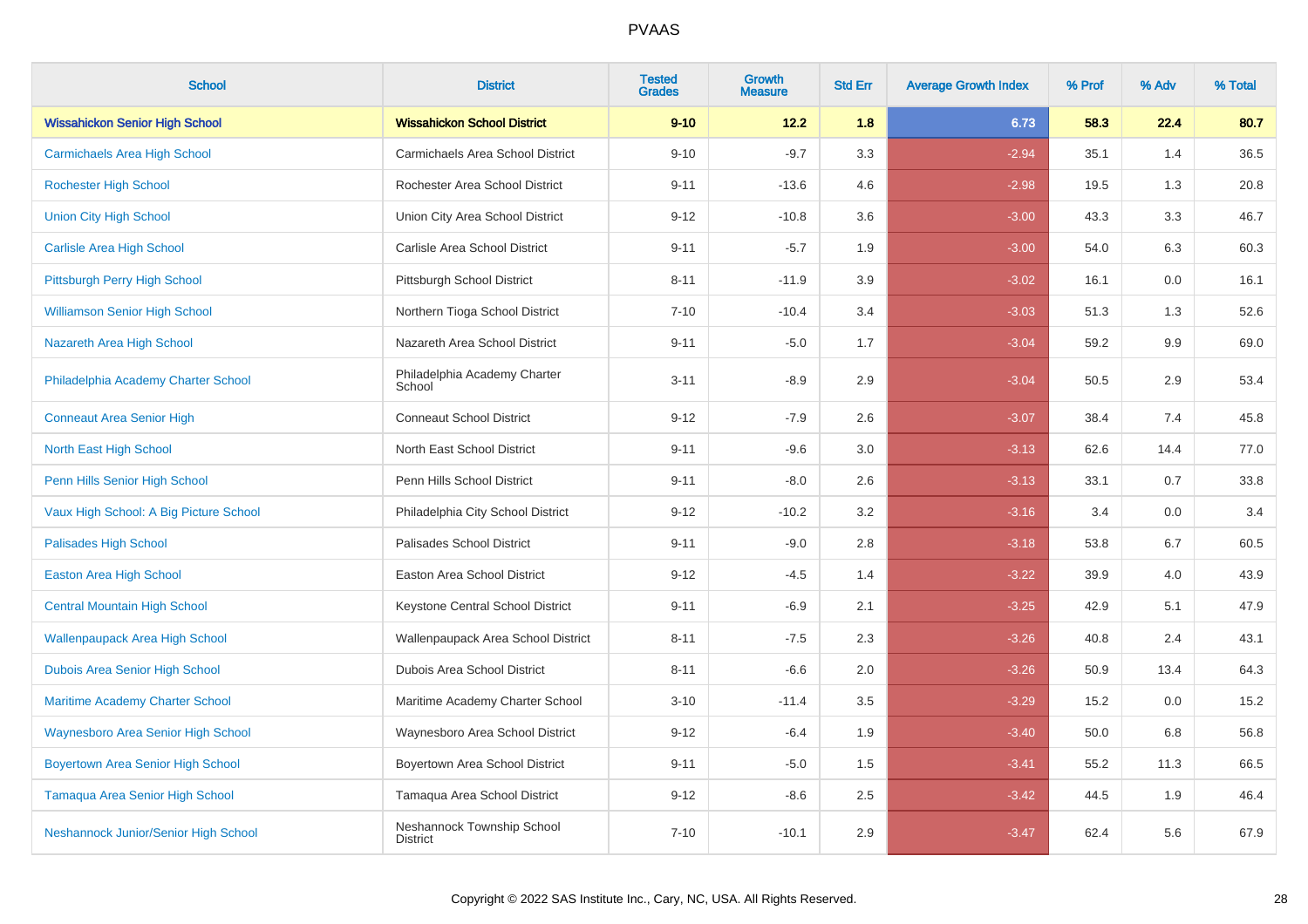| <b>School</b>                                           | <b>District</b>                                      | <b>Tested</b><br><b>Grades</b> | <b>Growth</b><br><b>Measure</b> | <b>Std Err</b> | <b>Average Growth Index</b> | % Prof | % Adv | % Total |
|---------------------------------------------------------|------------------------------------------------------|--------------------------------|---------------------------------|----------------|-----------------------------|--------|-------|---------|
| <b>Wissahickon Senior High School</b>                   | <b>Wissahickon School District</b>                   | $9 - 10$                       | 12.2                            | 1.8            | 6.73                        | 58.3   | 22.4  | 80.7    |
| <b>Steelton-Highspire High School</b>                   | Steelton-Highspire School District                   | $7 - 11$                       | $-12.3$                         | 3.5            | $-3.55$                     | 14.5   | 0.0   | 14.5    |
| <b>Elizabeth Forward Senior High School</b>             | Elizabeth Forward School District                    | $9 - 11$                       | $-8.7$                          | 2.4            | $-3.57$                     | 51.7   | 4.0   | 55.7    |
| <b>Williamsburg Community Junior/Senior High School</b> | Williamsburg Community School<br><b>District</b>     | $7 - 11$                       | $-14.8$                         | 4.1            | $-3.59$                     | 28.3   | 0.0   | 28.3    |
| <b>Interboro Senior High School</b>                     | Interboro School District                            | $7 - 12$                       | $-7.7$                          | 2.1            | $-3.63$                     | 46.6   | 4.8   | 51.4    |
| <b>Ridgway Area High School</b>                         | Ridgway Area School District                         | $9 - 11$                       | $-14.8$                         | 4.1            | $-3.64$                     | 49.0   | 9.8   | 58.8    |
| Moniteau Junior/Senior High School                      | Moniteau School District                             | $7 - 11$                       | $-12.2$                         | 3.3            | $-3.68$                     | 50.0   | 6.3   | 56.3    |
| <b>Clearfield Area Junior/Senior High School</b>        | Clearfield Area School District                      | $7 - 10$                       | $-9.7$                          | 2.6            | $-3.71$                     | 43.0   | 3.1   | 46.1    |
| <b>Sun Valley High School</b>                           | Penn-Delco School District                           | $9 - 11$                       | $-7.2$                          | 1.9            | $-3.72$                     | 46.6   | 3.2   | 49.8    |
| Johnsonburg Area High School                            | Johnsonburg Area School District                     | $7 - 11$                       | $-14.5$                         | 3.9            | $-3.73$                     | 54.0   | 4.6   | 58.6    |
| <b>Berwick Area High School</b>                         | <b>Berwick Area School District</b>                  | $9 - 11$                       | $-9.6$                          | 2.6            | $-3.75$                     | 42.1   | 5.5   | 47.6    |
| <b>Milton High School</b>                               | Milton Area School District                          | $8 - 11$                       | $-9.4$                          | 2.5            | $-3.79$                     | 45.4   | 7.2   | 52.7    |
| <b>Propel Charter School-Braddock Hills</b>             | Propel Charter School - Braddock<br><b>Hills</b>     | $3 - 11$                       | $-13.6$                         | 3.6            | $-3.81$                     | 9.7    | 1.6   | 11.3    |
| Youngsville Middle/High School                          | Warren County School District                        | $6 - 11$                       | $-14.8$                         | 3.9            | $-3.82$                     | 23.3   | 0.8   | 24.1    |
| Northern Lehigh Senior High School                      | Northern Lehigh School District                      | $9 - 12$                       | $-10.9$                         | 2.7            | $-3.98$                     | 28.0   | 9.3   | 37.3    |
| Marion Center Area Jr/Sr High School                    | Marion Center Area School District                   | $7 - 10$                       | $-12.4$                         | 3.1            | $-4.01$                     | 33.7   | 1.1   | 34.8    |
| Minersville Area Junior/Senior High School              | Minersville Area School District                     | $7 - 11$                       | $-14.8$                         | 3.7            | $-4.02$                     | 39.3   | 3.3   | 42.6    |
| <b>Bradford Area High School</b>                        | <b>Bradford Area School District</b>                 | $9 - 12$                       | $-9.6$                          | 2.4            | $-4.02$                     | 45.8   | 8.3   | 54.2    |
| East Juniata Junior/Senior High School                  | Juniata County School District                       | $7 - 12$                       | $-13.9$                         | 3.4            | $-4.08$                     | 39.0   | 5.2   | 44.2    |
| Northwest PA Collegiate Academy                         | Erie City School District                            | $6 - 11$                       | $-10.1$                         | 2.5            | $-4.11$                     | 62.7   | 8.6   | 71.4    |
| Southern Huntingdon County HS/MS                        | Southern Huntingdon County School<br><b>District</b> | $6 - 11$                       | $-13.4$                         | 3.2            | $-4.12$                     | 32.5   | 2.5   | 35.0    |
| <b>Avonworth High School</b>                            | Avonworth School District                            | $9 - 10$                       | $-12.9$                         | 3.1            | $-4.13$                     | 59.8   | 4.6   | 64.4    |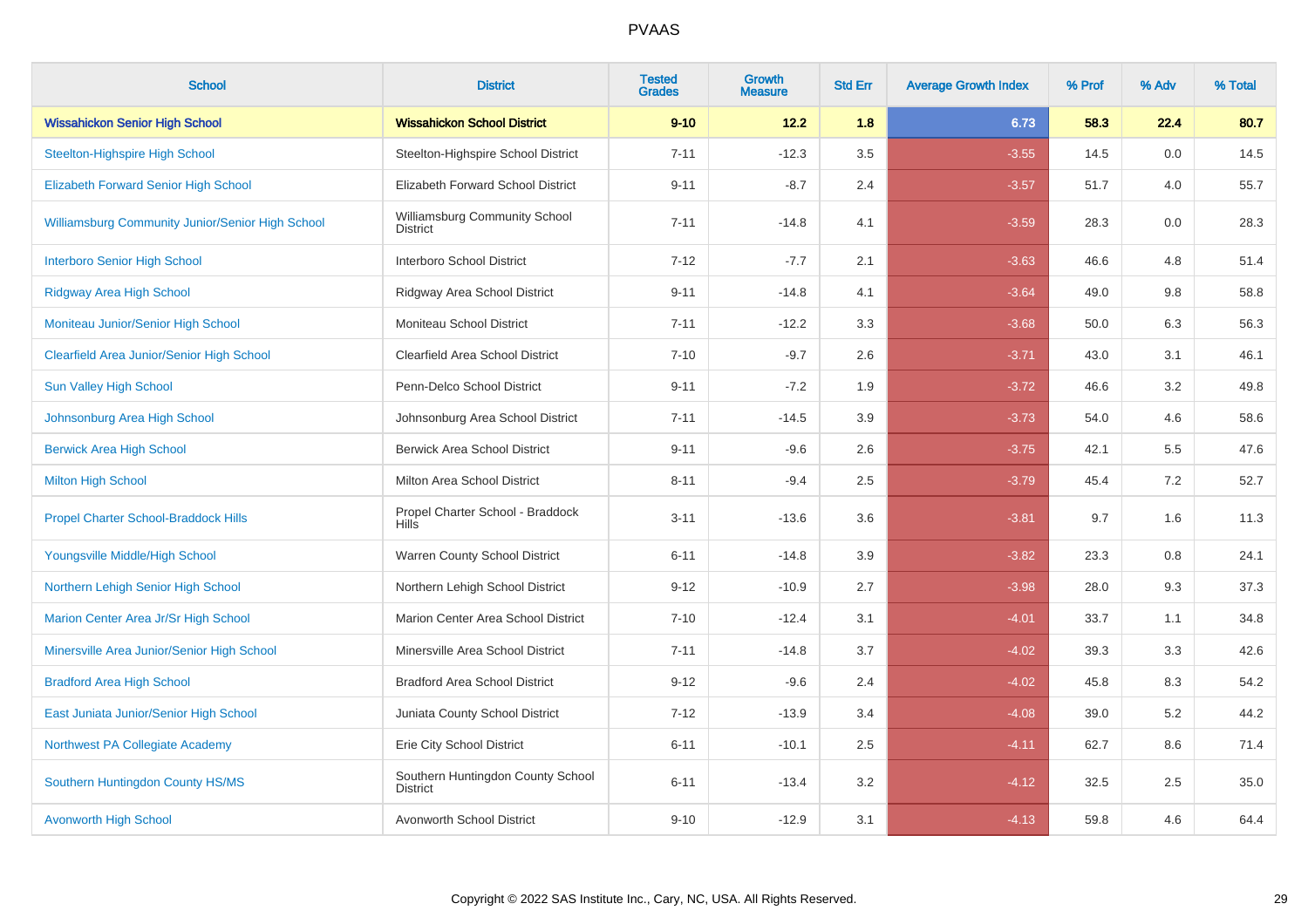| <b>School</b>                              | <b>District</b>                                  | <b>Tested</b><br><b>Grades</b> | <b>Growth</b><br><b>Measure</b> | <b>Std Err</b> | <b>Average Growth Index</b> | % Prof | % Adv   | % Total |
|--------------------------------------------|--------------------------------------------------|--------------------------------|---------------------------------|----------------|-----------------------------|--------|---------|---------|
| <b>Wissahickon Senior High School</b>      | <b>Wissahickon School District</b>               | $9 - 10$                       | 12.2                            | 1.8            | 6.73                        | 58.3   | 22.4    | 80.7    |
| Catasauqua Senior High School              | Catasauqua Area School District                  | $9 - 12$                       | $-12.4$                         | 3.0            | $-4.14$                     | 36.8   | 7.6     | 44.3    |
| <b>Columbia-Montour AVTS</b>               | Columbia-Montour AVTS                            | $9 - 10$                       | $-12.5$                         | 3.0            | $-4.16$                     | 22.3   | 0.6     | 22.9    |
| Jefferson County-Dubois AVTS               | Jefferson County-Dubois AVTS                     | $9 - 11$                       | $-16.2$                         | 3.9            | $-4.16$                     | 23.0   | $0.0\,$ | 23.0    |
| <b>Big Spring High School</b>              | <b>Big Spring School District</b>                | $9 - 11$                       | $-10.2$                         | 2.4            | $-4.17$                     | 38.6   | 8.9     | 47.5    |
| <b>Wellsboro Area High School</b>          | Wellsboro Area School District                   | $8 - 11$                       | $-12.7$                         | 3.0            | $-4.24$                     | 49.2   | 11.9    | 61.1    |
| Chambersburg Area Senior High School       | Chambersburg Area School District                | $9 - 11$                       | $-6.8$                          | 1.6            | $-4.36$                     | 40.8   | 10.1    | 50.9    |
| South Park Senior High School              | South Park School District                       | $7 - 11$                       | $-11.6$                         | 2.7            | $-4.37$                     | 53.5   | 13.7    | 67.3    |
| West Mifflin Area High School              | West Mifflin Area School District                | $8 - 12$                       | $-12.7$                         | 2.9            | $-4.38$                     | 38.8   | 9.6     | 48.3    |
| Lampeter-Strasburg Senior High School      | Lampeter-Strasburg School District               | $9 - 12$                       | $-8.9$                          | 2.0            | $-4.52$                     | 55.1   | 9.8     | 64.8    |
| <b>Butler Area Senior High School</b>      | <b>Butler Area School District</b>               | $10 - 11$                      | $-6.9$                          | 1.5            | $-4.54$                     | 42.5   | 9.4     | 51.9    |
| <b>Annville Cleona High School</b>         | Annville-Cleona School District                  | $9 - 12$                       | $-12.5$                         | 2.7            | $-4.61$                     | 34.9   | 7.8     | 42.6    |
| Penns Manor Area Junior/Senior High School | Penns Manor Area School District                 | $6 - 12$                       | $-17.4$                         | 3.7            | $-4.63$                     | 29.7   | 3.1     | 32.8    |
| Pittsburgh Brashear High School            | Pittsburgh School District                       | $9 - 11$                       | $-10.6$                         | 2.3            | $-4.68$                     | 17.6   | 0.0     | 17.6    |
| <b>Riverside High School</b>               | Riverside Beaver County School<br>District       | $9 - 11$                       | $-14.4$                         | 3.0            | $-4.77$                     | 49.4   | 8.8     | 58.2    |
| <b>Phoenix Academy</b>                     | <b>Lancaster School District</b>                 | $7 - 12$                       | $-16.1$                         | 3.4            | $-4.80$                     | 6.8    | 0.0     | 6.8     |
| <b>Frazier High School</b>                 | <b>Frazier School District</b>                   | $9 - 11$                       | $-17.6$                         | 3.6            | $-4.82$                     | 37.1   | 1.6     | 38.7    |
| <b>Tacony Academy Charter School</b>       | Tacony Academy Charter School                    | $3 - 11$                       | $-14.7$                         | 3.0            | $-4.82$                     | 22.4   | 1.8     | 24.1    |
| <b>Bucks County Technical High School</b>  | <b>Bucks County Technical High</b><br>School     | $9 - 10$                       | $-12.0$                         | 2.5            | $-4.84$                     | 35.9   | 3.2     | 39.2    |
| Tulpehocken Junior/Senior High School      | Tulpehocken Area School District                 | $7 - 12$                       | $-14.1$                         | 2.8            | $-4.96$                     | 36.7   | 2.8     | 39.4    |
| Schuylkill Haven Senior High School        | Schuylkill Haven Area School<br><b>District</b>  | $8 - 11$                       | $-15.6$                         | 3.1            | $-5.00$                     | 49.7   | 2.4     | 52.1    |
| Southern Columbia High School              | Southern Columbia Area School<br><b>District</b> | $9 - 11$                       | $-15.0$                         | 3.0            | $-5.06$                     | 55.0   | 4.0     | 59.0    |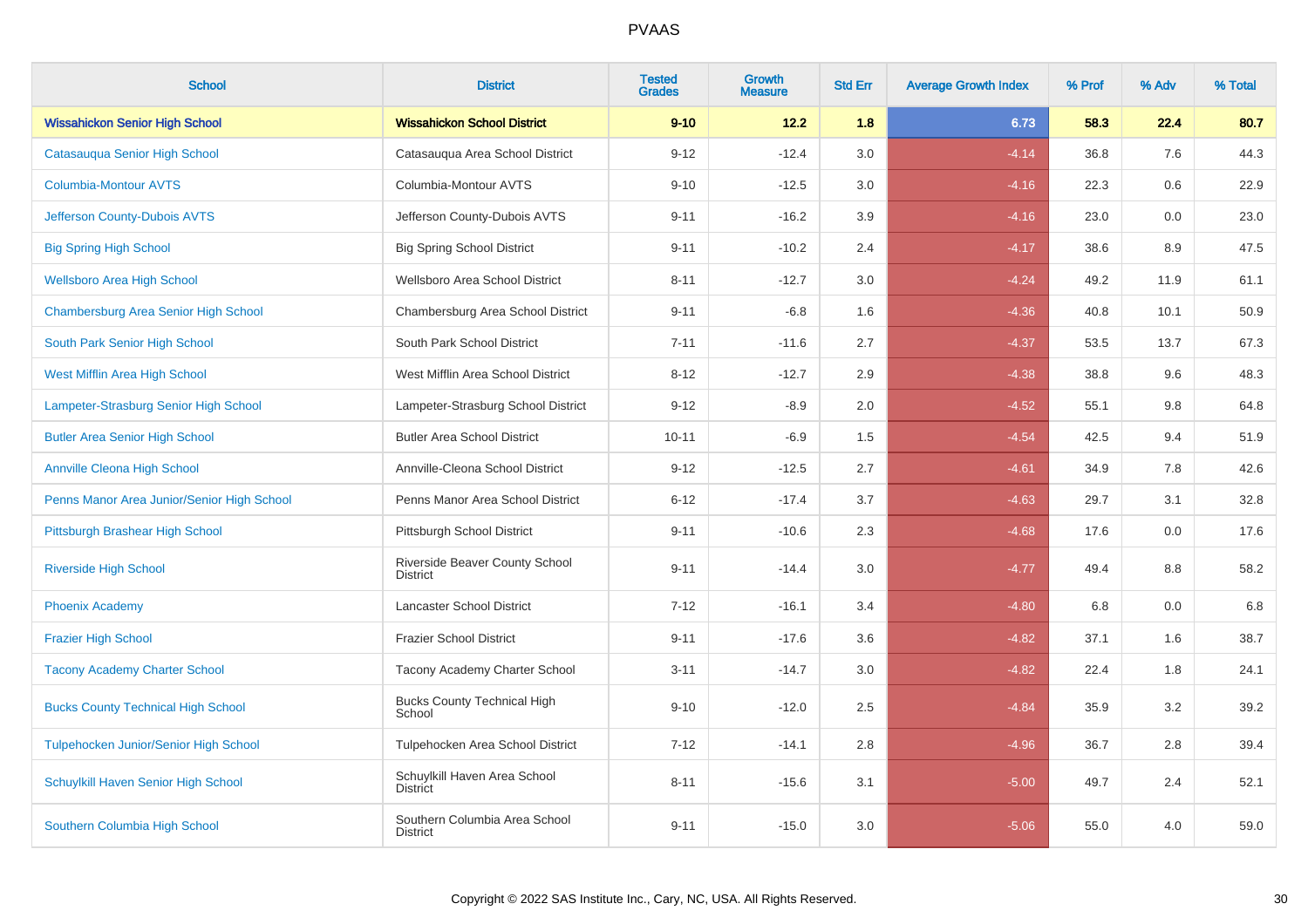| <b>School</b>                                      | <b>District</b>                                    | <b>Tested</b><br><b>Grades</b> | <b>Growth</b><br><b>Measure</b> | <b>Std Err</b> | <b>Average Growth Index</b> | % Prof | % Adv | % Total |
|----------------------------------------------------|----------------------------------------------------|--------------------------------|---------------------------------|----------------|-----------------------------|--------|-------|---------|
| <b>Wissahickon Senior High School</b>              | <b>Wissahickon School District</b>                 | $9 - 10$                       | 12.2                            | 1.8            | 6.73                        | 58.3   | 22.4  | 80.7    |
| North Penn-Liberty Junior/Senior High School       | Southern Tioga School District                     | $7 - 11$                       | $-20.4$                         | 4.0            | $-5.10$                     | 40.0   | 5.3   | 45.3    |
| <b>Titusville Senior High School</b>               | <b>Titusville Area School District</b>             | $9 - 11$                       | $-13.6$                         | 2.6            | $-5.15$                     | 43.2   | 4.8   | 48.0    |
| <b>Mastery Charter School-Gratz Campus</b>         | Mastery Charter School - Gratz<br>Campus           | $7 - 10$                       | $-23.9$                         | 4.5            | $-5.29$                     | 2.9    | 0.0   | 2.9     |
| <b>Plum Senior High School</b>                     | Plum Borough School District                       | $9 - 11$                       | $-11.7$                         | 2.2            | $-5.37$                     | 51.1   | 9.0   | 60.1    |
| Southern Fulton Junior/Senior High School          | Southern Fulton School District                    | $7 - 11$                       | $-24.1$                         | 4.4            | $-5.45$                     | 34.2   | 10.5  | 44.7    |
| <b>Exeter Township Senior High School</b>          | <b>Exeter Township School District</b>             | $9 - 11$                       | $-10.8$                         | 1.9            | $-5.67$                     | 50.6   | 2.7   | 53.3    |
| Solanco High School                                | Solanco School District                            | $9 - 11$                       | $-11.3$                         | 2.0            | $-5.77$                     | 41.6   | 4.5   | 46.1    |
| <b>Springfield Township High School</b>            | Springfield Township School District               | $9 - 11$                       | $-19.2$                         | 3.2            | $-5.98$                     | 62.6   | 3.6   | 66.3    |
| <b>Lawrence County CTC</b>                         | Lawrence County CTC                                | $10 - 11$                      | $-21.7$                         | 3.6            | $-6.05$                     | 19.8   | 0.0   | 19.8    |
| Abington Senior High School                        | Abington School District                           | $10 - 10$                      | $-11.8$                         | 1.9            | $-6.18$                     | 56.2   | 11.6  | 67.8    |
| <b>Ringgold Senior High School</b>                 | Ringgold School District                           | $9 - 11$                       | $-15.1$                         | 2.4            | $-6.22$                     | 41.5   | 7.9   | 49.4    |
| Lackawanna Trail Junior/Senior High School         | Lackawanna Trail School District                   | $7 - 10$                       | $-22.0$                         | 3.5            | $-6.32$                     | 38.5   | 1.5   | 40.0    |
| Mifflinburg Area Senior High School                | Mifflinburg Area School District                   | $9 - 11$                       | $-16.2$                         | 2.5            | $-6.47$                     | 42.4   | 4.0   | 46.4    |
| <b>Curwensville Area Junior/Senior High School</b> | <b>Curwensville Area School District</b>           | $7 - 11$                       | $-28.3$                         | 4.1            | $-6.83$                     | 42.5   | 4.1   | 46.6    |
| <b>Chambersburg Area Career Magnet School</b>      | Chambersburg Area School District                  | $9 - 11$                       | $-15.5$                         | 2.2            | $-7.12$                     | 46.7   | 5.5   | 52.3    |
| Northwestern Senior High School                    | Northwestern School District                       | $9 - 11$                       | $-25.3$                         | 3.5            | $-7.24$                     | 42.6   | 2.9   | 45.6    |
| <b>Truman Senior High School</b>                   | <b>Bristol Township School District</b>            | $9 - 11$                       | $-14.3$                         | 2.0            | $-7.31$                     | 31.0   | 3.7   | 34.7    |
| Philipsburg-Osceola Area High School               | Philipsburg-Osceola Area School<br><b>District</b> | $9 - 11$                       | $-25.2$                         | 3.3            | $-7.58$                     | 19.7   | 2.6   | 22.4    |
| Hatboro-Horsham Senior High School                 | Hatboro-Horsham School District                    | $9 - 11$                       | $-13.2$                         | 1.7            | $-7.72$                     | 45.6   | 7.2   | 52.8    |
| Owen J Roberts High School                         | Owen J Roberts School District                     | $9 - 11$                       | $-12.6$                         | 1.6            | $-7.84$                     | 57.0   | 11.9  | 69.0    |
| Norristown Area High School                        | Norristown Area School District                    | $9 - 12$                       | $-12.9$                         | 1.6            | $-7.92$                     | 24.8   | 2.4   | 27.2    |
| <b>West Side CTC</b>                               | West Side CTC                                      | $9 - 10$                       | $-37.4$                         | 4.3            | $-8.64$                     | 8.8    | 0.0   | $8.8\,$ |